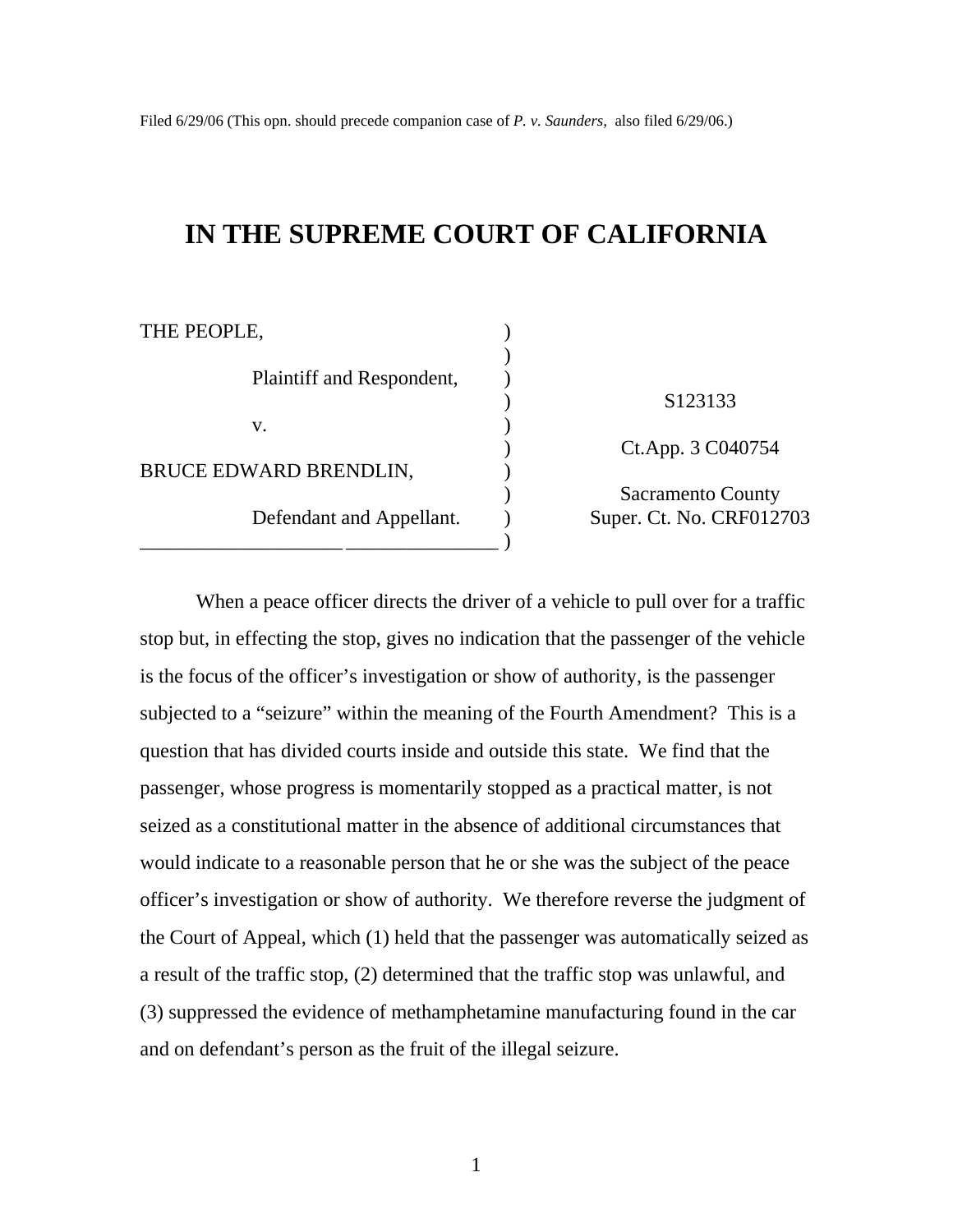### **BACKGROUND**

Around 1:40 a.m. on November 27, 2001, Sutter County Sheriff's Deputy Robert Charles Brokenbrough effected a traffic stop of a brown 1993 Buick Regal with expired registration tabs on Franklin Avenue in Yuba City. Prior to the stop, Deputy Brokenbrough confirmed through dispatch that the car's registration had expired two months earlier but that an application was "in process" to renew the registration. Although Deputy Brokenbrough observed that a temporary operating permit with the number "11" (indicating an expiration date at the end of November) had been taped to the rear window, he could not determine from his vantage point whether the permit matched the vehicle and decided to stop the Buick to investigate further.

Deputy Brokenbrough approached the driver's side of the Buick and asked the driver, Karen Simeroth, for her driver's license. He also asked defendant, the passenger, to identify himself, since he recognized defendant as one of the Brendlin brothers, Scott or Bruce, and recalled that one of them had absconded from parole supervision. During the inquiry, Deputy Brokenbrough observed receptacles in the car containing substances used in the production of methamphetamine. In response to the deputy's inquiry, defendant falsely identified himself as Bruce Brown. The deputy returned to his patrol vehicle and verified that Bruce Brendlin was a parolee at large and had an outstanding no-bail warrant for his arrest. During this period, defendant opened and then closed the passenger door of the Buick.

After requesting backup, Deputy Brokenbrough pointed his weapon at defendant, ordered him out of the car, and placed him under arrest for the parole violation. The entire episode, from the time Deputy Brokenbrough asked Simeroth for her driver's license to his discovery that defendant had an outstanding warrant, lasted a couple of minutes.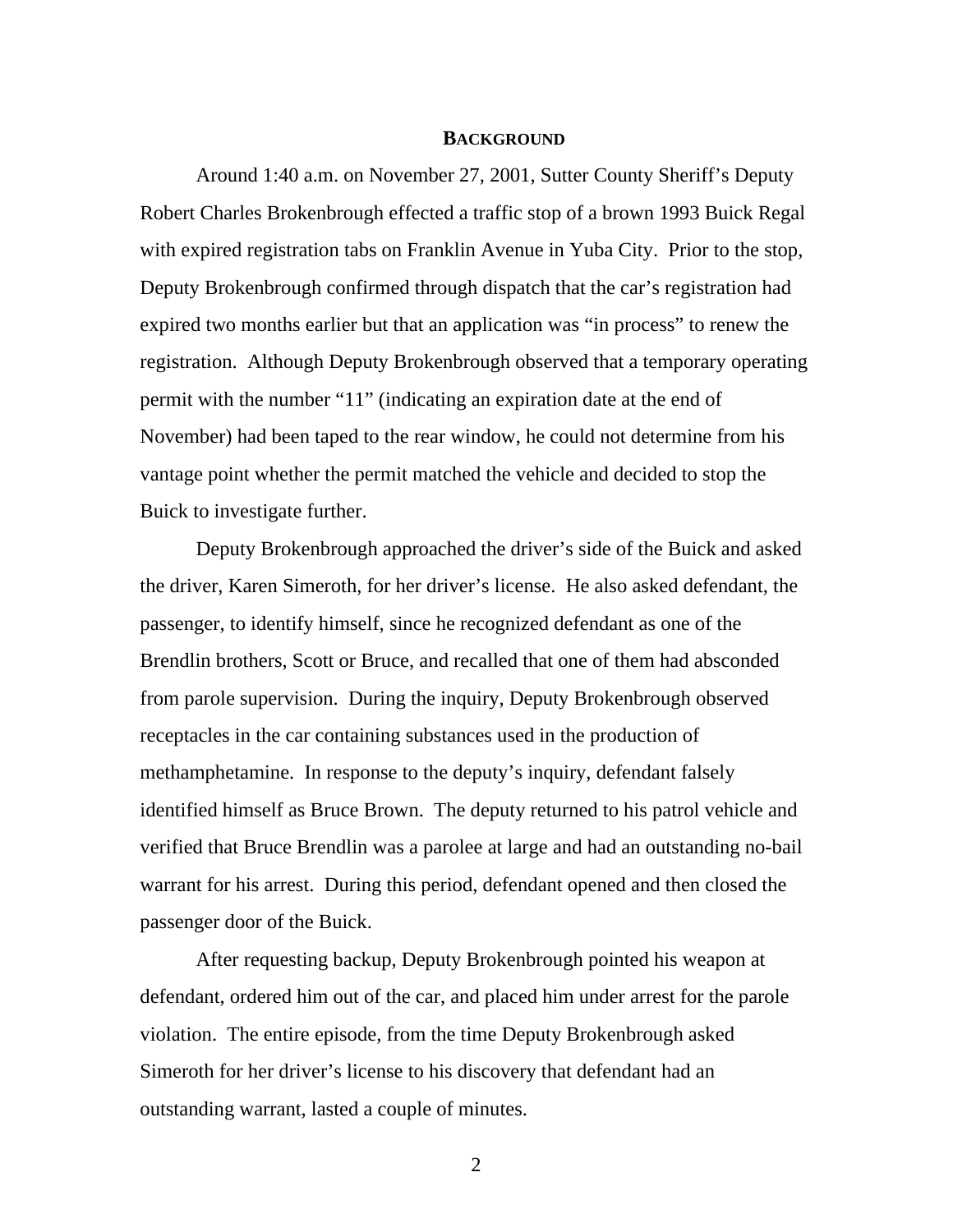Police found an orange syringe cap on defendant's person during a search incident to arrest. They found two hypodermic needles (one of which was missing a syringe cap), two baggies containing a total of 12.43 grams of marijuana, and a baggie containing 0.46 grams of methamphetamine on Simeroth's person during a patsearch and a subsequent search incident to her arrest. Materials used in manufacturing methamphetamine were found in the back seat of the Buick.

After a hearing on defendant's motion to suppress, the superior court held that defendant had not been seized within the meaning of the Fourth Amendment until Deputy Brokenbrough ordered him out of the car at gunpoint and placed him under arrest: "He was free to leave. And if he had opened the door and got out and taken a hike, then this officer would have had to decide whether he had something less than probable cause to detain him, and then he would have been detained. But he wasn't detained because he never went anywhere; but he had a right to if he wanted to." The court determined next that even if defendant had been seized at an earlier point, the traffic stop was lawful; even if the stop had been unlawful, defendant, as a passenger, lacked standing**1** to suppress the items seized from the Buick.

Following the denial of his motion to suppress, defendant pleaded guilty to manufacturing methamphetamine (Health & Saf. Code, § 11379.6, subd. (a)) and

**<sup>1</sup>** The United States Supreme Court has largely abandoned use of the word "standing" in its Fourth Amendment analysis. (See *Minnesota v. Carter* (1998) 525 U.S. 83, 87-88.) "It did so without altering the nature of the inquiry: whether the defendant, rather than someone else, had a reasonable expectation of privacy in the place searched or the items seized." (*People v. Ayala* (2000) 23 Cal.4th 225, 254, fn. 3.) We have embraced the high court's formulation and no longer analyze this substantive issue as one of standing. (*Ibid*.; *People v. Valdez* (2004) 32 Cal.4th 73, 121, fn. 24.)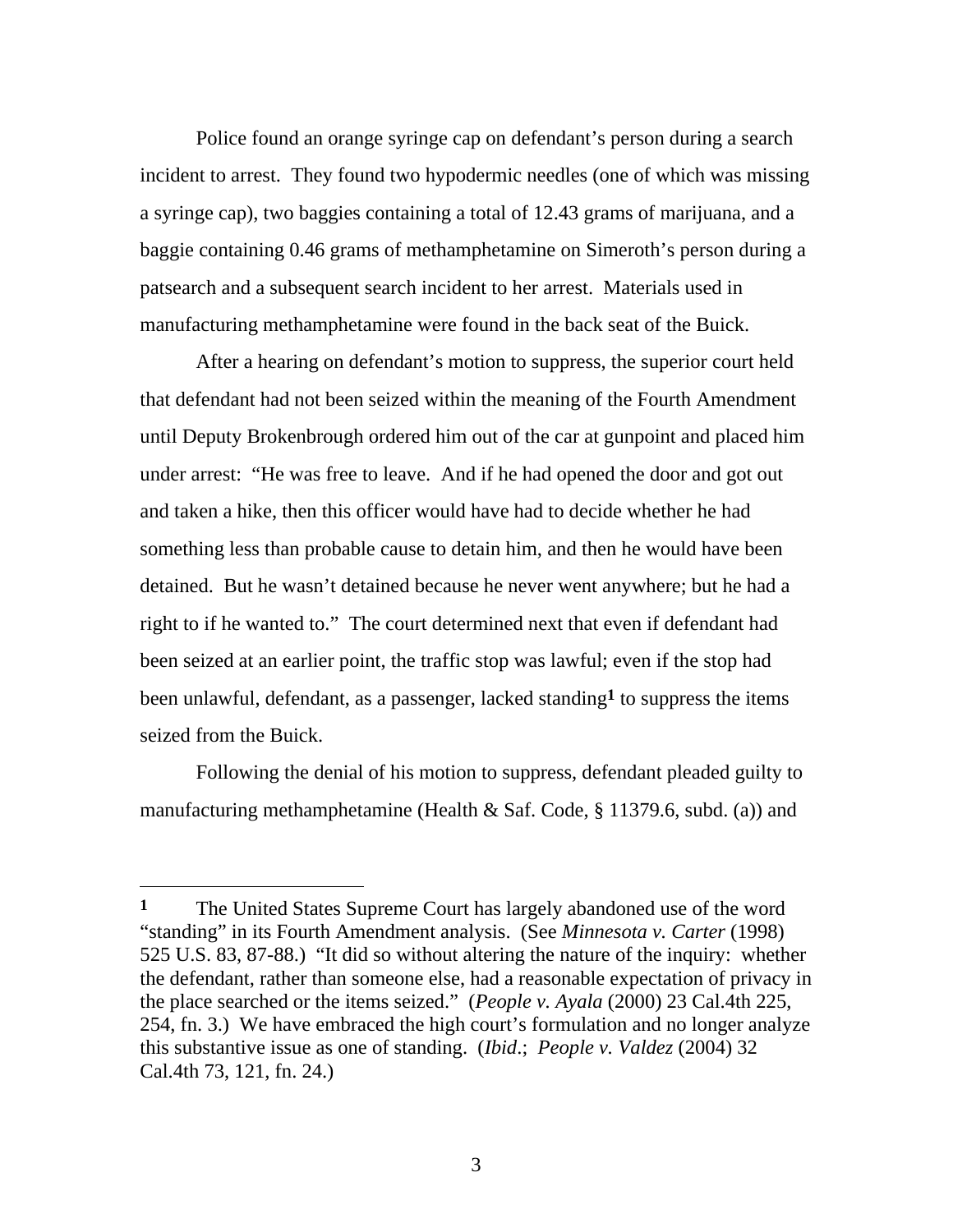admitted a prior prison term enhancement (Pen. Code, § 667.5, subd. (b)). He was sentenced to four years in prison.

The Court of Appeal reversed in a published opinion. It held that a traffic stop necessarily results in a detention (and, hence, a seizure (*People v. Glaser* (1995) 11 Cal.4th 354, 363)) of both the driver and the passengers, rejecting the analysis and holdings of *People v. Castellon* (1999) 76 Cal.App.4th 1369, 1373- 1374; *People v. Cartwright* (1999) 72 Cal.App.4th 1362, 1367-1369; and *People v. Fisher* (1995) 38 Cal.App.4th 338, 343-344. The Court of Appeal further found that the stop was unlawful in that Deputy Brokenbrough, who knew that the vehicle's application to renew its registration was in process and who had seen the temporary permit in the rear window, had "at most a hunch" that "the temporary operating permit displayed in the window might not belong to the car and, thus, it was being unlawfully operated as an unregistered vehicle." The court ruled that the evidence seized from defendant as well as from the Buick should have been suppressed.

We granted review, limited to (1) whether defendant, as a passenger in a vehicle subjected to a traffic stop, was seized within the meaning of the Fourth Amendment; and (2) whether reasonable suspicion exists that a car is unregistered when it exhibits an expired registration tab on its license plate but displays what appears to be a valid temporary operating permit in its rear window.

## **DISCUSSION**

"In ruling on a motion to suppress**,** the trial court must find the historical facts, select the rule of law, and apply it to the facts in order to determine whether the law as applied has been violated. (*People v. Ayala* (2000) 24 Cal.4th 243, 279 [99 Cal.Rptr.2d 532, 6 P.3d 193].) We review the court's resolution of the factual inquiry under the deferential substantial evidence standard. The ruling on whether the applicable law applies to the facts is a mixed question of law and fact that is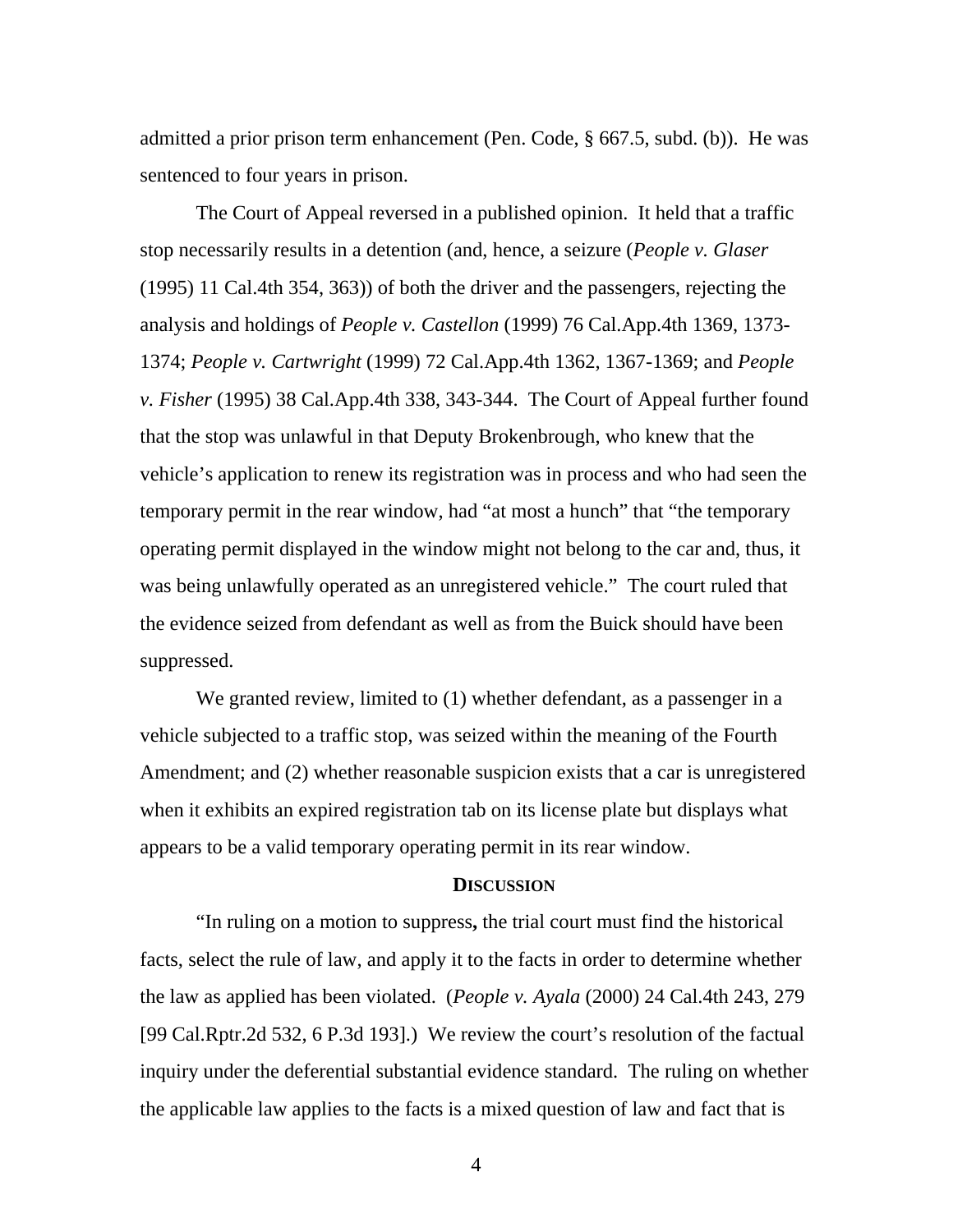subject to independent review. (*Ibid*.)" (*People v. Ramos* (2004) 34 Cal.4th 494, 505.)**2** In evaluating whether the fruits of a search or seizure should have been suppressed, we consider only the Fourth Amendment's prohibition on unreasonable searches and seizures. (*People v. Carter* (2005) 36 Cal.4th 1114, 1141.) "The proponent of a motion to suppress has the burden of establishing that his own Fourth Amendment rights were violated by the challenged search or seizure." (*Rakas v. Illinois* (1978) 439 U.S. 128, 131, fn. 1.)

Prior to the vehicle stop here, Deputy Brokenbrough noticed that the registration tabs on the Buick's license plate were expired. However, he also observed a current temporary operating permit in the car's rear window and had received radio confirmation that an application for renewal of the vehicle's registration was indeed in process. Conceding that "[a] vehicle with an

 $\overline{a}$ 

<sup>2</sup> State courts and the lower federal courts are divided as to the appropriate standard of review of a finding that a seizure has or has not occurred. Many courts hold that this is a question of law or a mixed question of law and fact subject to de novo review. (*U.S. v. Smith* (1st Cir. 2005) 423 F.3d 25, 31, fn. 4; *id*. at p. 36 & fn. 9 (dis. opn. of Lynch, J.) [citing cases from the Second, Third, Sixth, Eight, Tenth, and District of Columbia Circuits]; *LaDuke v. Nelson* (9th Cir. 1985) 762 F.2d 1318, 1327; accord, *State v. Kachanian* (Hawai'i Ct.App. 1995) 896 P.2d 931, 938; *State v. Harris*, (Minn. 1999) 590 N.W.2d 90, 98; *State v. Jason L.* (N.M. 2000) 2 P.3d 856, 863; *State v. Carter* (Utah Ct.App. 1991) 812 P.2d 460, 465, fn. 3; *McGee v. Com.* (Va.Ct.App. 1997) 487 S.E.2d 259, 261; *State v. Thorn* (Wn. 1996) 917 P.2d 108, 111; *State v. Garcia* (Wis.Ct.App. 1995) 535 N.W.2d 124, 126.) Other courts hold that this is a question of fact subject to review for substantial evidence or clear error. (*U.S. v. Mask* (5th Cir. 2003) 330 F.3d 330, 335; *U.S. v. Wilson* (4th Cir. 1991) 953 F.2d 116, 121; *U.S. v. Teslim* (7th Cir. 1989) 869 F.2d 316, 321; accord, *Lindsay v. State* (Alaska Ct.App. 1985) 698 P.2d 659, 661; *State v. Hill* (Conn. 1996) 675 A.2d 866, 871; *State v. Raker* (Fla.Dist.Ct.App. 2004) 883 So.2d 887, 888-889.) Because the parties here do not address the issue—and because our decision would be the same under either standard—we find it unnecessary to resolve the conflict. (See *U.S. v. Boone* (5th Cir. 1995) 67 F.3d 76, 77, fn. 1.)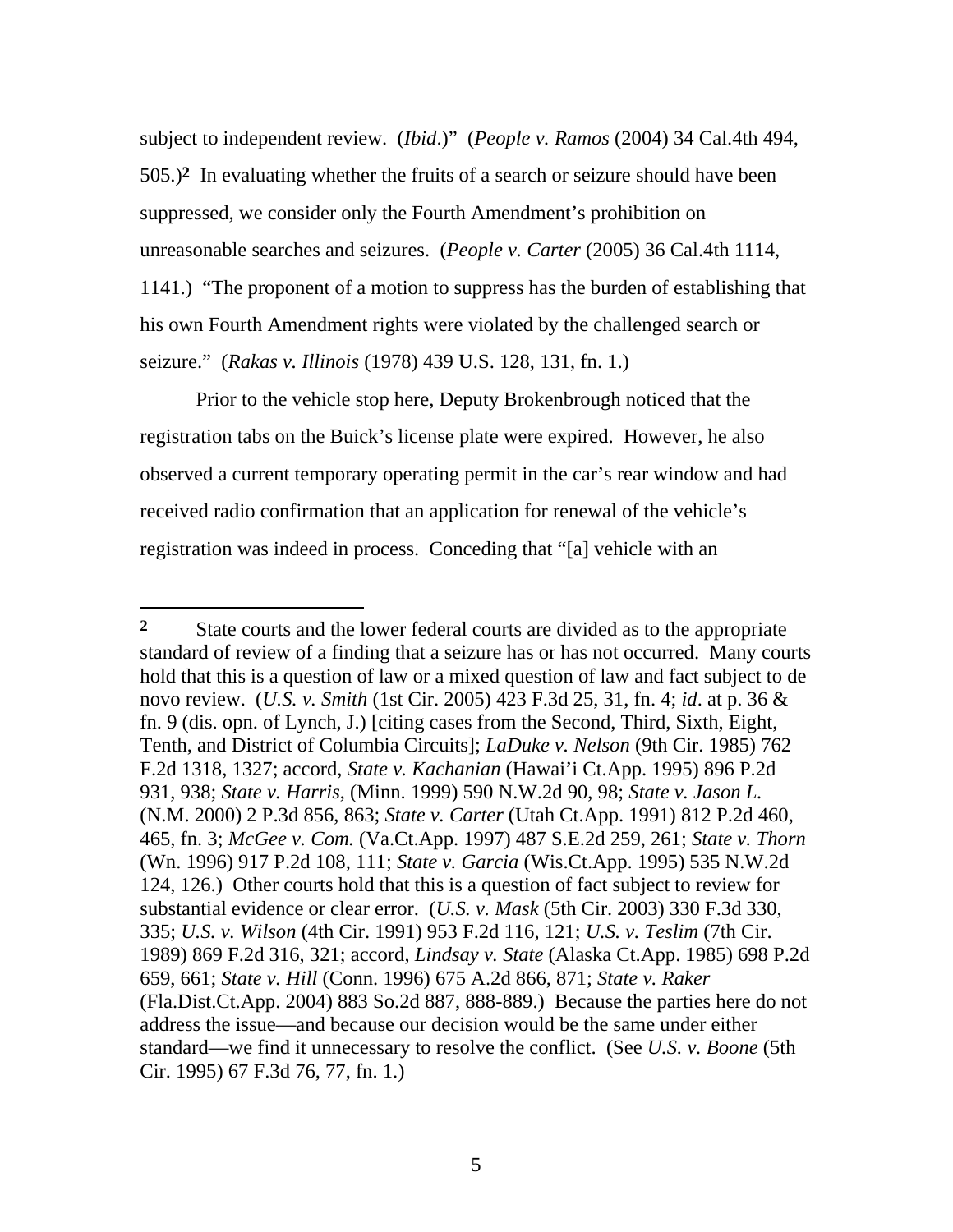application for renewal of expired registration would be expected to have a temporary operating permit," the Attorney General no longer argues that Deputy Brokenbrough had articulable suspicion the Buick's registration was invalid. The Attorney General argues instead that defendant has no entitlement to suppression of the evidence uncovered during the traffic stop because he, as a passenger, was not seized within the meaning of the Fourth Amendment until Deputy Brokenbrough ordered him out of the car at gunpoint and arrested him under the outstanding no-bail warrant, which provided lawful cause for the seizure. Defendant, on the other hand, argues that he was seized at the moment the driver submitted to the show of official authority and stopped the car, which preceded the deputy's discovery of the outstanding warrant.**3**

It is well settled that the driver of a vehicle that is the subject of a traffic stop is seized within the meaning of the Fourth Amendment. (*Whren v. United States* (1996) 517 U.S. 806, 809-810.) Neither this court nor the United States Supreme Court, however, has yet decided whether the driver's submission to the show of authority results in a seizure of the *passenger*. A majority of courts, including several federal circuit courts and some state courts, have embraced a per se rule that the passenger is seized at the moment the driver submits to the official show of authority. (E.g., *U.S. v. Twilley* (9th Cir. 2000) 222 F.3d 1092, 1095; *U.S. v. Eylicio-Montoya* (10th Cir. 1995) 70 F.3d 1158, 1163-1164; *U.S. v. Kimball* (1st Cir. 1994) 25 F.3d 1, 5; *U.S. v. Roberson* (5th Cir. 1993) 6 F.3d 1088, 1091; *U.S.* 

 $\overline{a}$ 

**<sup>3</sup>** Defendant concedes that, as a mere passenger, his Fourth Amendment rights were not violated by the search of his codefendant's vehicle. (*Rakas v. Illinois*, *supra*, 439 U.S. at pp. 133, 148; accord, *People v. Valdez*, *supra*, 32 Cal.4th at p. 122.) He claims instead that suppression of the incriminating evidence found in the car is required because it was the fruit of an unlawful seizure of his person.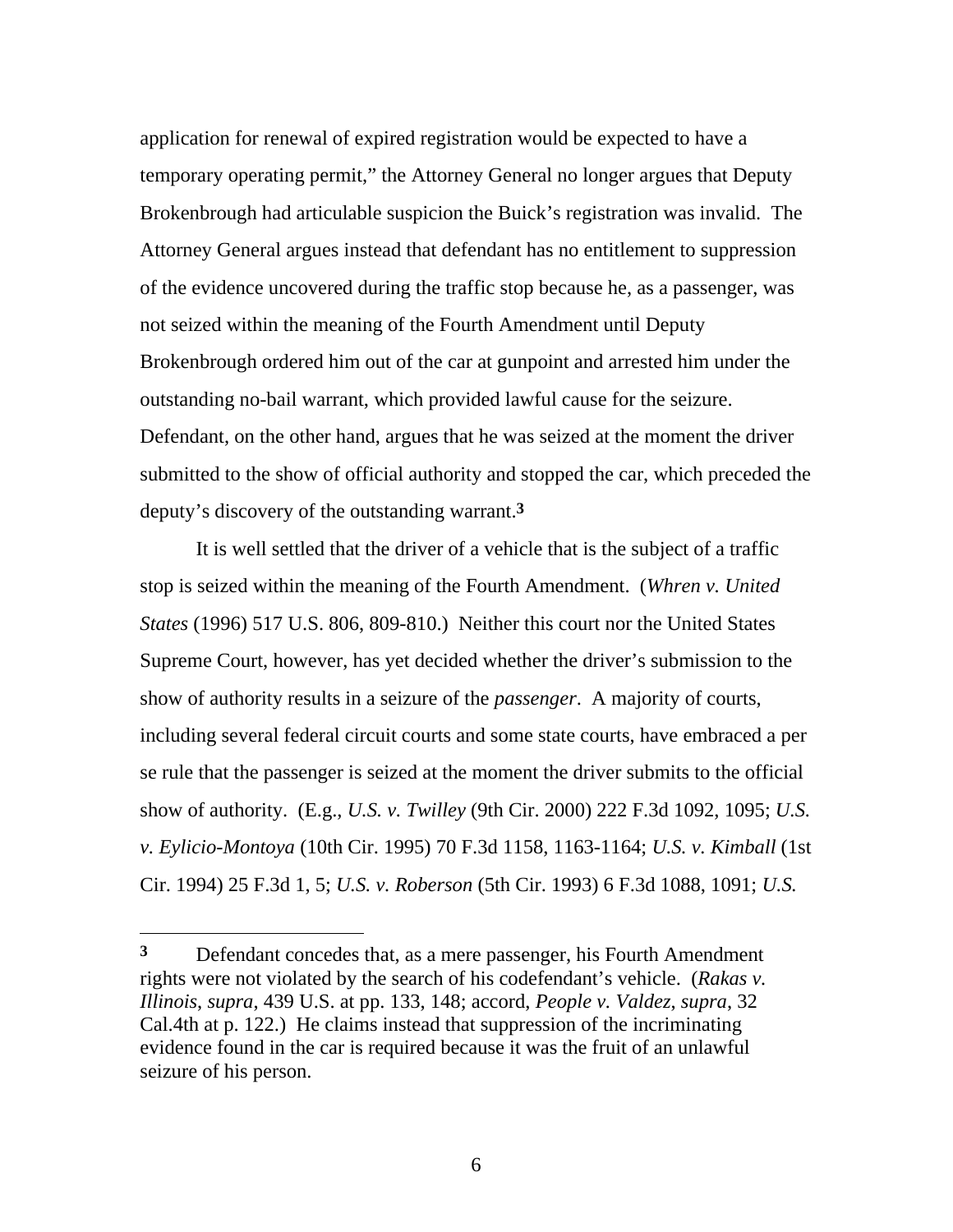*v. Powell* (7th Cir. 1991) 929 F.2d 1190, 1195; *State v. Hernandez*

(Fla.Dist.Ct.App. 1998) 718 So.2d 833, 836; *People v. Bunch* (Ill. 2003) 796 N.E.2d 1024, 1029; *State v. Eis* (Iowa 1984) 348 N.W.2d 224, 226; *State v. Carter* (Ohio 1994) 630 N.E.2d 355, 360; *Josey v. State* (Tex.Crim.App. 1998) 981 S.W.2d 831, 837-838; see also 6 La Fave, Search and Seizure (4th ed. 2004) § 11.3(e), pp. 194-195, fn. 277 [citing cases].) Other courts, reasoning that the passenger in a vehicle subject to a traffic investigation is stopped for practical purposes but not by virtue of the show of official authority, hold that the passenger is not seized for Fourth Amendment purposes. (E.g., *People v. Jackson* (Colo. 2002) 39 P.3d 1174, 1184-1186; *State v. Mendez* (Wn. 1999) 970 P.2d 722, 729; see also 6 La Fave, Search and Seizure, *supra*, § 11.3(e), p. 193, fn. 272 [citing cases].)

This division of authority is reflected in the courts of our own state. Some courts agree with defendant that the interference with the passenger's freedom of movement occasioned by the traffic stop constitutes a seizure. (*People v. Bell* (1996) 43 Cal.App.4th 754, 765; *People v. Hunt* (1990) 225 Cal.App.3d 498, 505; *People v. Grant* (1990) 217 Cal.App.3d 1451, 1457-1458.) Other courts agree with the Attorney General that although the driver must submit to the officer's instructions, the passenger is free to disregard the police and go about his or her business, and that the incidental restriction of the passenger's freedom of movement is therefore not a seizure. (*People v. Castellon*, *supra*, 76 Cal.App.4th at p. 1374; *People v. Cartwright*, *supra*, 72 Cal.App.4th at p. 1369 (*Cartwright*); *People v. Fisher*, *supra*, 38 Cal.App.4th at p. 344; *People v. Gonzalez* (1992) 7 Cal.App.4th 381, 384.)

At the heart of this debate lies the definition of a seizure in the Fourth Amendment's prohibition on "unreasonable searches and seizures." Justice Stewart's opinion in *United States v. Mendenhall* (1980) 446 U.S. 544, 554, which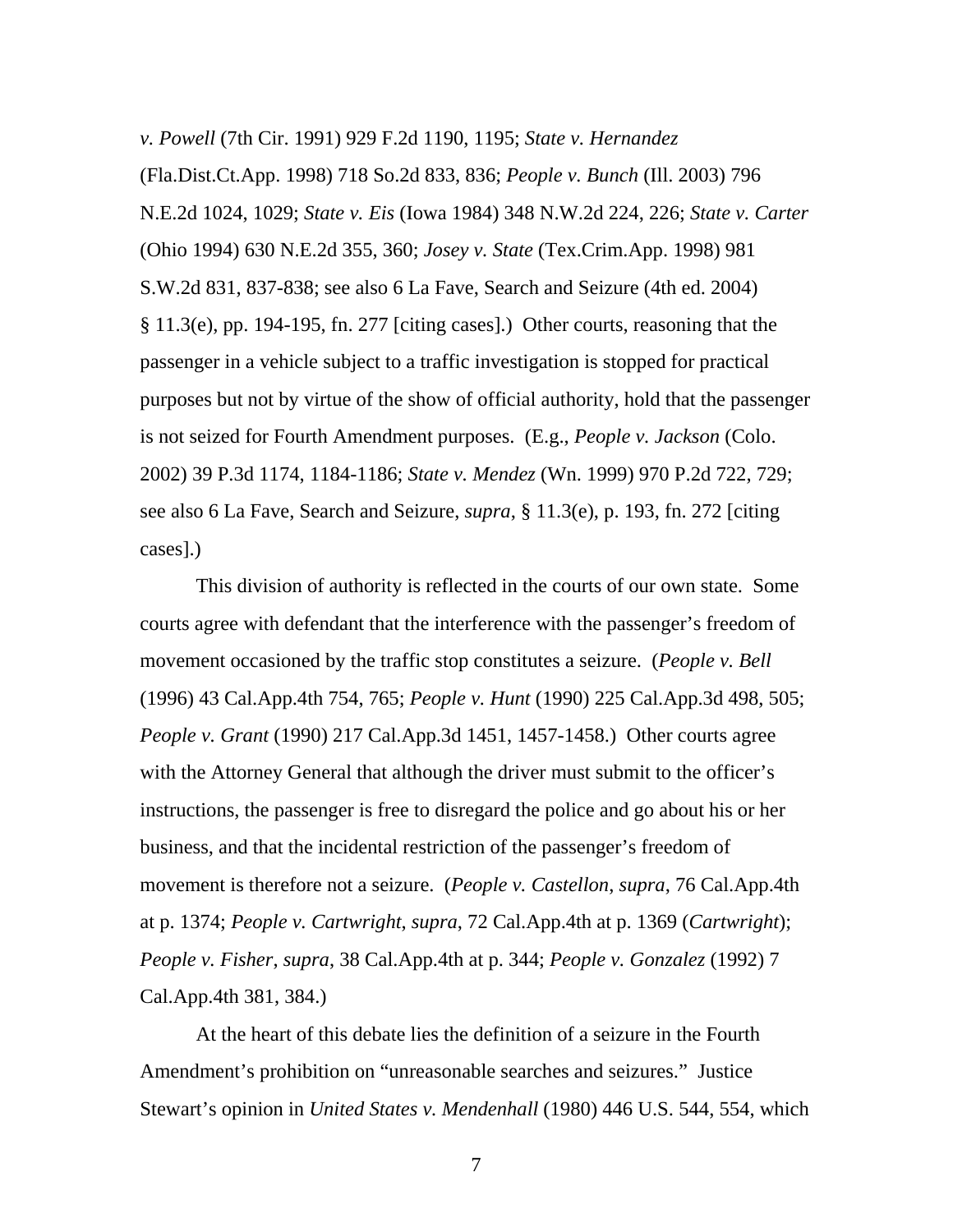has been adopted by the court in subsequent cases (e.g., *Michigan v. Chesternut* (1988) 486 U.S. 567, 573), states that "a person has been 'seized' within the meaning of the Fourth Amendment only if, in view of all of the circumstances surrounding the incident, a reasonable person would have believed that he was not free to leave." (Fn. omitted.) The high court subsequently made clear that this test "states a *necessary*, but not a *sufficient*, condition for seizure." (*California v. Hodari D.* (1991) 499 U.S. 621, 628 (*Hodari D.*).) That is, there must also be an actual taking into custody, whether by the application of physical force or by submission to the assertion of authority. (*Id*. at p. 626.) The court has also cautioned against an undue focus on the fact that government action caused some restriction on an individual's freedom of movement: " 'a Fourth Amendment seizure does not occur whenever there is a governmentally caused termination of an individual's freedom of movement . . . , nor even whenever there is a governmentally caused and *desired* termination of an individual's freedom of movement . . . , but only when there is a governmental termination of freedom of movement *through means intentionally applied*.' " (*County of Sacramento v. Lewis* (1998) 523 U.S. 833, 844, quoting *Brower v. County of Inyo* (1989) 489 U.S. 593, 596-597.) Finally, the court has reminded us that where the individual may not feel free to leave for reasons *independent* of the police conduct—such as a passenger on a bus that is scheduled to depart shortly—the proper inquiry is "whether, taking into account all of the circumstances surrounding the encounter, the police conduct would 'have communicated to a reasonable person that he was not at liberty to ignore the police presence and go about his business.' " (*Florida v. Bostick* (1991) 501 U.S. 429, 437; accord, *People v. Celis* (2004) 33 Cal.4th 667, 673.)

It is passing strange, then, that defendant focuses so little attention on the definition of a seizure. Defendant (like the Court of Appeal below and the other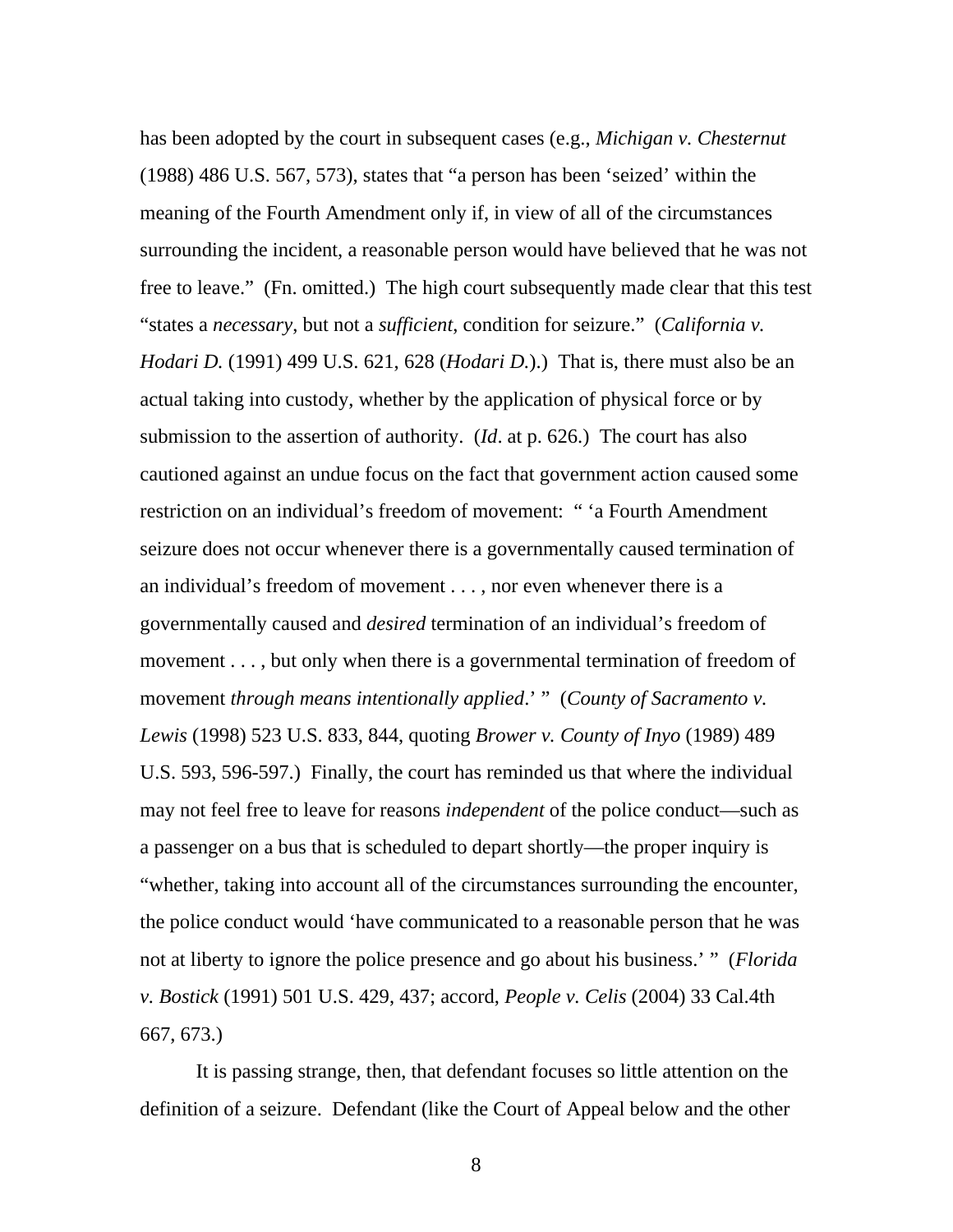cases embracing the majority view) instead advances an argument that rests on two other foundations: (1) dicta from United States Supreme Court decisions; and (2) the fact that a traffic stop curtails the freedom of movement of the passenger as well as the driver.

Although defendant concedes that the high court has not decided whether a passenger is necessarily seized by virtue of a traffic stop, he asserts that dicta from the high court has "strongly hinted" in that direction. In *Delaware v. Prouse* (1979) 440 U.S. 648, 653, for example, the court observed that "stopping an automobile and detaining its occupants constitute a 'seizure' within the meaning of [the Fourth] Amendment[], even though the purpose of the stop is limited and the resulting detention quite brief." (See also *Berkemer v. McCarty* (1984) 468 U.S. 420, 436-437 [quoting *Prouse*].) In *Colorado v. Bannister* (1980) 449 U.S. 1, 4, footnote 3, the court reiterated that "[t]here can be no question that the stopping of a vehicle and the detention of its occupants constitute a 'seizure' within the meaning of the Fourth Amendment," citing *Prouse*. There is no debate here, though, whether a traffic stop results in a seizure. The issue, rather, is *who* (or what) has been seized. Inasmuch as *Bannister* and *Berkemer* involved the driver of the vehicle (*Bannister*, *supra*, 449 U.S. at p. 4; *Berkemer*, *supra*, 468 U.S. at p. 423) and *Prouse*, according to the opinion of the state supreme court, involved the owner and "operator" of the vehicle (*Prouse*, *supra*, 440 U.S. at p. 650, fn. 1), none of these cases is particularly illuminating on the status of a mere passenger.

Defendant, like the courts embracing the majority view, also relies on the observation in *Berkemer v. McCarty*, *supra*, 468 U.S. at page 436, that "a traffic stop significantly curtails the 'freedom of action' of the driver and the passengers, if any, of the detained vehicle." It is important to recognize, however, that *Berkemer*'s observation was made in the context of whether a motorist detained pursuant to a traffic stop was in custody for purposes of the *Fifth* Amendment.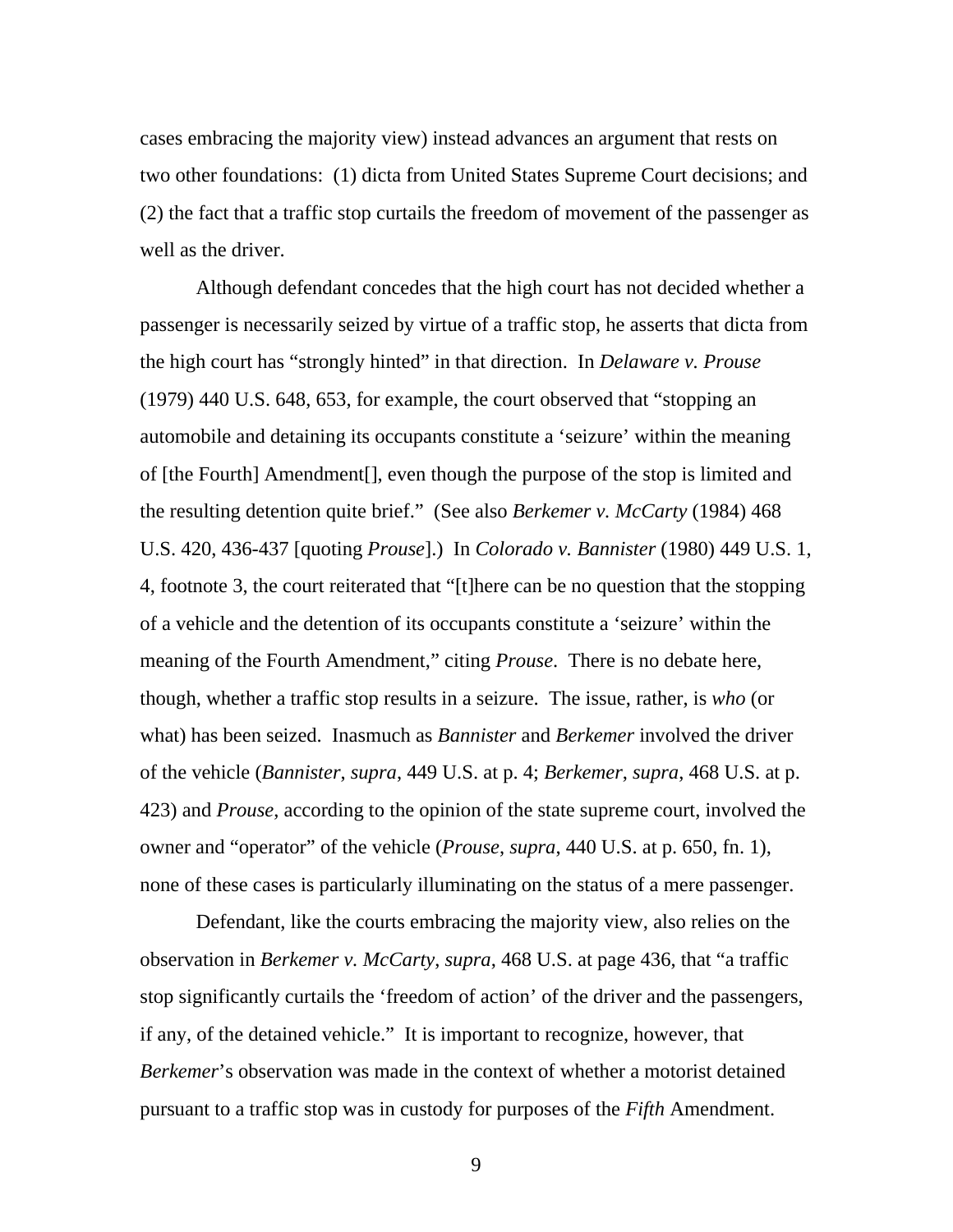(*Id*. at p. 435.) Whether a person is in custody for purposes of the Fifth Amendment is an inquiry distinct from whether a person has been seized within the meaning of the Fourth Amendment. (*U.S. v. Sullivan* (4th Cir. 1998) 138 F.3d 126, 131 ["The 'custody' that implicates the *Miranda* rule is conceptually distinct from a seizure implicating the Fourth Amendment"]; *U.S. v. Smith* (7th Cir. 1993) 3 F.3d 1088, 1097 [the determination of custody under the Fifth Amendment requires "a completely different analysis" from that under the Fourth Amendment].) Indeed, as the high court has emphasized, "a governmentally caused termination of an individual's freedom of movement' " does not necessarily establish that a seizure under the Fourth Amendment has occurred. (*County of Sacramento v. Lewis, supra*, 523 U.S. at p. 844.) A police detention of an orderly pushing a wheelchair-bound individual or a detention of a parent pushing a child in a stroller may well incidentally curtail the freedom of action of the passengers who are dependent on those adults. The detention of the orderly or parent will also, to use the dissent's phrasing, "interrupt [the] journey" (dis. opn., *post*, at p. 1) of the wheelchair or the stroller. But it is absurd to say that either passenger has thereby been seized within the meaning of the Fourth Amendment.

The cases embracing the majority view also assert that "[n]o principled basis exists for distinguishing between the privacy rights of passengers and drivers in a moving vehicle. When the vehicle is stopped they are equally seized; their freedom of movement is equally affected." (*State v. Eis*, *supra*, 348 N.W.2d at p. 226; see also *People v. Bell*, *supra*, 43 Cal.App.4th at p. 763.) In reality, though, the passenger is not subject to the same restraints as the driver. The driver is obliged to remain at the scene until the completion of the officer's investigation. "[T]he passenger is stopped too, but only coincidentally." (*People v. Jackson*, *supra*, 39 P.3d at p. 1185.) Absent further direction from the officer effecting the stop (see *Maryland v. Wilson* (1997) 519 U.S. 408, 410) or some indication that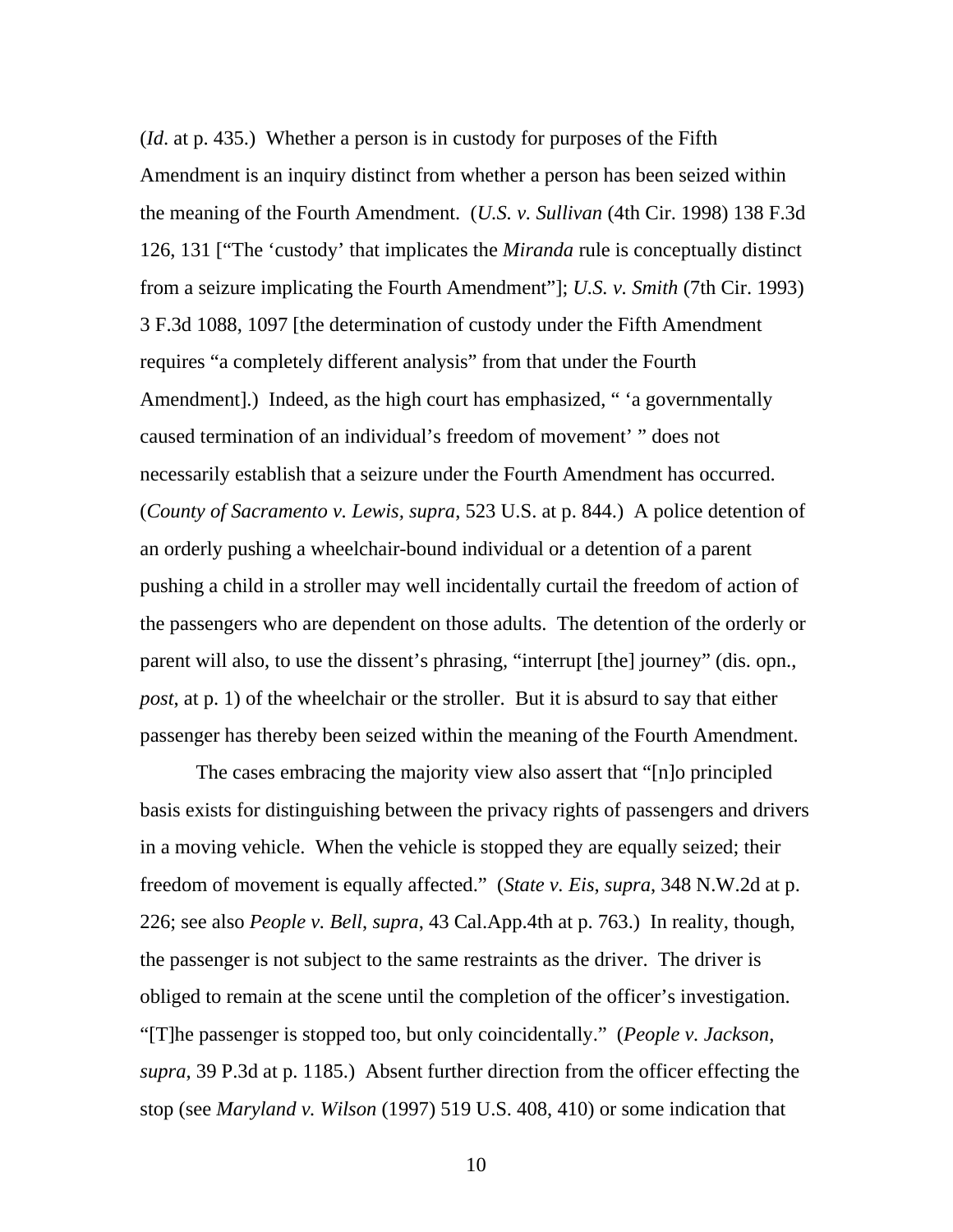the passenger is the subject of the officer's investigation or show of authority, the passenger is free to ignore the police presence and go about his or her business. Alternatively, the passenger may choose to wait until the investigation of the driver is completed. In either case, "it is this element of choice that distinguishes the passenger's circumstance from the driver's, for the driver has been seized and is therefore not free to go." (*Jackson*, *supra*, at p. 1185.) The fact that defendant's freedom of movement was momentarily curtailed by the traffic stop thus does not determine whether he was seized. To answer that question we must return to the high court's definition of a "seizure."

A seizure occurs when the police, by the application of physical force or show of authority, seek to restrain the person's liberty (*Terry v. Ohio* (1968) 392 U.S. 1, 19, fn. 16; *County of Sacramento v. Lewis*, *supra*, 523 U.S. at p. 844); the police conduct communicated to a reasonable innocent person that the person was not free to decline the officer's request or otherwise terminate the encounter (*Florida v. Bostick*, *supra*, 501 U.S. at p. 436); and the person actually submitted to that authority (*Hodari D.*, *supra*, 499 U.S. at p. 626) for reasons not "independent" of the official show of authority (*Florida v. Bostick*, *supra*, 501 U.S. at p. 436). Admittedly, the application of this test to particular circumstances is sometimes more an art than a science. (See *Michigan v. Chesternut*, *supra*, 486 U.S. at p. 573 [the test "is necessarily imprecise"].) As the high court has emphasized, "for the most part *per se* rules are inappropriate in the Fourth Amendment context. The proper inquiry necessitates a consideration of 'all the circumstances surrounding the encounter.' " (*United States v. Drayton* (2002) 536 U.S. 194, 201; accord, *People v. Souza* (1994) 9 Cal.4th 224, 235.) In this case, defendant has not shown that he, as the passenger, was the subject of the deputy's show of authority or that he actually submitted to it.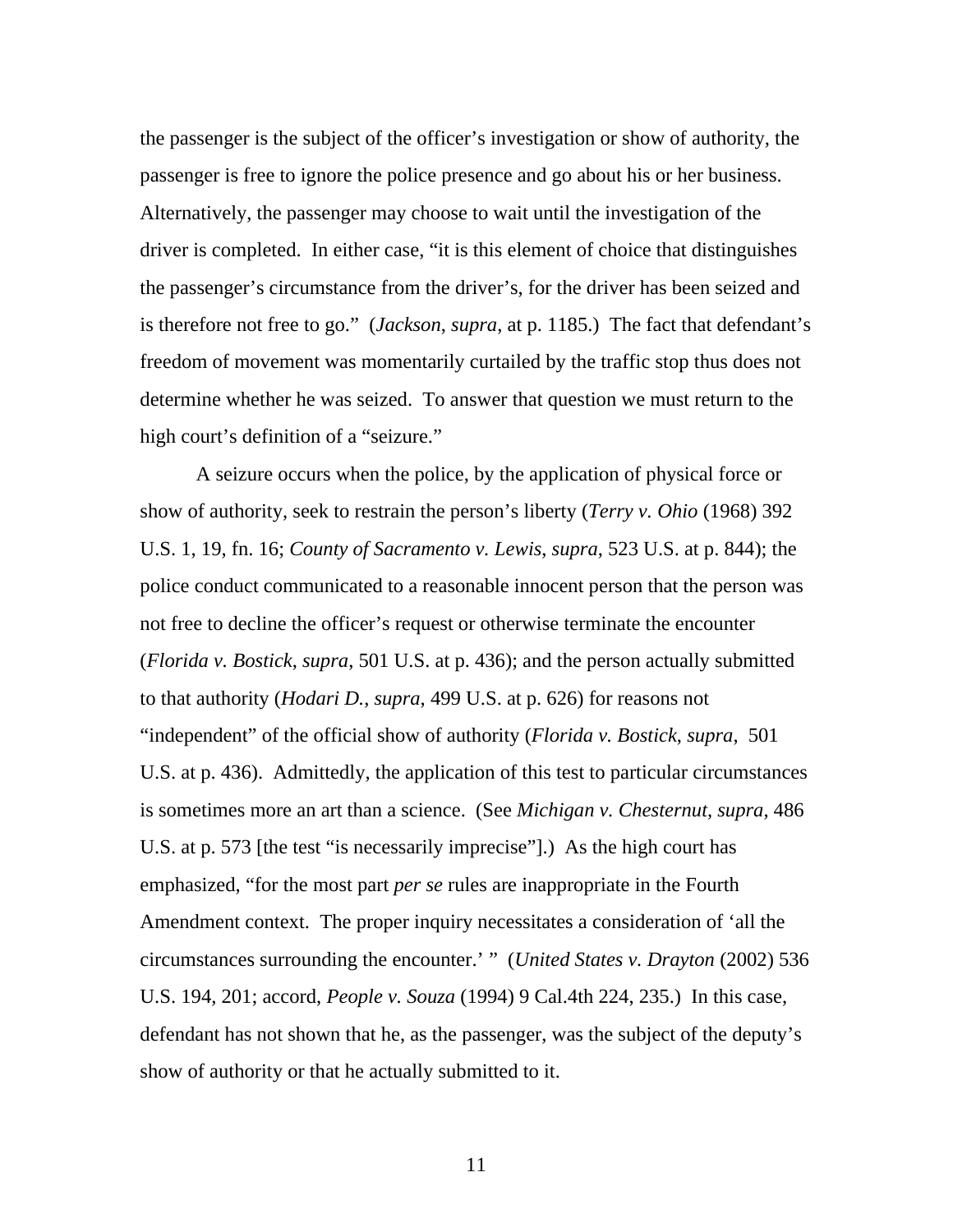Deputy Brokenbrough's flashing lights were directed at the driver, Karen Simeroth, and not at defendant. Indeed, the record does not indicate that Brokenbrough was even aware defendant was in the car prior to the vehicle stop. Once the car came to a stop, the deputy approached the driver's side of the vehicle, without blocking defendant's exit, brandishing a weapon at him, or making any intimidating movements towards him. In these circumstances, one cannot say that defendant was the subject of the deputy's investigation or show of authority prior to the time the deputy ordered him out of the vehicle. (See *United States v. Drayton*, *supra*, 536 U.S. at pp. 203-204 [no seizure occurred when officers boarded the bus and began questioning passengers].)

Rather, "[a]n officer causing a vehicle to pull over in transit is conducting an investigatory stop of the *driver*." (*People v. Jackson*, *supra*, 39 P.3d at p. 1182, italics added.) "[T]he display of authority and control is directed at the driver, not the passenger." (*Id*. at p. 1185.) "While we are all familiar with the sinking feeling a driver experiences upon seeing police lights in the rearview mirror, few of us sense impending doom when we are in the passenger seat." (*Cartwright*, *supra*, 72 Cal.App.4th at pp. 1374-1375; see also *People v. Jackson*, *supra*, at p. 1185.) Thus, as the dissent concedes, "[a] passenger may not be the subject of a police investigation, at least in the initial phase of the traffic stop." (Dis. opn., *post*, at p. 2.)

More importantly, defendant, as the passenger, had no ability to submit to the deputy's show of authority. As the *Cartwright* court noted, the passenger "is not a participant in the stop, but an observer." (*Cartwright*, *supra*, 72 Cal.App.4th at p. 1375.) Not only is the driver the one the officer is seeking to restrain, but the driver is the only one who, by stopping the car, can submit to the officer's assertion of authority. The passenger may be asleep or otherwise unaware of the officer's presence. The passenger may disagree with the driver's decision to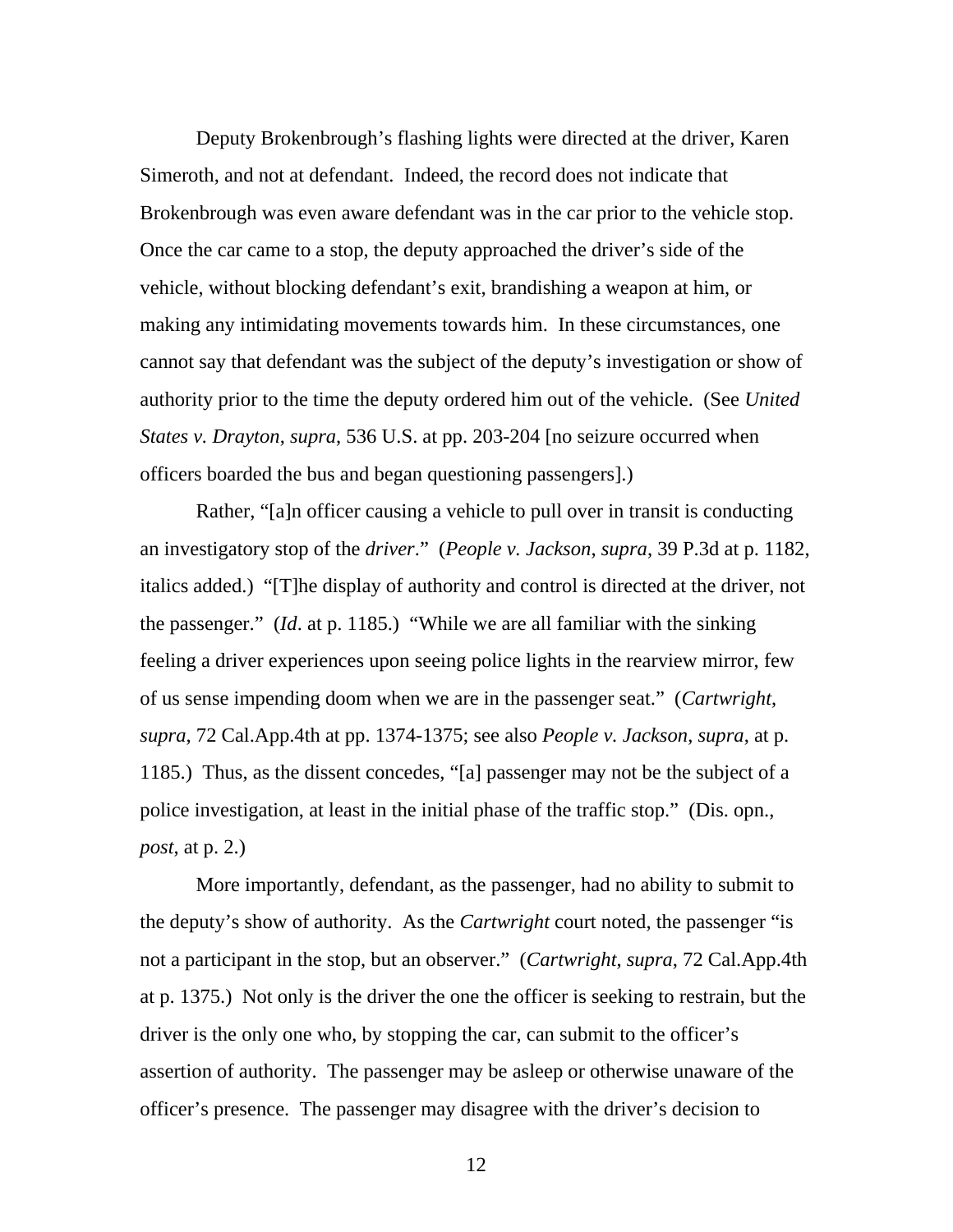submit to the officer's authority and may even object vociferously, but to no effect. "The passenger simply has no say in the matter." (*Id*. at p. 1367.)

To be sure, the passenger must in most cases remain in the car until it stops, and to that extent (as the dissent points out) the passenger's freedom is curtailed. But it is critical, for purposes of the Fourth Amendment analysis, to determine *why* the passenger's freedom is curtailed. Although defendant points out that "it is simply not possible for a passenger to avoid being literally and physically detained under these circumstances, however momentarily," this is so because, under the vast majority of circumstances, it is unsafe for the passenger to exit a moving vehicle. The passenger will also, in most cases, prefer to await the completion of the traffic stop and continue en route in the company of the driver. Neither factor, however, means that the passenger has been seized within the meaning of the Fourth Amendment. (*Florida v. Bostick*, *supra*, 501 U.S. at p. 436 ["Bostick's freedom of movement was restricted by a factor independent of police conduct *i.e.*, by his being a passenger on a bus"]; see generally *United States v. Drayton*, *supra*, 536 U.S. at p. 206 ["The arrest of one person does not mean that everyone around him has been seized by police"].) The "liberty" contemplated by the high court's definition of a seizure—i.e., "when, 'taking into account all of the circumstances surrounding the encounter, the police conduct would "have communicated to a reasonable person that he was not at *liberty* to ignore the police presence and go about his business" ' " (*Kaupp v. Texas* (2003) 538 U.S. 626, 629 italics added)—refers not to whether the individual has the physical *capacity* to leave the scene but to whether, assuming the individual had the physical capacity to do so, he or she would feel free to depart or otherwise to conduct his or her affairs as though the police were not present. (See *Bostick*, *supra*, 501 U.S. at p. 436 [that "Bostick's movements were 'confined' . . . says nothing about whether or not the police conduct at issue was coercive"].) After all, an individual may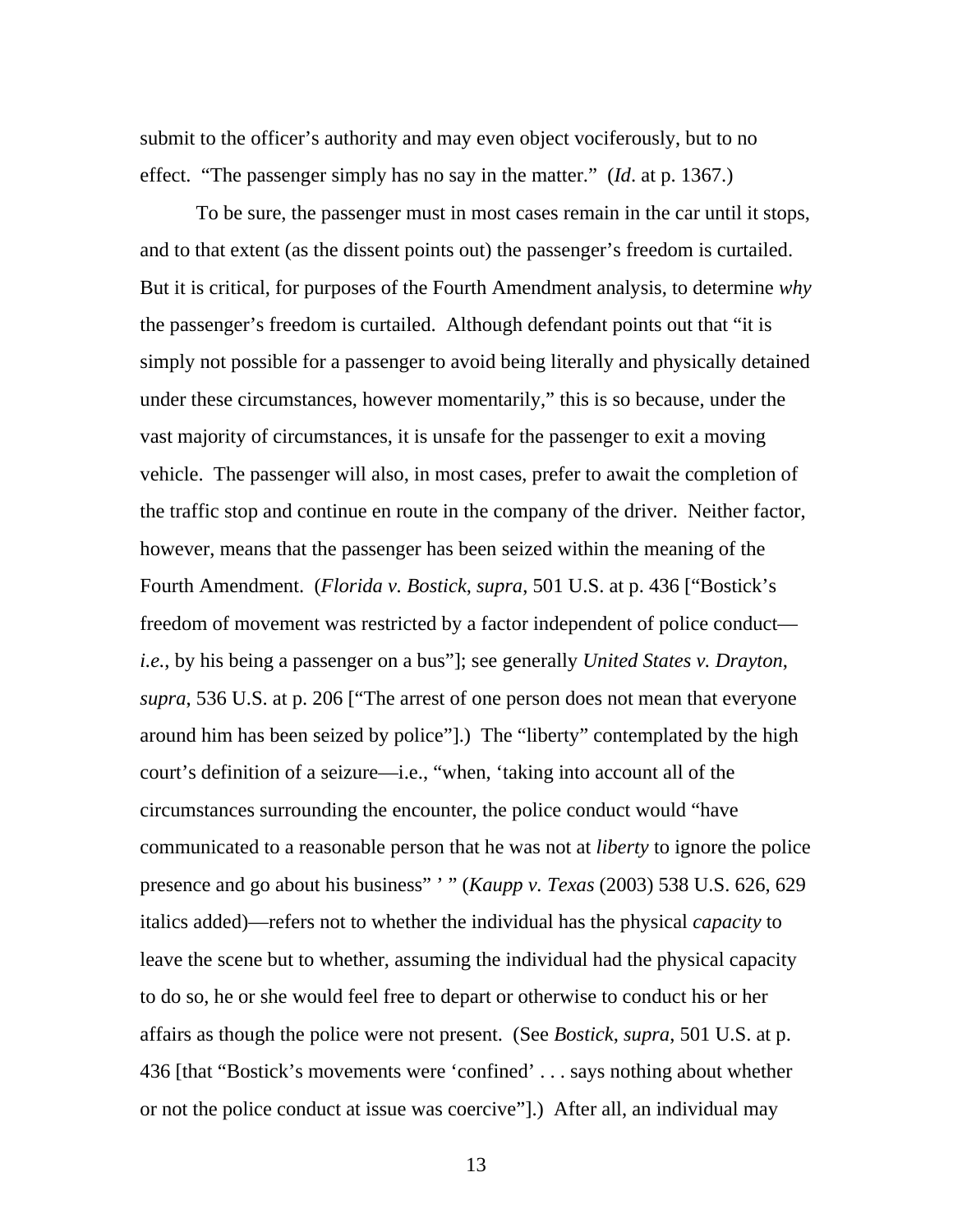manifest an unwillingness to engage with the police not only by departing the area, but also by staying put and declining to answer questions or otherwise ignoring police inquiries. Similarly, a seizure can occur even though the individual has the physical capacity to leave the scene.

Neither defendant nor the dissent ever explains why the same analysis should not apply to the detention of a *moving* vehicle containing a driver and passenger and the detention of a *parked* vehicle containing a driver and passenger—or, for that matter, the detention of a motorcycle or a bicycle with a driver and passenger. (Cf. *United States v. Drayton*, *supra*, 536 U.S. at p. 204 [that the encounter took place on a bus rather than on the street "does not on its own transform standard police questioning of citizens into an illegal seizure"].) Absent some directive from the police, and as long as the rules of the road are otherwise obeyed, the passenger is free to do what the driver cannot—i.e., exit the vehicle or dismount from the motorcycle or bicycle and thereby terminate the encounter with the officer. (Cf. *U.S. v. Slater* (8th Cir. 2005) 411 F.3d 1003, 1005 [passenger was not seized while driver took field sobriety tests].) In this case, for example, defendant indicated his awareness of the available options by opening, and then closing, the passenger door.

The distinction between a passenger whose progress is stopped because the driver is seized and a passenger who is himself or herself seized is consistent with the high court's analysis in *Maryland v. Wilson*, *supra*, 519 U.S. 408, which addressed the separate issue whether a police officer may as a matter of course order not just the driver to exit the vehicle during a traffic stop, but the passengers as well. The high court found that in light of the interest in officer safety, ordering the passenger out of the vehicle was not an unreasonable seizure, but declined to decide whether the passenger could be held for the entire duration of the stop. (*Id*. at p. 415, fn. 3.) The high court did, however, acknowledge one important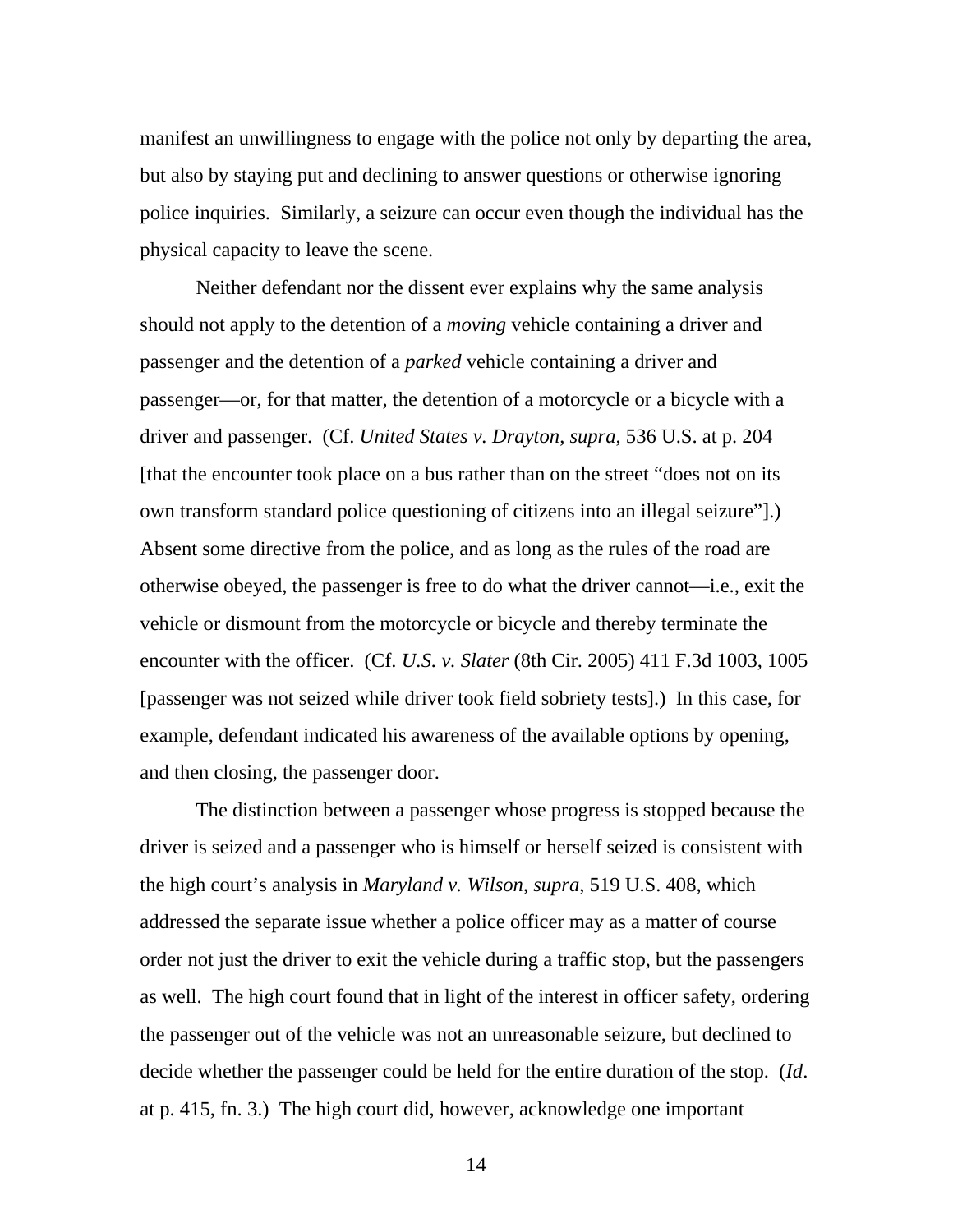distinction between the driver and the passengers: "There is probable cause to believe that the driver has committed a minor vehicular offense, but there is no such reason to stop or detain the passengers. But *as a practical matter*, the passengers are already stopped by virtue of the stop of the vehicle." (*Id*. at pp. 413-414, italics added.) Justice Stevens's dissenting opinion agreed with the majority's implied distinction between being stopped as a *practical* matter and being seized as a *constitutional* matter: the intrusion on a passenger's freedom of movement occasioned by the traffic stop "was a necessary by-product of the lawful detention of the driver. But the passengers had not yet been seized at the time the car was pulled over, any more than a traffic jam caused by construction or other state-imposed delay not directed at a particular individual constitutes a seizure of that person." (*Id*. at p. 420 (dis. opn. of Stevens, J.).)

The rule proposed by the defendant and endorsed by the Court of Appeal and the dissent here, in which a seizure occurs whenever the defendant's freedom of movement "is significantly curtailed by an officer's act of making the driver stop the car," would find a seizure in these circumstances of state-imposed delay. Indeed, the proposed rule would encompass even those motorists following the vehicle subject to the traffic stop who, by virtue of the original detention, are forced to slow down and perhaps even come to a halt in order to accommodate that vehicle's submission to police authority. It would be inaccurate to say that these motorists, whose journey is interrupted by virtue of the traffic stop of another vehicle but who do not actually submit to the show of police authority, are seized within the meaning of the Fourth Amendment. The same is true of a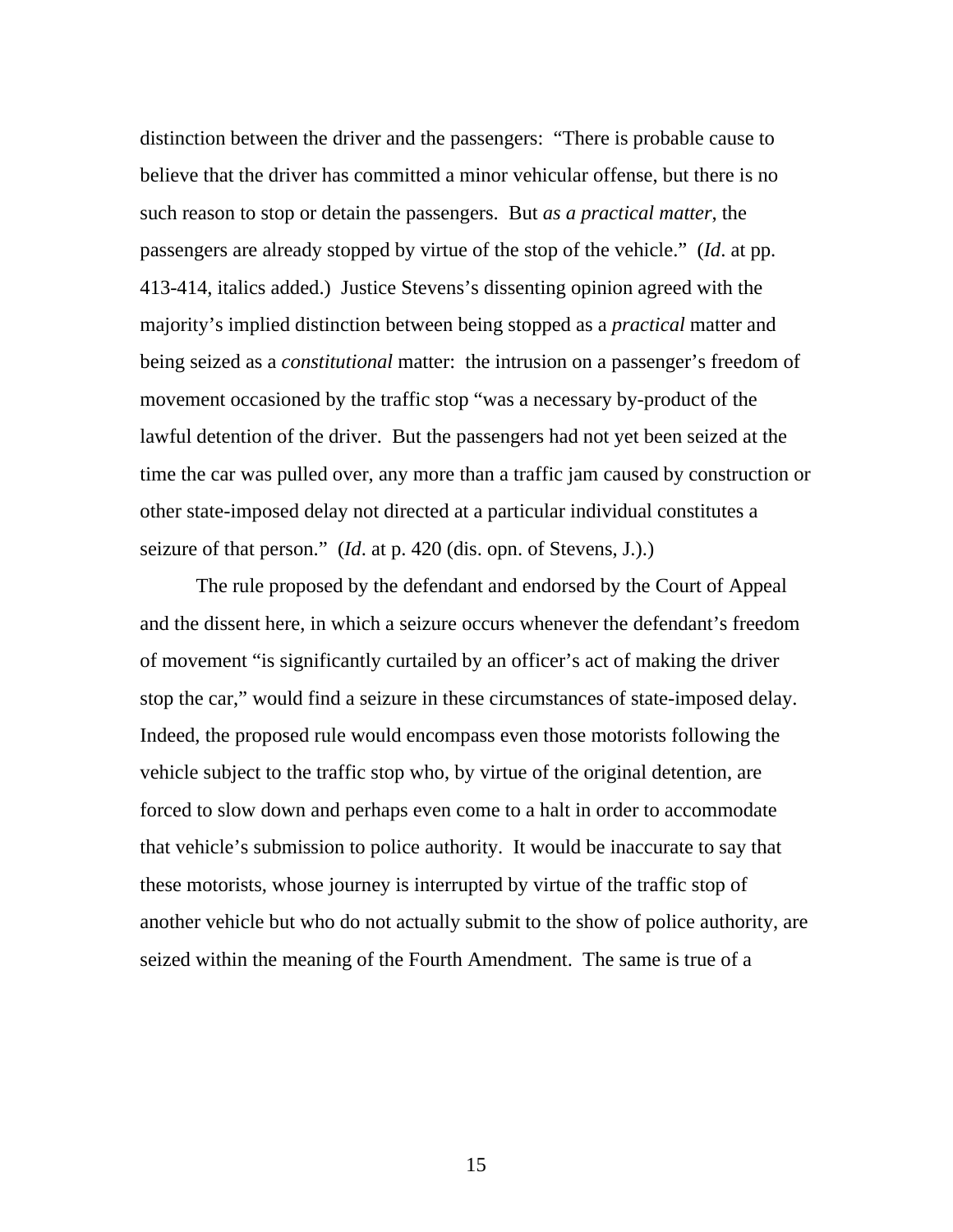passenger such as defendant, who likewise suffers a curtailment of his freedom but does not actually submit to the show of police authority.**4**

Defendant's proposed rule would also make unduly problematic the determination of when a seizure has ended. He asserts that "[w]hether a passenger remains detained thereafter may depend upon whether, under the circumstances, a reasonable person would feel free to leave while the officer deals with the driver." But very rarely does the officer affirmatively express an investigative interest (or lack thereof) in the passengers of a detained vehicle. The officer's interest in such circumstances, as defendant concedes, is with the driver. This suggests that, under defendant's approach, the alleged seizure of a passenger must terminate of its own accord, either by the passage of time or by the officer's focus on the driver. If the seizure terminates simply by the passage of time, then the question arises of how

 $\overline{a}$ 

**<sup>4</sup>** The dissent asserts that the requirement of submission "simply does not apply in these circumstances" (dis. opn., *post*, at p. 3), but, as the high court has made clear, a seizure "requires *either* physical force . . . *or*, where that is absent, *submission* to the assertion of authority. [¶] . . . 'There can be no arrest without either touching or submission.' " (*Hodari D.*, *supra*, 499 U.S. at pp. 626-627.)

Moreover, the dissent's analysis would effectively diminish protections for passengers. If, as the dissent contends, a traffic stop inflexibly results in a seizure of the passengers until the officer explicitly says otherwise, then any passenger who nonetheless tried to proceed on his or her way could be arrested under Penal Code section 148 (and then subjected to a search incident to the arrest) for resisting or delaying the officer in the performance of his or her duties. (See, e.g., *In re Muhammad C.* (2002) 95 Cal.App.4th 1325, 1329; *People v. Quiroga* (1993) 16 Cal.App.4th 961, 967.) We think it more sensible to leave it up to the officer, once cause for the vehicle stop has been established, to decide who should be seized and when. And, in light of the high court's "clear direction that an assessment as to whether police conduct amounts to a seizure implicating the Fourth Amendment must take into account ' "all of the circumstances surrounding the incident" ' in each individual case" (*Michigan v. Chesternut*, *supra*, 486 U.S. at p. 572), it is also more appropriate to examine the totality of the circumstances before determining whether the passenger has been seized during a traffic stop.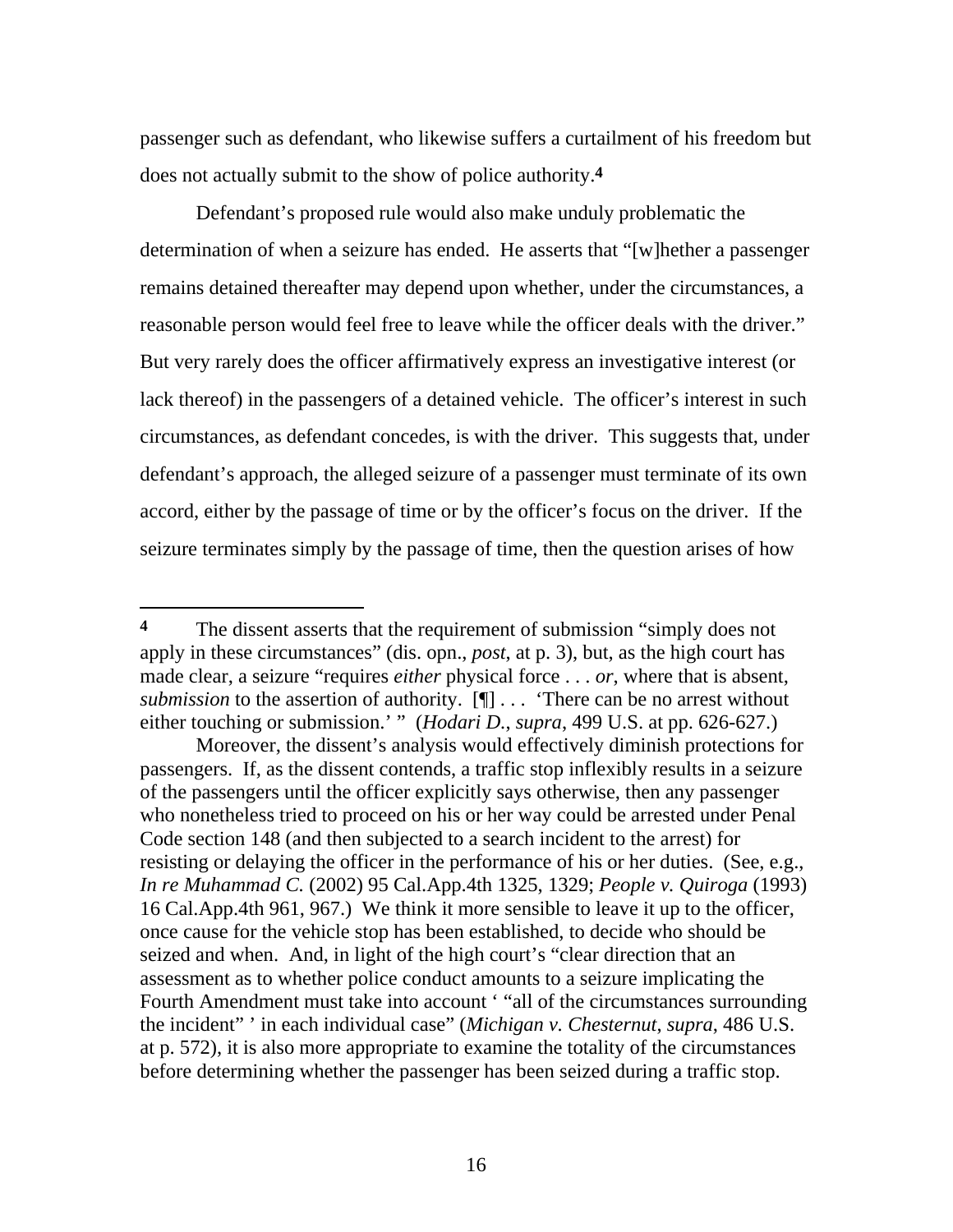many minutes the passengers must wait. If, on the other hand, the seizure terminates at the end of the traffic stop or as soon as the officer tells the passengers they are free to leave, then it follows that the passengers are *also* at liberty to go about their business if, at an even earlier stage, the passengers can reasonably draw that same inference about the focus of the officer's investigation or show of authority. In this case, for example, defendant reasonably would have surmised that Deputy Brokenbrough was focused on the driver when the traffic stop was initiated. Because defendant knew he was free to ignore the police presence and go about his business at that stage, even if he was unable as a practical matter to leave the scene until the car came to a halt, he could not have been seized merely by the initiation of the traffic stop.

The dissent would find that passengers generally, and defendant in particular, are seized from the inception of every traffic stop, but the dissent's reasoning is faulty. Although the dissent concedes that a passenger may not be the subject of the police investigation, at least in the initial phase of the traffic stop, it contends that a seizure nonetheless occurs because "the officer *has the authority*, as a matter of law, to order that the passengers . . . get out of the vehicle" once the vehicle pulls over. (Dis. opn., *post*, at p. 1, italics added.) We do not doubt the officer has such authority, which is recognized explicitly in *Maryland v. Wilson*, *supra*, 519 U.S. at page 410, nor do we dispute that the passenger is seized once the officer *actually invokes that authority to order the passenger out of the car*. But the dissent offers no authority for its critical assumption that the mere *potential* an officer *might* invoke such authority itself constitutes a seizure.

The dissent also asserts that the failure to deem a passenger automatically seized in every traffic stop will lead to anomalous consequences in that the driver, who has been seized, will be able to suppress the fruits of an unlawful seizure, but the passenger, who has not been seized, may not be able to obtain such relief. If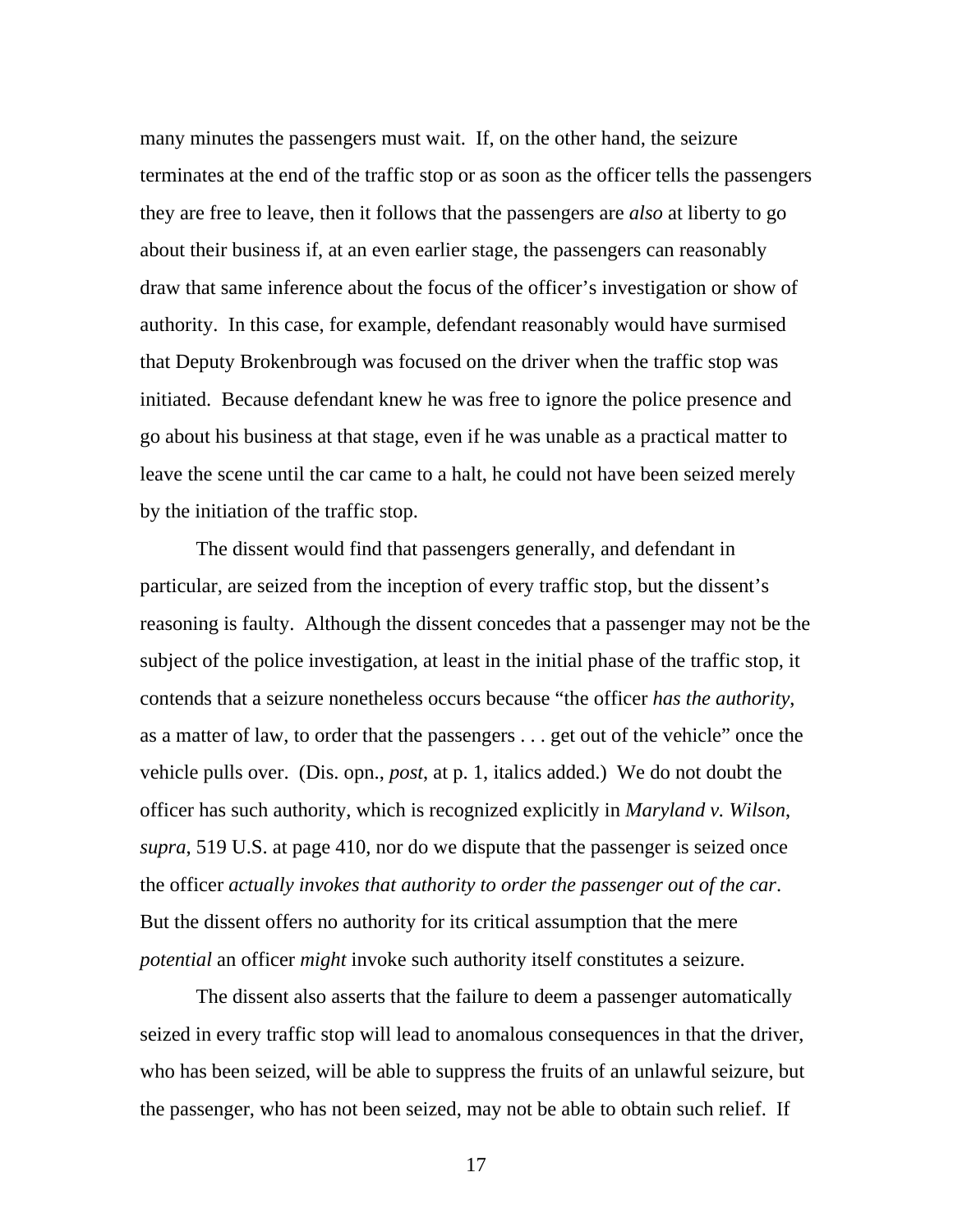this is an anomaly, it is hardly unique, inasmuch as the potential for unequal treatment has existed under similar circumstances ever since the high court abolished automatic standing. In *Rakas v. Illinois*, *supra*, 439 U.S. 128, for example, the high court held that mere passengers—unlike drivers or owners of the vehicle—had no legitimate expectation of privacy that was violated by a vehicle search. (*Id*. at pp. 148-149; accord, *People v. Valdez*, *supra*, 32 Cal.4th at p. 122). The high court has also remarked that a casual visitor would similarly be unable to challenge a house search (*Rakas*, *supra*, at p. 142; accord, *People v. Ooley* (1985) 169 Cal.App.3d 197, 202-203; see also *People v. Ayala*, *supra*, 23 Cal.4th at p. 255 [invitee or social guest has no expectation of privacy in business premises]), although the owner or other residents would be able to do so.

Thus, the Fourth Amendment does not concern itself with "treat[ing] driver and passenger alike" in all circumstances (dis. opn., *post*, at p. 5), nor does assuring equity between drivers and passengers justify expanding the reach of the exclusionary rule beyond what the Fourth Amendment requires. (See *Alderman v. United States* (1969) 394 U.S. 165, 174 ["There is no necessity to exclude evidence against one defendant in order to protect the rights of another"].) " 'Each time the exclusionary rule is applied it exacts a substantial social cost for the vindication of Fourth Amendment rights. Relevant and reliable evidence is kept from the trier of fact and the search for truth at trial is deflected.' " (*In re Lance W.* (1985) 37 Cal.3d 873, 882, quoting *Rakas v. Illinois*, *supra*, 439 U.S. at p. 137.) Accordingly, "the deterrent purpose of the exclusionary rule does not require its application when unlawfully seized evidence is offered against a defendant whose own rights have not been compromised by the unlawful seizure." (*Lance W.*, at p. 882.)

We emphasize that passengers who are in vehicles subjected to unjustified traffic stops are not without constitutional protection. Once the vehicle has been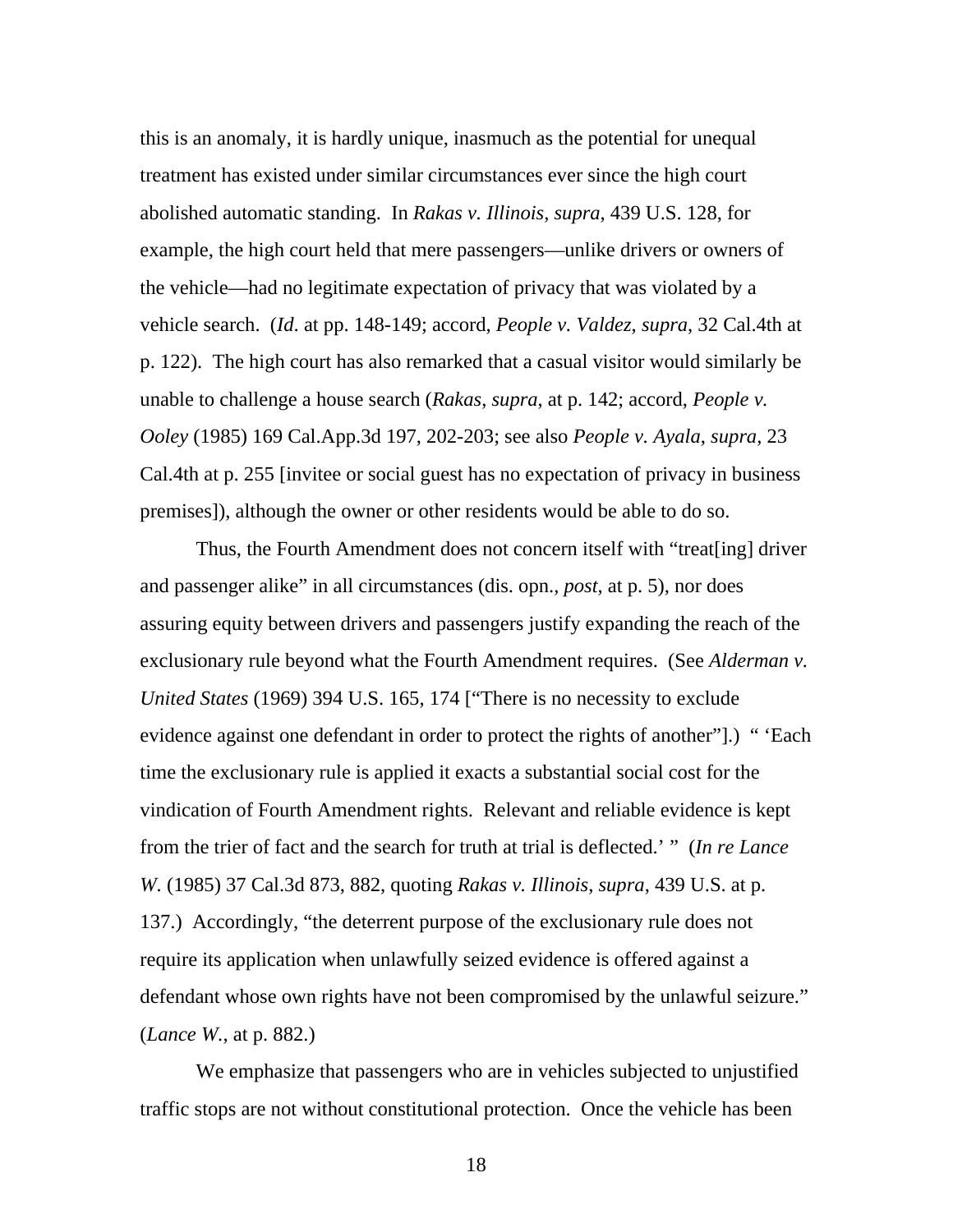stopped, the passenger may not be detained thereafter without reasonable suspicion the passenger is involved in criminal activity. (*People v. Souza*, *supra*, 9 Cal.4th at p. 230; cf. *Maryland v. Wilson*, *supra*, 519 U.S. at p. 410 [police may order the driver and passengers of a "lawfully stopped" car to exit the vehicle].) Furthermore, neither the passenger nor the passenger's belongings in the vehicle may be searched without lawfully acquired cause to justify an arrest (*New York v. Belton* (1981) 453 U.S. 454) or a search (*Wyoming v. Houghton* (1999) 526 U.S. 295). A passenger in a car subjected to an unjustified stop may also be able to prosecute a civil suit against the police under the rubric of substantive due process. (See *County of Sacramento v. Lewis*, *supra*, 523 U.S. at pp. 844-845.) There is thus no need to torture the definition of a seizure to protect the security of passengers.

We therefore hold that because the deputy effected a traffic stop of Simeroth's vehicle without any indication that defendant, the vehicle's passenger, was the subject of his investigation or show of authority, defendant was not seized when Simeroth submitted to the deputy's show of authority and brought the vehicle to a stop. Because defendant claims only that the traffic stop itself constituted a seizure, we need not consider whether defendant was seized when Deputy Brokenbrough asked him to identify himself or whether, assuming such conduct constituted a seizure, it was justified by the deputy's reasonable suspicion that he was a parolee at large.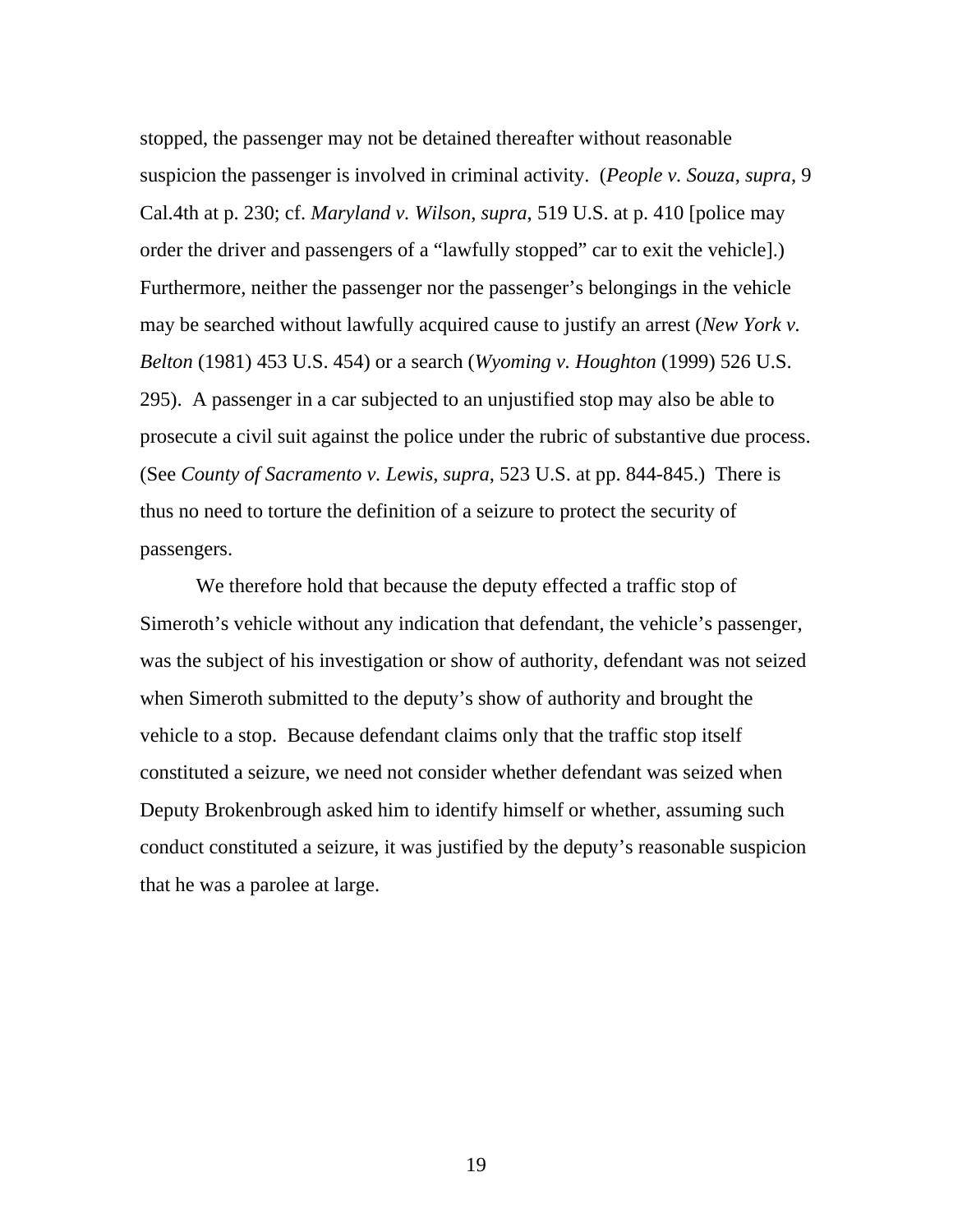# **DISPOSITION**

The judgment of the Court of Appeal is reversed.

 **BAXTER, J.** 

**WE CONCUR:** 

**GEORGE, C.J. KENNARD, J. CHIN, J.**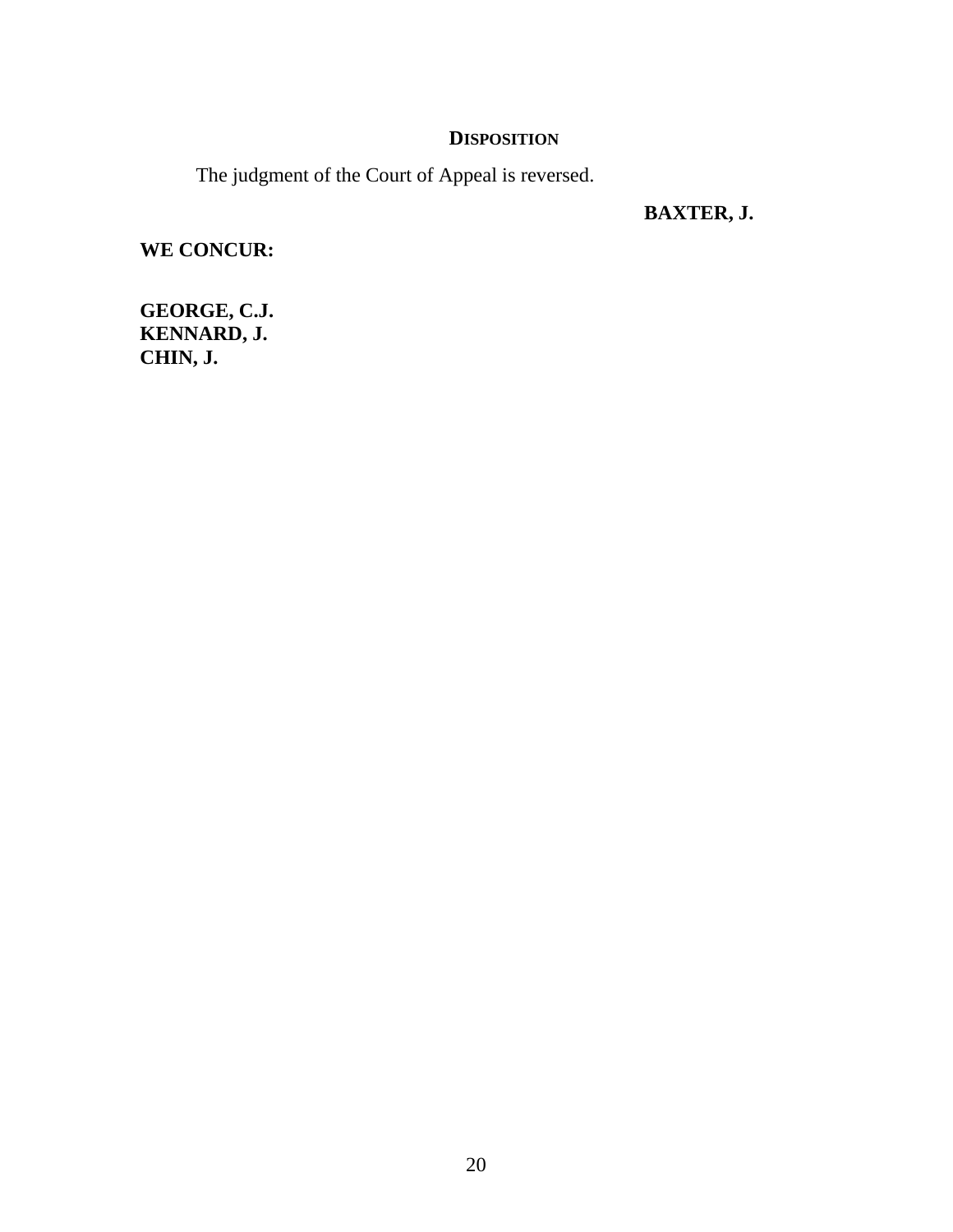### **DISSENTING OPINION BY CORRIGAN, J.**

 I respectfully dissent. Passengers in a vehicle pulled over for a traffic stop are not free to leave, in either a practical or a constitutional sense. Certainly no one can safely leave the vehicle before it stops. Once it has pulled over, the officer has the authority, as a matter of law, to order that the passengers remain inside (*People v. Castellon* (1999) 76 Cal.App.4th 1369, 1374-1375), or get out of the vehicle (*Maryland v. Wilson* (1997) 519 U.S. 408, 410). This authority is soundly based on the need to protect the officer's safety. One of its necessary consequences, however, is that the passengers, having been forced to interrupt their journey, are deprived of further freedom of movement. Accordingly, the passengers have been detained and thus "seized" for Fourth Amendment purposes.

 The precedents cited by the majority support this conclusion, or are distinguishable. Under the *Mendenhall* test, a person is detained if, under the circumstances, "a reasonable person would have believed that he was not free to leave." (*United States v. Mendenhall* (1980) 446 U.S. 544, 554.) When a police officer effects a traffic stop, a passenger's freedom of movement has been restrained by the intentional act of a government agent. (*County of Sacramento v. Lewis* (1998) 523 U.S. 833, 844.) The passenger is detained for a reason that is not "independent of police conduct." (*Florida v. Bostick* (1991) 501 U.S. 429, 436.) Indeed, the passenger's freedom of movement is abruptly interrupted precisely because of the officer's conduct.

 The situation was quite different in *Bostick*. There, the defendant was a passenger sitting on a parked bus. When the officers boarded he was going nowhere. His freedom of movement was not curtailed by anything the officers said or did. (*Florida v. Bostick*, *supra*, 501 U.S. at pp. 431-432, 436.) Further, the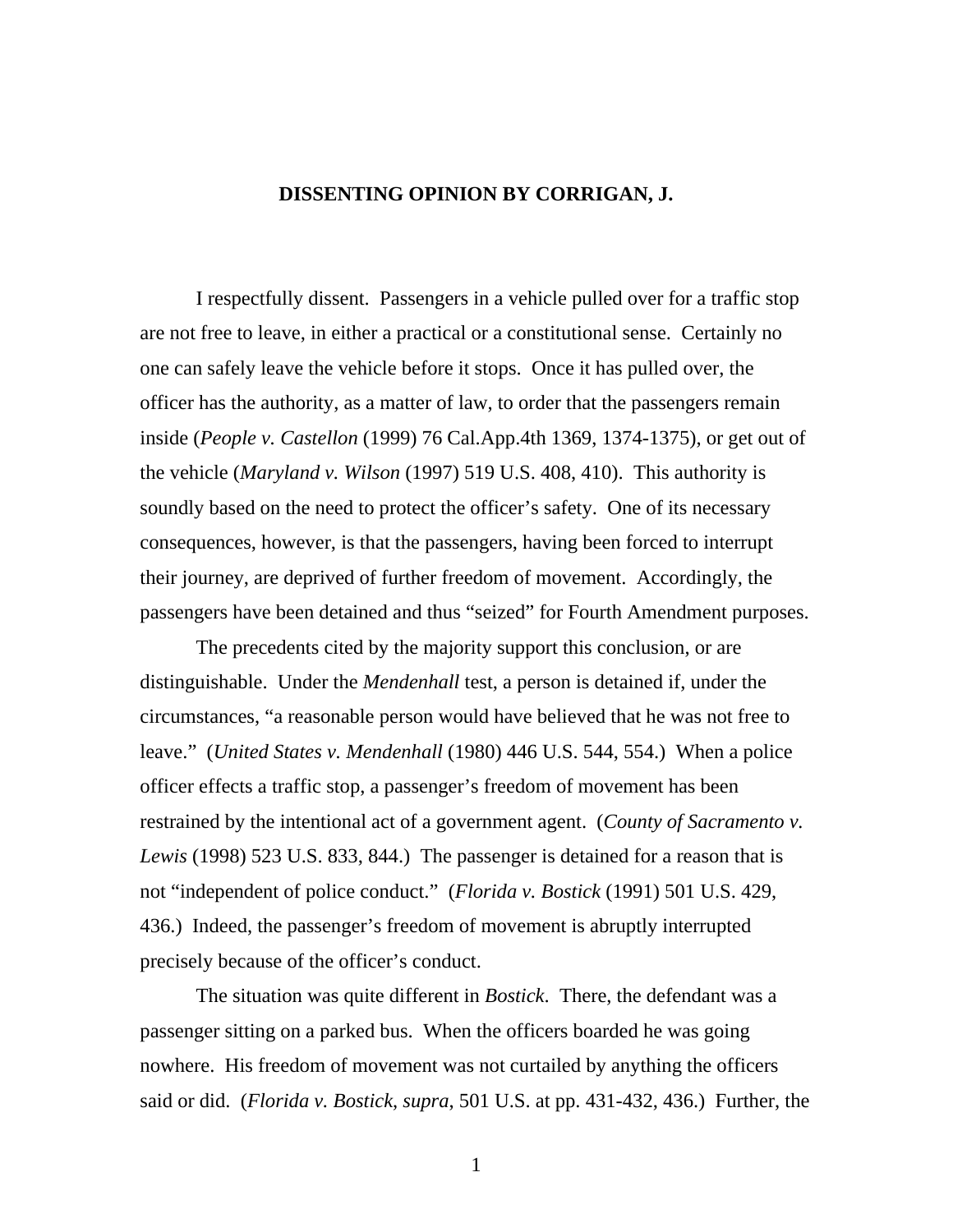*Bostick* court did not hold that there was no seizure. It simply rejected the state court's conclusion that officers may not ask bus passengers for consent to search. (*Id*. at p. 437.) As Justice O'Connor pointed out for the majority, well-settled Fourth Amendment jurisprudence would have allowed the officers to ask Bostick for his consent to search in the terminal, on the street, or in an airport. (*Id*. at p. 434.) The mere fact that consent to search was sought on a parked bus was not dispositive.

*California v. Hodari D.* (1991) 499 U.S. 621 does hold that submission to governmental authority is required for a detention to take place. Hodari and other young men were standing on a street and fled when police drove by. Hodari discarded contraband as he ran from an officer. The Court of Appeal suppressed the evidence on the ground that Hodari was detained when he saw the officer running toward him. (*Id*. at pp. 622-623.) The United States Supreme Court reversed, ruling that when a suspect does not yield to a show of authority, no seizure occurs. (*Id*. at p. 626.) Flight is clearly not the same as submission. However, the *Hodari D*. court had no occasion to consider anything like the situation of passengers during a traffic stop.

 A passenger may not be the subject of a police investigation, at least in the initial phase of the traffic stop.**1** Passengers are detained for a different and equally important purpose: to ensure the safety of the officer. The actual submission requirement discussed by the *Hodari D*. court simply does not apply in these circumstances, which present entirely distinct practical and legal

 $\overline{a}$ 

**<sup>1</sup>** In some cases, of course, the officer initiates a traffic stop to investigate a passenger. (See, e.g., *In re William J.* (1985) 171 Cal.App.3d 72, 77.) In those cases, the vehicle's occupants will often be unaware of the reason for the stop. Nevertheless, the rule adopted in the majority opinion requires the suspect to realize that he or she is the focus of the officer's investigation for the Fourth Amendment to apply.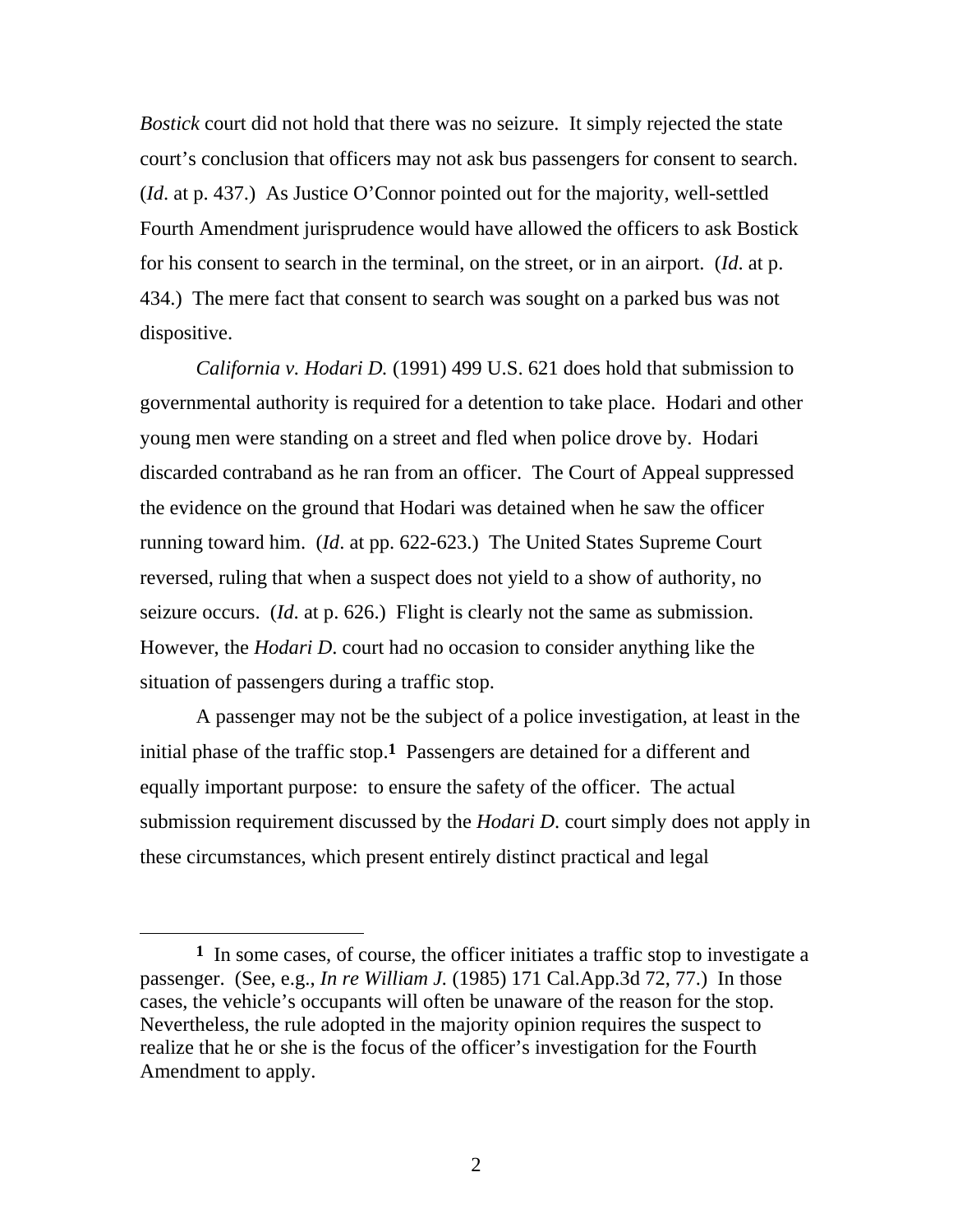considerations.**2** Individuals on the street submit to an officer's authority by stopping or remaining in place in response to the officer's directions. An individual who sees a policeman and runs away has demonstrably not submitted to police authority.

 Vehicle passengers are in a different situation. They stop when the car stops. If the driver pulls over in response to an officer's show of authority, the passengers' freedom of movement is curtailed to the same extent as the driver's. As the majority notes, "a police officer may as a matter of course order not just the driver to exit the vehicle during a traffic stop, but the passengers as well." (Maj. opn., *ante*, at p. 14; see *Maryland v. Wilson*, *supra*, 519 U.S. at p. 410.) The officer may also order the passengers to stay in the car. (*People v. Castellon*, *supra*, 76 Cal.App.4th at pp. 1374-1375; *United States v. Moorefield* (3rd Cir. 1997) 111 F.3d 10, 12-13.)**3** This per se rule, based on the need to ensure officer

**<sup>2</sup>** The majority reasons that if passengers are detained during a traffic stop for Fourth Amendment purposes, they would be subject to prosecution for "fleeing from a proper investigative detention" (Pen. Code, § 148) if they attempt to leave the scene. (Maj. opn., *ante*, at pp. 15-16, fn. 4.) However, that liability would arise only after a passenger became the subject of the officer's investigation. For this purpose, the rule proposed by the majority functions well. Penal Code section 148 would apply to passengers who flee in circumstances that would indicate they were the subject of the officer's investigation.

**<sup>3</sup>** While the United States Supreme Court has yet to address whether passengers may be ordered to remain in a vehicle during a traffic stop, the reasoning of the *Castellon* and *Moorefield* courts on this point is sound. The same considerations of officer safety that justify the rule authorizing the removal of passengers from a vehicle support allowing the officer to keep the passengers inside. (*People v. Castellon*, *supra*, 76 Cal.App.4th at pp. 1374-1375; *United States v. Moorefield*, *supra*, 111 F.3d at p. 13; see also *State v. Shearin* (N.C.Ct.App. 2005) 612 S.E.2d 371, 377-378 [citing cases]; cf. *Maryland v. Wilson*, *supra*, 519 U.S at p. 413.) A rule permitting passengers to leave the vehicle and wander around outside the officer's field of vision during a traffic stop would be a dangerous one indeed.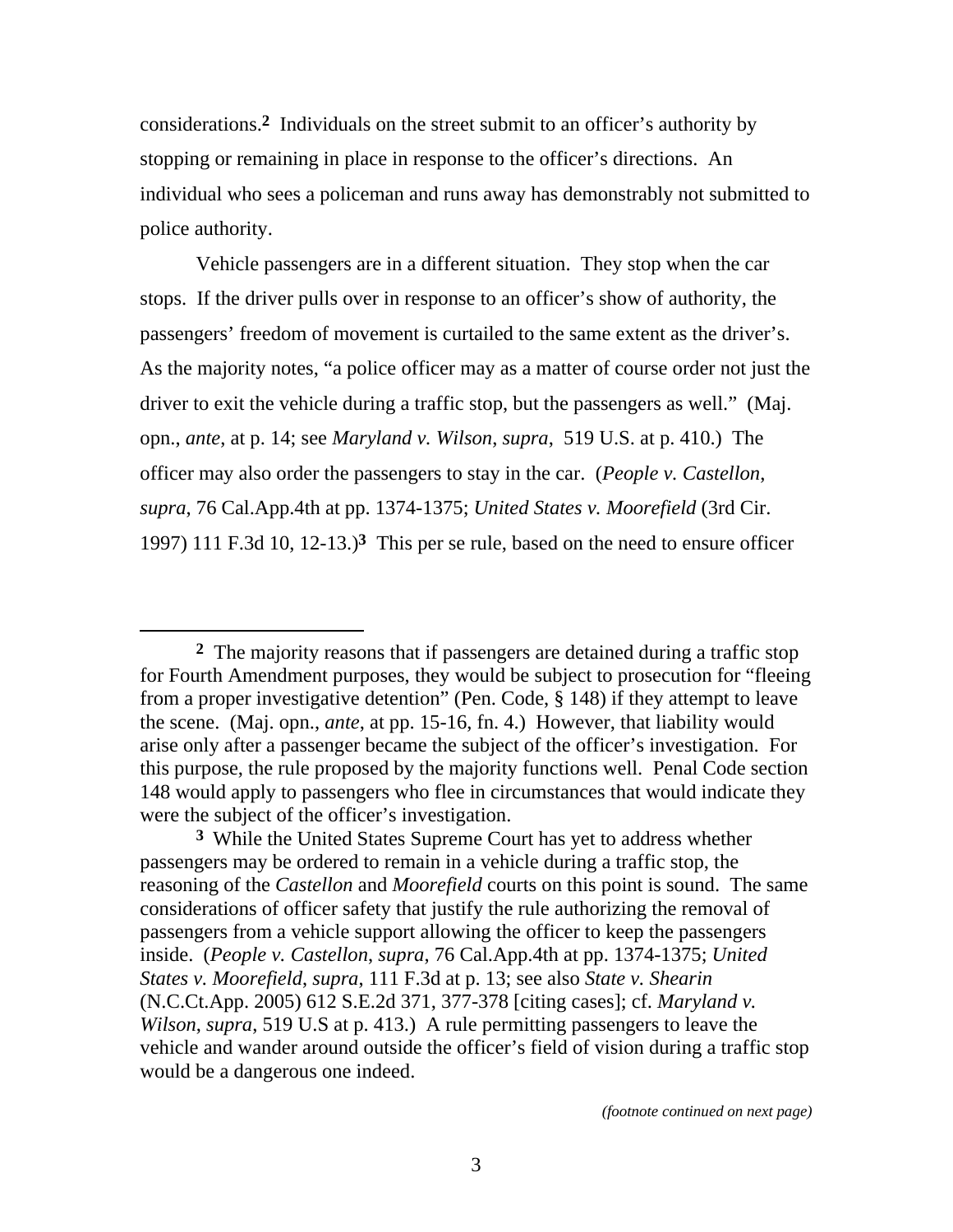safety, requires no showing of reasonable suspicion. (*Maryland v. Wilson*, *supra*, 519 U.S at p. 412.) Driver and passenger alike are "subjected to the demands and control of the police officer" during the stop. (*United States v. Kimball* (1st Cir. 1994) 25 F.3d 1, 5.)

 The *Wilson* court observed that "[o]n the personal liberty side of the balance, the case for the passengers is in one sense stronger than that for the driver. There is probable cause to believe that the driver has committed a minor vehicular offense, but there is no such reason to stop or detain the passengers." (*Maryland v. Wilson*, *supra*, 519 U.S at p. 413.) The court decided the intrusion on passengers' liberty is nevertheless justified, partly because "as a practical matter, the passengers are already stopped by virtue of the stop of the vehicle." (*Id*. at p. 414.) By stopping the vehicle, the officer has exerted authority over everyone in it. Because the liberty interest of passengers is *stronger* than that of drivers, they too should be afforded the protections of the Fourth Amendment.

 To conclude that passengers are free to leave the scene until an officer actually exercises the authority granted by *Wilson* (maj. opn., *ante*, at p. 17), overlooks the fact that the officer has already interfered with the passengers' freedom of movement. It is not, as the majority suggests, the mere potential that an officer might order a passenger out of the car that results in a detention. It is also the prior actual application of the officer's authority in pulling the vehicle over. The stop gives rise to the officer's legitimate power under *Wilson* and *Castellon* to control the passengers' movements without any particularized justification. That official control differentiates passengers detained during a

*(footnote continued from previous page)* 

l

 I would disapprove *Castellon*, however, insofar as it held that passengers are not detained from the inception of a traffic stop. (*People v. Castellon*, *supra*, 76 Cal.App.4th at pp. 1373-1374.)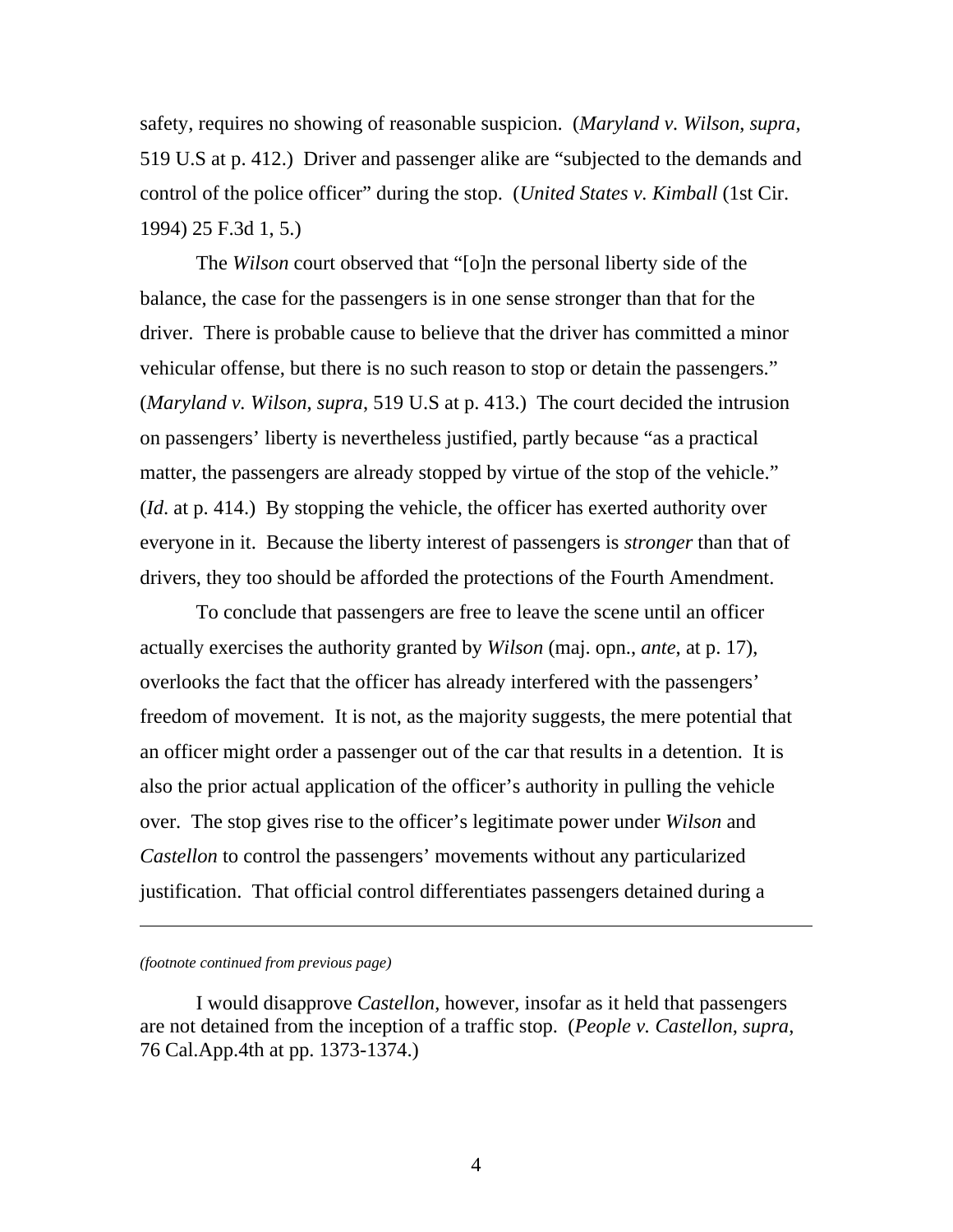traffic stop from other citizens who are only incidentally impeded by an exercise of state authority. (See maj. opn., *ante*, at p. 15.)

 The majority's approach leads to anomalous consequences. For example, when an officer pulls over a car, the driver and passengers may all be considered to be in constructive possession of contraband found in the vehicle. Under the majority's rule, however, the driver would be protected by the Fourth Amendment but the passengers would not, even though the Supreme Court has described the passengers' liberty interest as stronger than the driver's. The majority also bars passengers from challenging the traffic stop if the officer arrests them before exerting any authority under *Wilson*, but would permit passengers to challenge the stop if the grounds for arrest were discovered after the officer gave directions controlling their movements. It is true, as the majority observes, that Fourth Amendment jurisprudence is not free of anomaly. (Maj. opn., *ante*, at p. 18.) However, when given the opportunity, we should eschew incongruity. Surely consistency is preferable to anomaly.

 I would hold that passengers are "seized" from the time a car is pulled over until the officer ends the restraint on their liberty, either by telling them they are free to leave or by releasing the occupants of the vehicle after completing the traffic stop. This approach satisfies the majority's concern with determining when a seizure ends. (Maj. opn., *ante*, at p. 16.) It provides a clear and easily applied rule, and imposes no additional burdens on law enforcement. It is consistent with the policy of granting police officers broad latitude to control the movements of passengers during traffic stops. It treats driver and passenger alike, protecting and clarifying their rights and obligations.

 The majority contends such a per se rule is inconsistent with Fourth Amendment jurisprudence requiring consideration of all the circumstances of the individual case in determing whether there has been a "seizure." (Maj. opn., *ante*, at p. 16, fn. 4.) However, the *Wilson* court made an express exception to the usual practice of avoiding bright-line rules in the Fourth Amendment context when it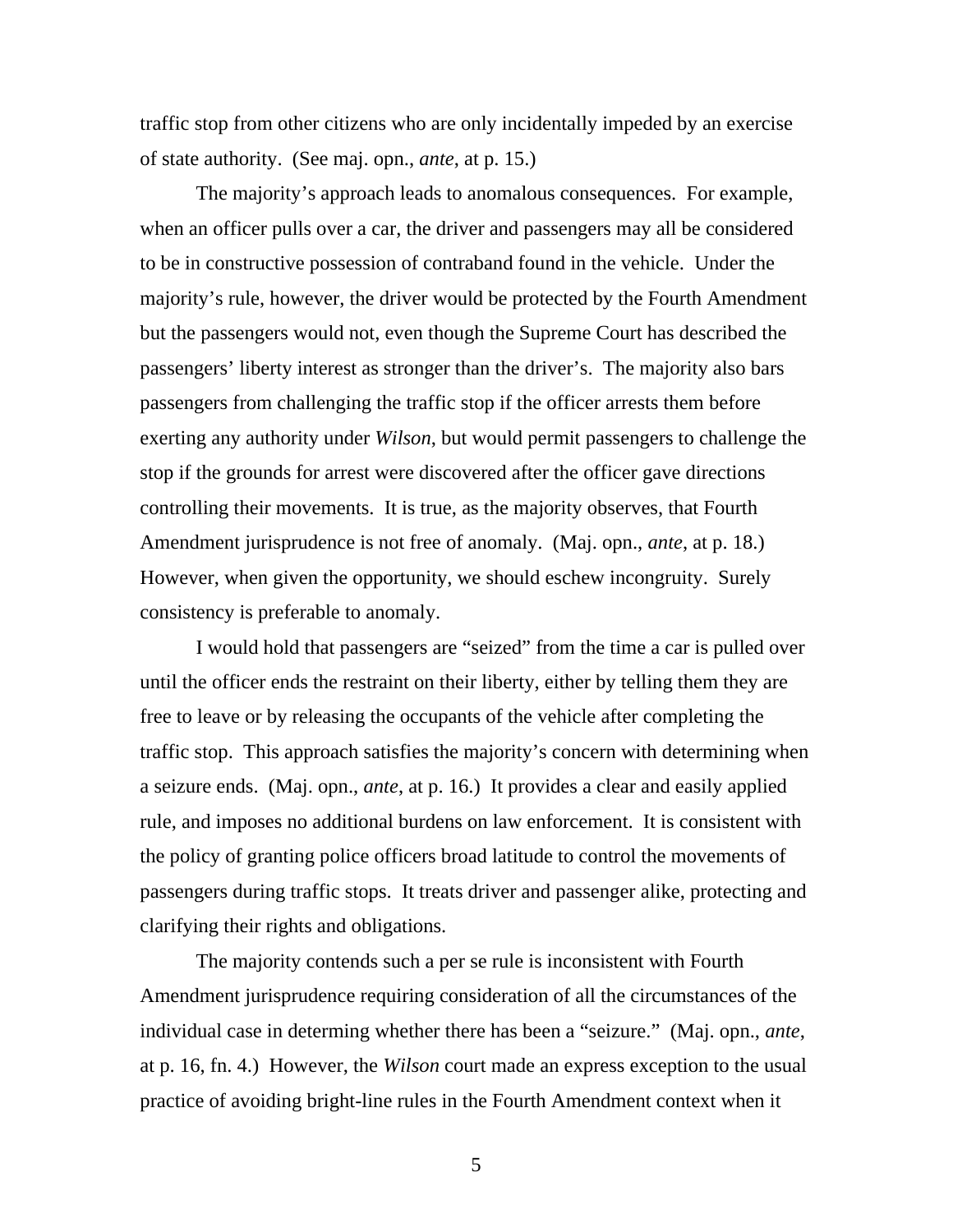decided that passengers, like drivers, may routinely be ordered to leave the vehicle during a traffic stop. (*Maryland v. Wilson*, *supra*, 519 U.S at p. 413, fn. 1.) The per se rule of *Wilson* justifies the rule proposed here. Because, as a matter of law, passengers' freedom of movement is subject to the control of the officer during a traffic stop, passengers should be permitted as a matter of law to challenge the legality of the stop. No conflict with the body of Fourth Amendment law arises from this commonsense approach. Further, the analysis takes into account the most relevant circumstance: the passengers' freedom has been limited by the officer's exercise of authority.

 The majority expresses concern about unduly expanding the reach of the exclusionary rule. (Maj. opn., *ante*, at p. 18.) However, no evidence discovered during the course of a legally justified traffic stop would be affected if we held that passengers are seized along with drivers. The majority acknowledges that most jurisdictions have accepted that rule, and the weight of authority on this point is indeed substantial. Eight of the federal circuit courts of appeal hold that passengers are detained during a traffic stop.**4** There are no cases on point from the other four circuits. Twenty-one state courts have adopted the same view.**5** The

 $\overline{a}$ 

**<sup>4</sup>** See *United States v. Woodrum* (1st Cir. 2000) 202 F.3d 1, 5 (characterizing the rule as "doctrinal bedrock"); *United States v. Rusher* (4th Cir. 1992) 966 F.2d 868, 874, footnote 4; *United States v. Grant* (5th Cir. 2003) 349 F.3d 192, 196; *United States v. Perez* (6th Cir. 2003) 440 F.3d 363, 369; *United States v. Powell* (7th Cir. 1991) 929 F.2d 1190, 1195; *United States v. Green* (8th Cir. 2001) 275 F.3d 694, 699; *United States v. Twilley* (9th Cir. 2000) 222 F.3d 1092, 1095; *United States v. Eylicio-Montoya* (10th Cir. 1995) 70 F.3d 1158, 1162-1164.

**<sup>5</sup>** See *State v. Gomez* (Ariz.Ct.App. 2000) 6 P.3d 765, 766; *State v. Bowers* (Ark. 1998) 976 S.W.2d 379, 381; *State v. Hernandez* (Fla.Dist.Ct.App. 1998) 718 So.2d 833, 836; *State v. Cooper* (Ga.Ct.App. 2003) 579 S.E.2d 754, 756; *State v. Haworth* (Idaho 1994) 679 P.2d 1123, 1124; *People v. Bunch* (Ill. 2003) 796 N.E.2d 1024, 1029; *McKnight v. State* (Ind. Ct.App. 1993) 612 N.E.2d 586, 588; *State v. Eis* (Iowa 1984) 348 N.W.2d 224, 226; *State v. Hodges* (Kan. 1993) 851 P.2d 352, 360-362; *In re Albert S*. (Md.Ct.Spec.App. 1995) 664 A.2d 476, 480-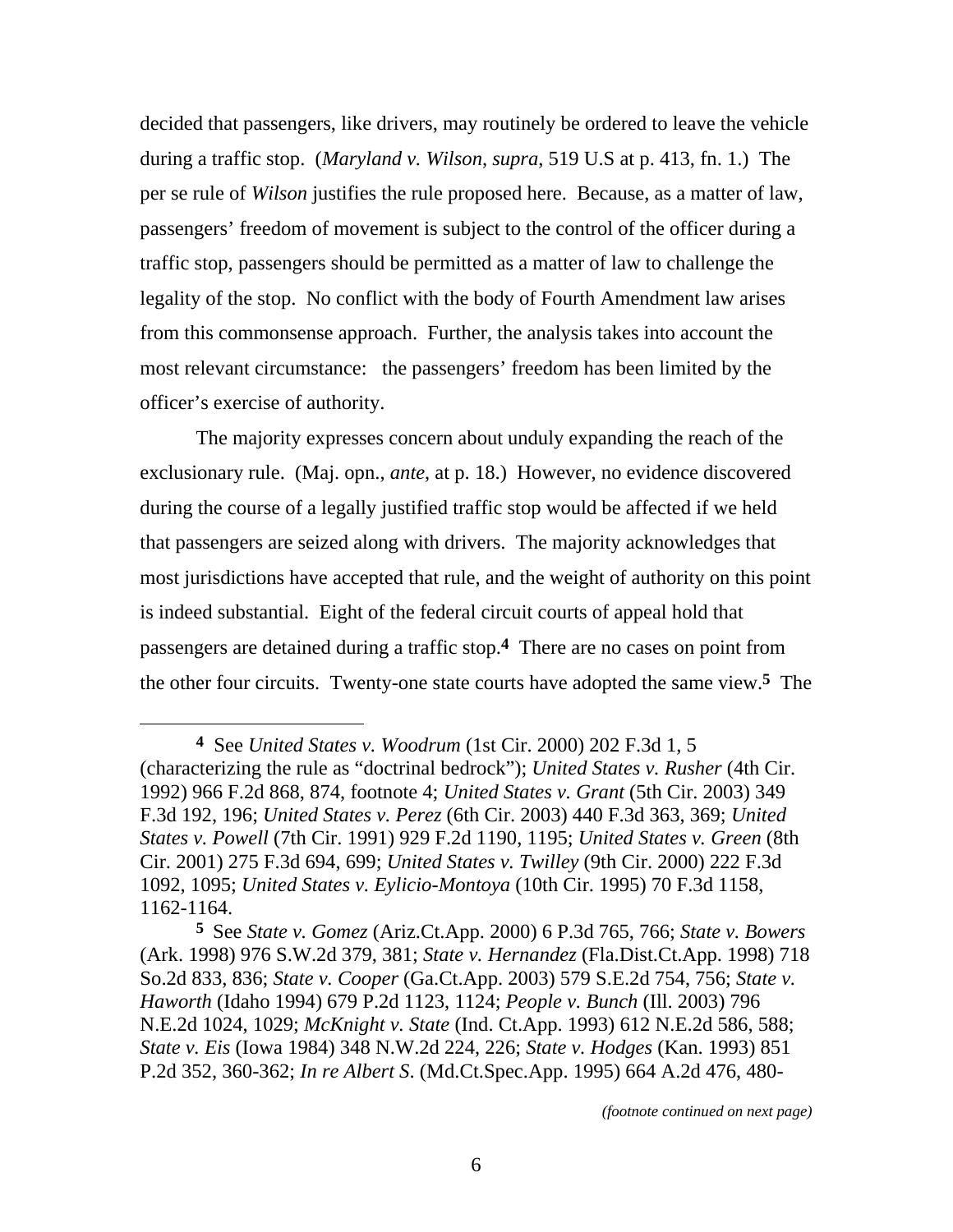majority refers to only two states where its analysis is followed.**6** If the results of permitting passengers to challenge traffic stops were crippling to law enforcement, one would expect the practice to be less widely followed. At least one state, Wisconsin, has reconsidered and rejected its former minority view. (*State v. Harris*, *supra*, 557 N.W.2d at pp. 248, 251.) The majority opinion provides no sound basis in reason or policy to depart from the rule followed in nearly all other

### *(footnote continued from previous page)*

l

481; *State v. Harms* (Neb. 1989) 449 N.W.2d 1, 4-5; *State v. Scott* (Nev. 1994) 877 P.2d 503, 508; *State v. Creech* (N.M.Ct.App. 1991) 806 P.2d 1080, 1082 (but see *State v. Affsprung* (N.M.Ct.App. 2004) 87 P.3d 1088, 1092-1094); *People v. Smith* (App.Div. 1984) 483 N.Y.S.2d 62, 63; *State v. Carter* (Ohio 1994) 630 N.E.2d 355, 360; *State v. Scott* (Or.Ct.App. 1982) 650 P.2d 985, 987, and footnote 4 (relying on statute, but noting that Fourth Amendment protected passenger's expectation not to be stopped without reasonable suspicion); *State v. Wilson* (S.D. 2004) 678 N.W.2d 176, 181; *Kothe v. State* (Tex.Crim.App. 2004) 152 S.W.3d 54, 61; *State v. Harris* (Wis. 1996) 557 N.W.2d 245, 251; *Parkhurst v. State* (Wyo. 1981) 628 P.2d 1369, 1374 (relying on state constitution); *State v. Otteson* (Utah Ct.App. 1996) 920 P.2d 183, 185.

**6** See *People v. Jackson* (Colo. 2002) 39 P.3d 1174, 1184-1186; *State v. Mendez* (Wn. 1999) 970 P.2d 722, 729; maj. opn., *ante*, at page 7.

 The Delaware courts appear to acknowledge that the majority opinion's view is technically correct, but nevertheless permit passengers to challenge the basis for a traffic stop. (*Jarvis v. State* (Del. 1991) 600 A.2d 38, 41, fn. 1; *Harris v. State* (Del.Supr.Ct. 2002) 806 A.2d 119, 123, fn. 9.)

 In *State v. Affsprung*, *supra*, 87 P.3d at pages 1092-1094, the New Mexico Court of Appeals assumed a passenger was not detained at the same time as a driver, and conducted a fact-specific analysis, without referring to an earlier New Mexico case holding that passengers may challenge the grounds for a traffic stop (*State v. Creech*, *supra*, 806 P.2d at p. 1082).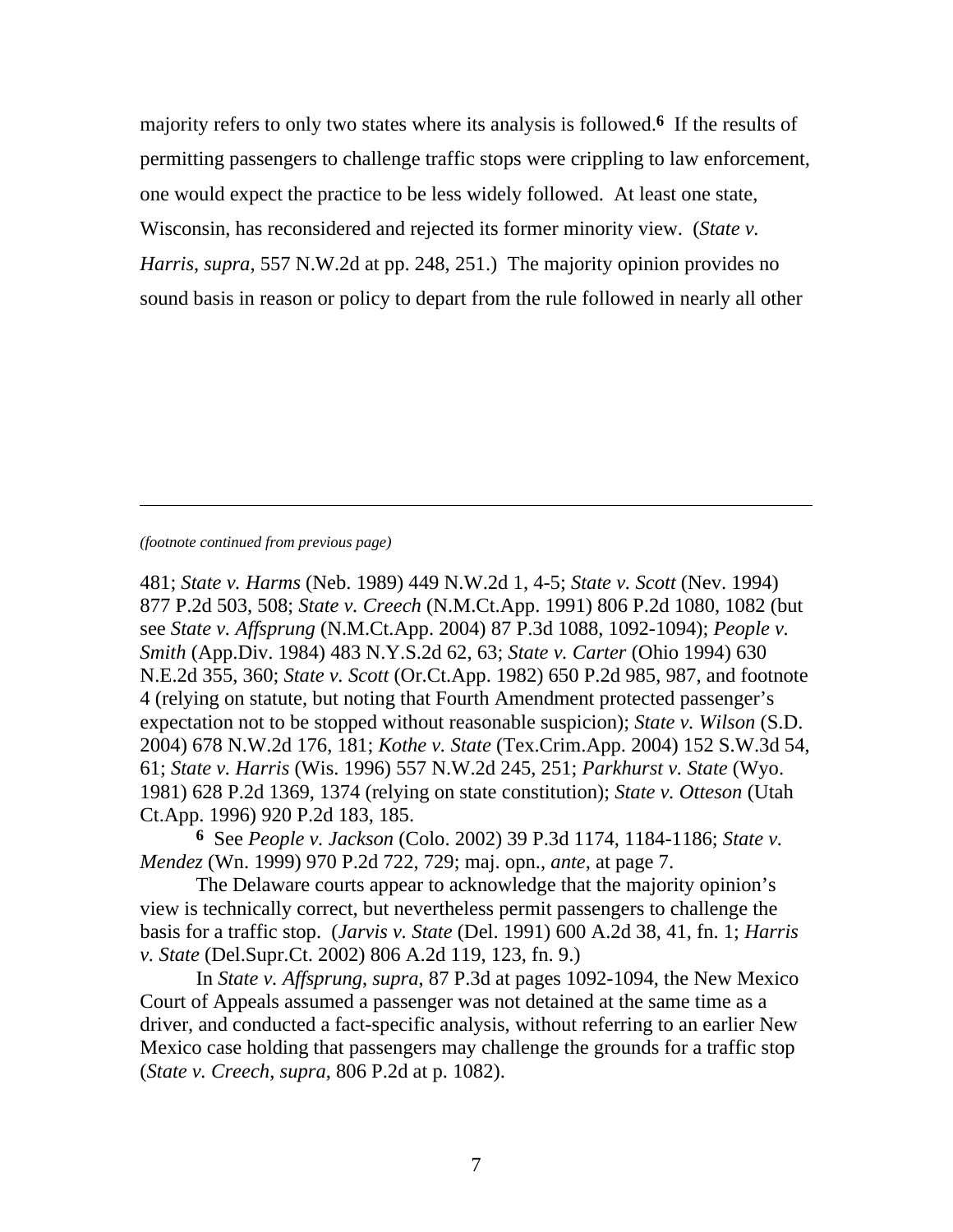jurisdictions that have considered the question. California too should grant passengers the same Fourth Amendment rights as drivers during traffic stops.

# CORRIGAN, J.

I CONCUR: WERDEGAR, J. MORENO, J.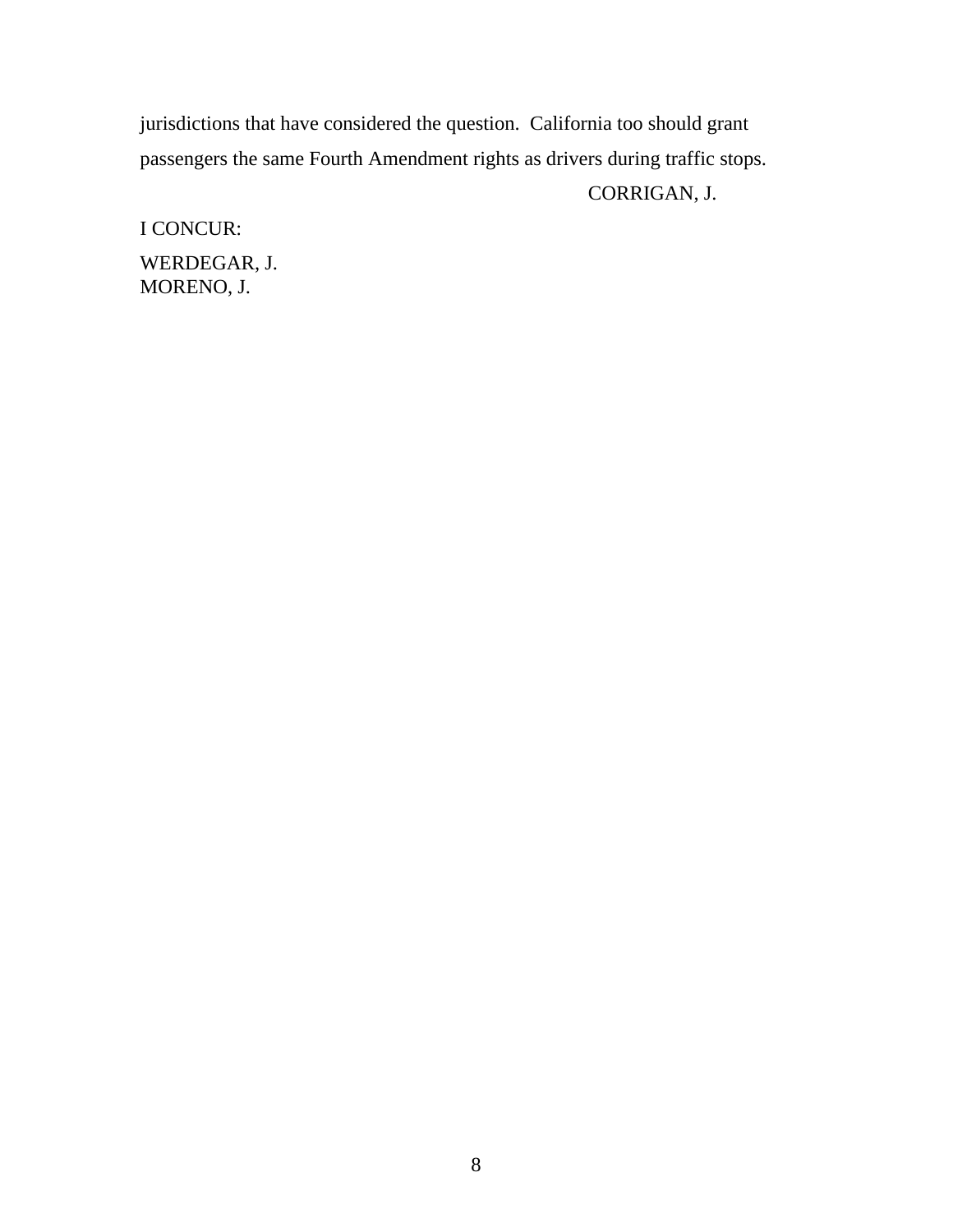*See next page for addresses and telephone numbers for counsel who argued in Supreme Court.* 

**\_\_\_\_\_\_\_\_\_\_\_\_\_\_\_\_\_\_\_\_\_\_\_\_\_\_\_\_\_\_\_\_\_\_\_\_\_\_\_\_\_\_\_\_\_\_\_\_\_\_\_\_\_\_\_\_\_\_\_\_\_\_\_\_\_\_\_\_\_\_\_\_\_\_\_\_\_\_\_\_\_\_** 

**\_\_\_\_\_\_\_\_\_\_\_\_\_\_\_\_\_\_\_\_\_\_\_\_\_\_\_\_\_\_\_\_\_\_\_\_\_\_\_\_\_\_\_\_\_\_\_\_\_\_\_\_\_\_\_\_\_\_\_\_\_\_\_\_\_\_\_\_\_\_\_\_\_\_\_\_\_\_\_\_\_\_** 

**\_\_\_\_\_\_\_\_\_\_\_\_\_\_\_\_\_\_\_\_\_\_\_\_\_\_\_\_\_\_\_\_\_\_\_\_\_\_\_\_\_\_\_\_\_\_\_\_\_\_\_\_\_\_\_\_\_\_\_\_\_\_\_\_\_\_\_\_\_\_\_\_\_\_\_\_\_\_\_\_\_\_** 

**\_\_\_\_\_\_\_\_\_\_\_\_\_\_\_\_\_\_\_\_\_\_\_\_\_\_\_\_\_\_\_\_\_\_\_\_\_\_\_\_\_\_\_\_\_\_\_\_\_\_\_\_\_\_\_\_\_\_\_\_\_\_\_\_\_\_\_\_\_\_\_\_\_\_\_\_\_\_\_\_\_\_** 

**Name of Opinion** People v. Brendlin

**Unpublished Opinion Original Appeal Original Proceeding Review Granted** XXX 115 Cal.App.4th 206 **Rehearing Granted** 

**Opinion No.** S123133 **Date Filed:** June 29, 2006

**Court:** Superior **County:** Sutter **Judge:** Christopher R. Chandler

### **Attorneys for Appellant:**

Elizabeth Campbell, under appointment by the Supreme Court, and James F. Johnson, under appointment by the Court of Appeal, for Defendant and Appellant.

**\_\_\_\_\_\_\_\_\_\_\_\_\_\_\_\_\_\_\_\_\_\_\_\_\_\_\_\_\_\_\_\_\_\_\_\_\_\_\_\_\_\_\_\_\_\_\_\_\_\_\_\_\_\_\_\_\_\_\_\_\_\_\_\_\_\_\_\_\_\_\_\_\_\_\_\_\_\_\_\_\_\_** 

### **Attorneys for Respondent:**

Bill Lockyer, Attorney General, Manuel M. Medeiros, State Solicitor General, Robert R. Anderson, Chief Assistant Attorney General, Mary Jo Graves, Assistant Attorney General, John G. McLean, Janet E. Neeley, Michael A. Canzoneri and Clifford E. Zall, Deputy Attorneys General, for Plaintiff and Respondent.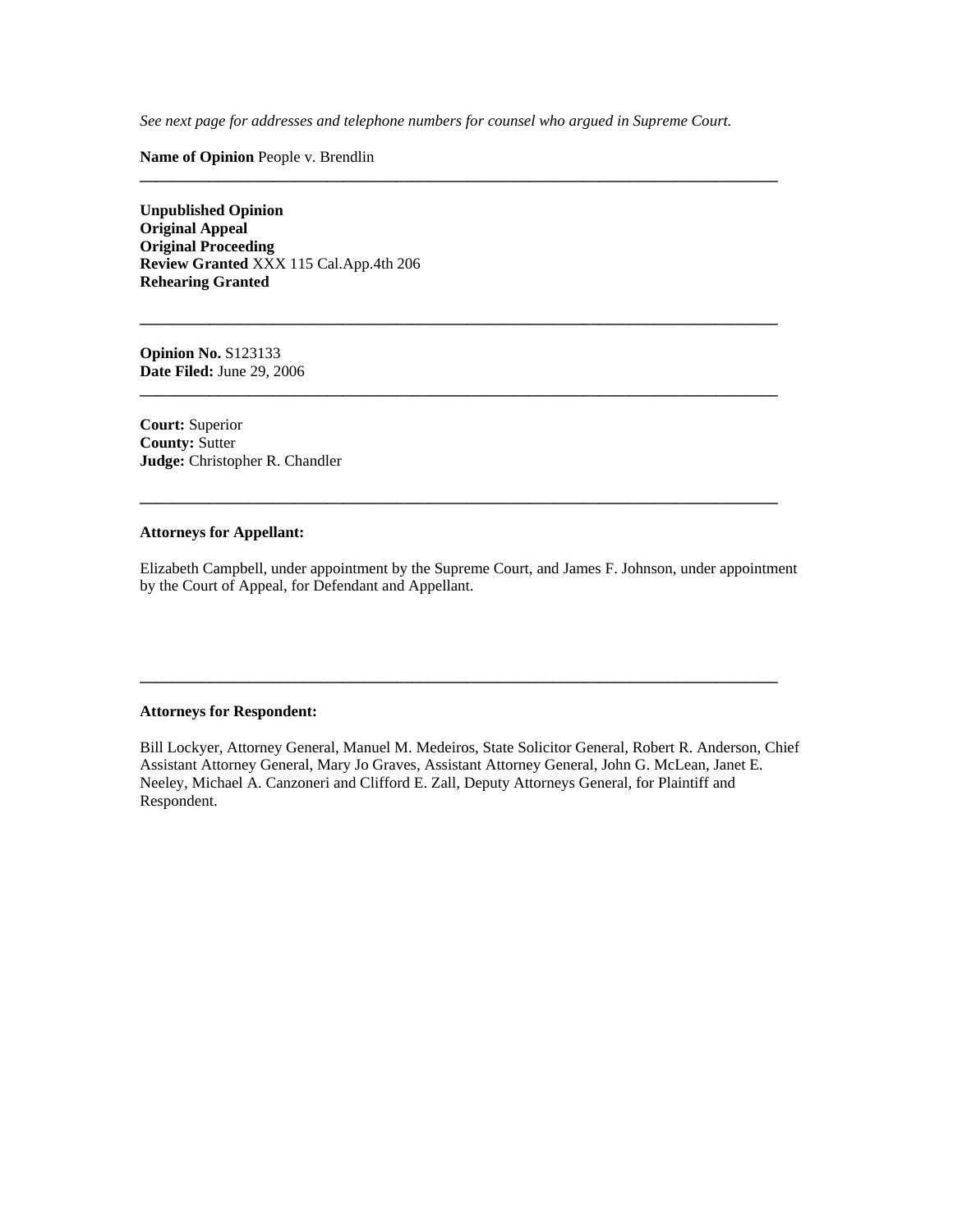### **Counsel who argued in Supreme Court (not intended for publication with opinion):**

Elizabeth Campbell Central California Appellate Program 2407 J Street, Suite 301 Sacramento, CA 95816 (916) 441-3792

Clifford E. Zall Deputy Attorney General 1300 I Street Sacramento, CA 94244-250 (916) 324-5281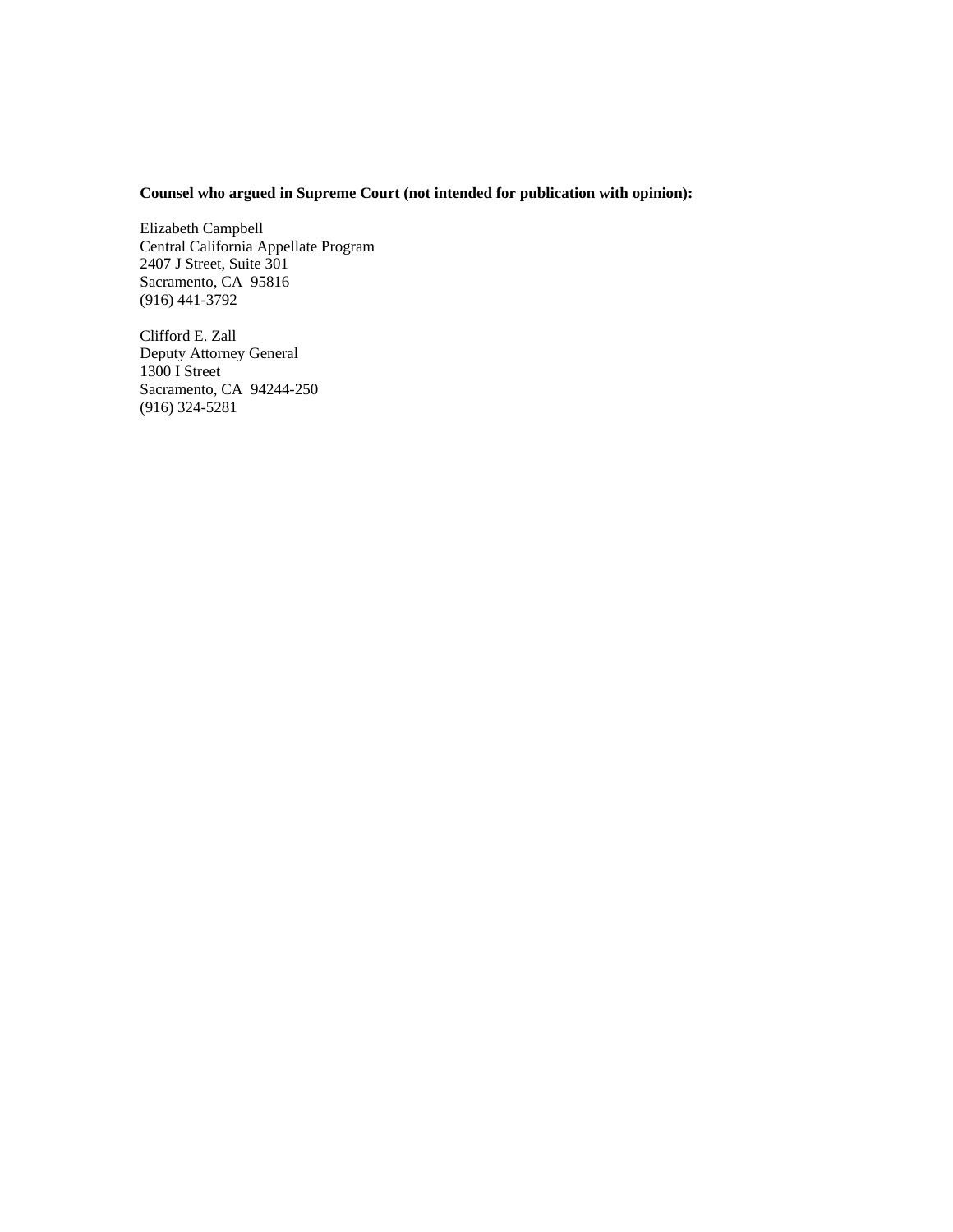Filed 6/29/06 (This opn. should follow companion case of *P. v. Brendlin*, also filed 6/29/06.)

# **IN THE SUPREME COURT OF CALIFORNIA**

| THE PEOPLE,               |                         |
|---------------------------|-------------------------|
|                           |                         |
| Plaintiff and Respondent, |                         |
|                           | S <sub>122744</sub>     |
| V.                        |                         |
|                           | Ct.App. 6 H025674       |
| DEVANCE SAUNDERS,         |                         |
| Defendant and Appellant.  | Santa Clara County      |
|                           | Super. Ct. No. CC246493 |
|                           |                         |

May a peace officer order a traffic stop to investigate possible Vehicle Code violations when the vehicle's front license plate is missing and the registration tabs on the rear license plate have expired but the vehicle's rear window displays what appears to be a current temporary operating permit? We conclude that such an investigative stop does not run afoul of the Fourth Amendment, at least when the officer has no other ready means of verifying the vehicle's compliance with the law. We therefore affirm the judgment of the Court of Appeal.

### **BACKGROUND**

Defendant Devance Saunders appeals the denial of his motion to suppress evidence (Pen. Code, § 1538.5, subd. (i)) after having pleaded guilty to carrying a concealed weapon (*id*., § 12025, subd. (a)(2)), carrying a loaded firearm (*id*., § 12031, subd. (a)(2)), and being a felon in possession of a firearm (*id*., § 12021,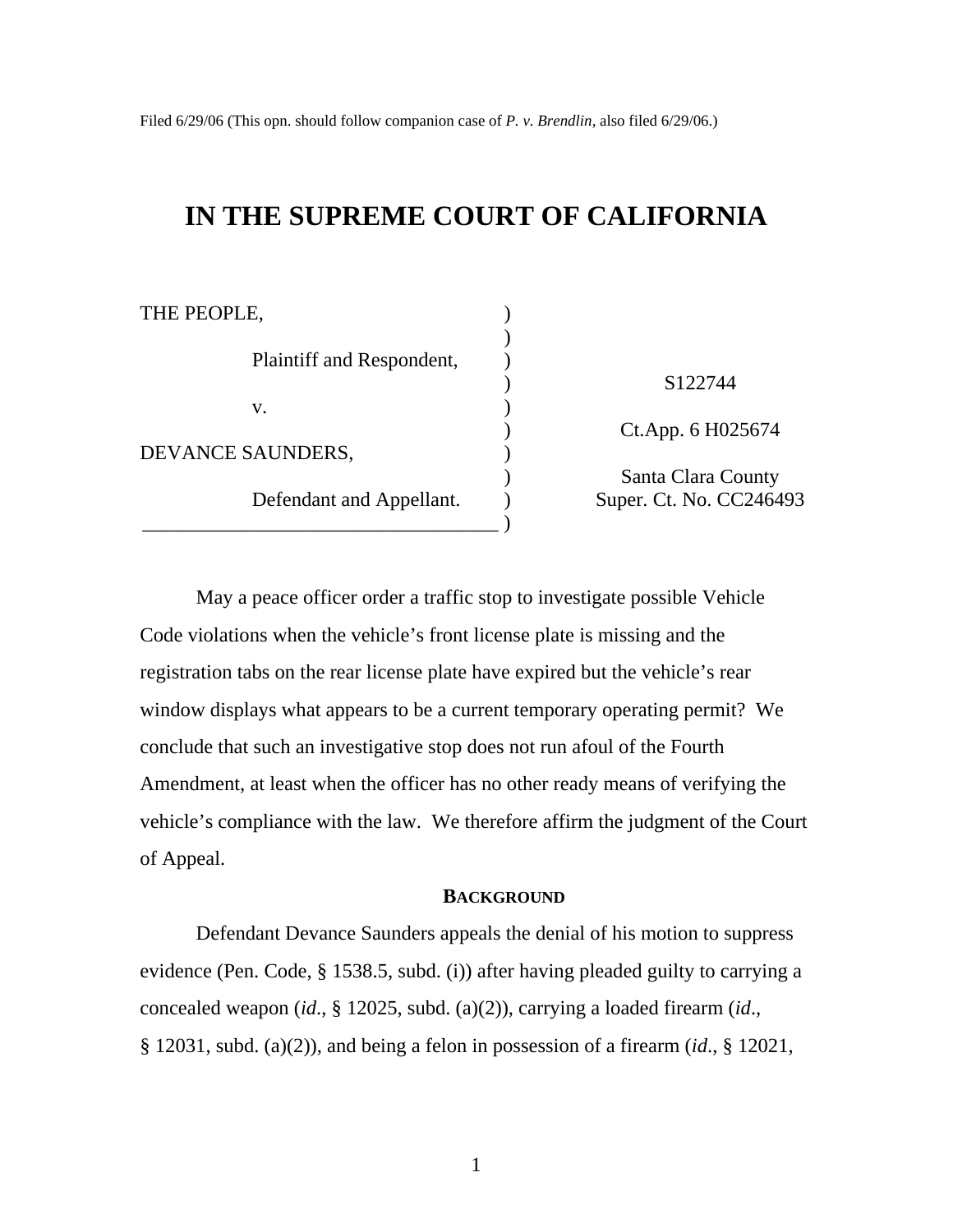subd. (a)) and ammunition (*id*., § 12316, subd. (b)). The following uncontradicted facts are taken largely from the Court of Appeal opinion in this case.

On March 31, 2002, San Jose Police Officers Mark Womack, Brian Simuro, and Javier Acosta were in an unmarked car near Club Rodeo on Coleman Avenue in San Jose. They were patrolling a gathering of motorcycle clubs engaged in an annual ritual called a "blessing." The blessing included members of the Hell's Angels, the Mongols, and several other clubs, including the Soul Brothers, who were associated with the Hell's Angels. The officers had knowledge of ongoing tensions between the Hell's Angels and the Mongols and of the clubs' involvement in violence and weapons possession on previous occasions. At the previous year's blessing, members of the Hell's Angels were arrested for possession of automatic weapons and ammunition. Additionally, Officer Womack had earlier that day participated in a traffic stop of a Hell's Angels vehicle and found weapons and body armor inside the vehicle.

Around 10:30 a.m., the officers saw a Chevy pickup truck following directly behind 15 to 20 Soul Brothers members riding their motorcycles on Coleman Avenue. The officers were aware that the vehicle preceding or following a group of motorcycle club members is often the "load" or "tail" car, which carries other members, wives or girlfriends of the members, weapons, and drugs. After Officer Womack noted that the pickup had expired registration tabs and no front license plate, the officers stopped the vehicle. Both the driver, Roosevelt Ingram, and defendant, the passenger, wore leather jackets with "Soul Brothers" patches. When Officer Simuro went to the driver's side of the truck, Ingram asked why he had been stopped. The officer explained it was because of the missing front license plate and asked Ingram for his driver's license and registration. After Ingram complied, Officer Womack, who was on the passenger side, asked defendant "if he had any I.D. with him." Officer Womack could not recall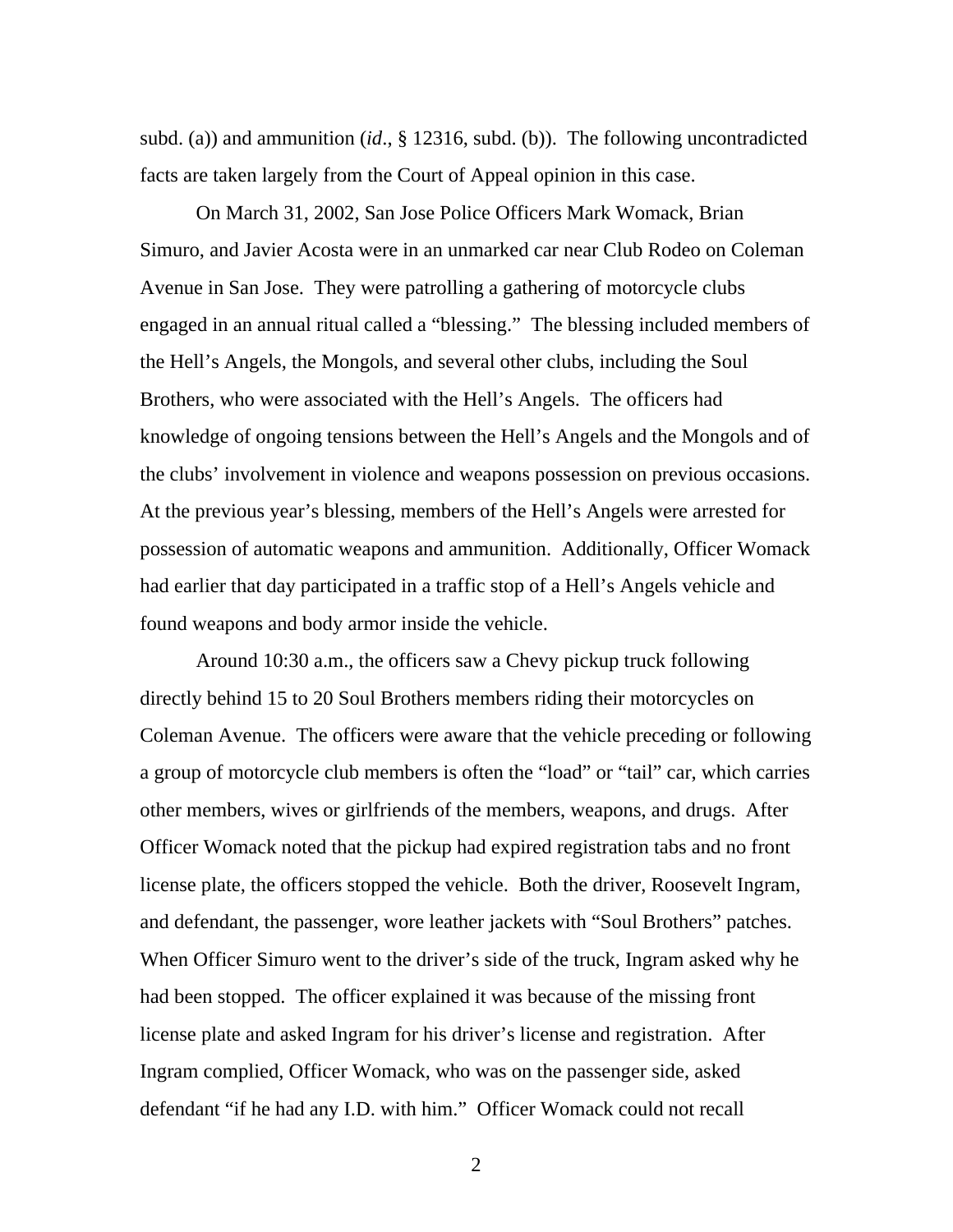whether he saw a temporary operating permit taped to the pickup's rear window. Officer Acosta collected the identification cards and radioed in a records check. Four or five minutes later, the officers learned that Ingram's license was suspended.

When the driver has a suspended license, it is San Jose Police Department policy to impound the vehicle. Consequently, the officers asked both men to get out of the truck. As defendant stepped outside, Officer Womack noticed that defendant was shaking and trembling and appeared to be very nervous. His large and bulky jacket covered his waistband, where weapons are often concealed. Based on these facts and the possibility that this was a "tail" car containing weapons—like the Hell's Angels vehicle containing weapons and body armor he had seen earlier that morning—Officer Womack decided to patsearch defendant. As he stepped behind defendant to begin the patsearch, he asked defendant "if he had anything illegal on him." Defendant replied, "Yes, I have a gun in my pocket"—and, indeed, there was a loaded .25-caliber semiautomatic weapon in the inner left pocket of defendant's jacket. An inventory search of the pickup uncovered .25-caliber bullets and a speed loader containing .357-caliber bullets in a plastic baggie inside a work glove on the passenger-side floorboard.

Ingram testified at the suppression hearing that he had purchased the pickup from a wrecking yard four or five months prior to the stop. He had applied to register the vehicle in his wife's name and to get new license plates, but he "hadn't finished the smog and some few other things [he] had to do to the truck before [he] got the new license." The truck was also "missing the bumpers." The Department of Motor Vehicles (DMV) had issued Ingram a temporary operating permit sticker, which he placed in the upper right corner of the rear window. The sticker bore a large number "3," which corresponded to the month of March, and allowed him to operate the vehicle through March 31, 2002.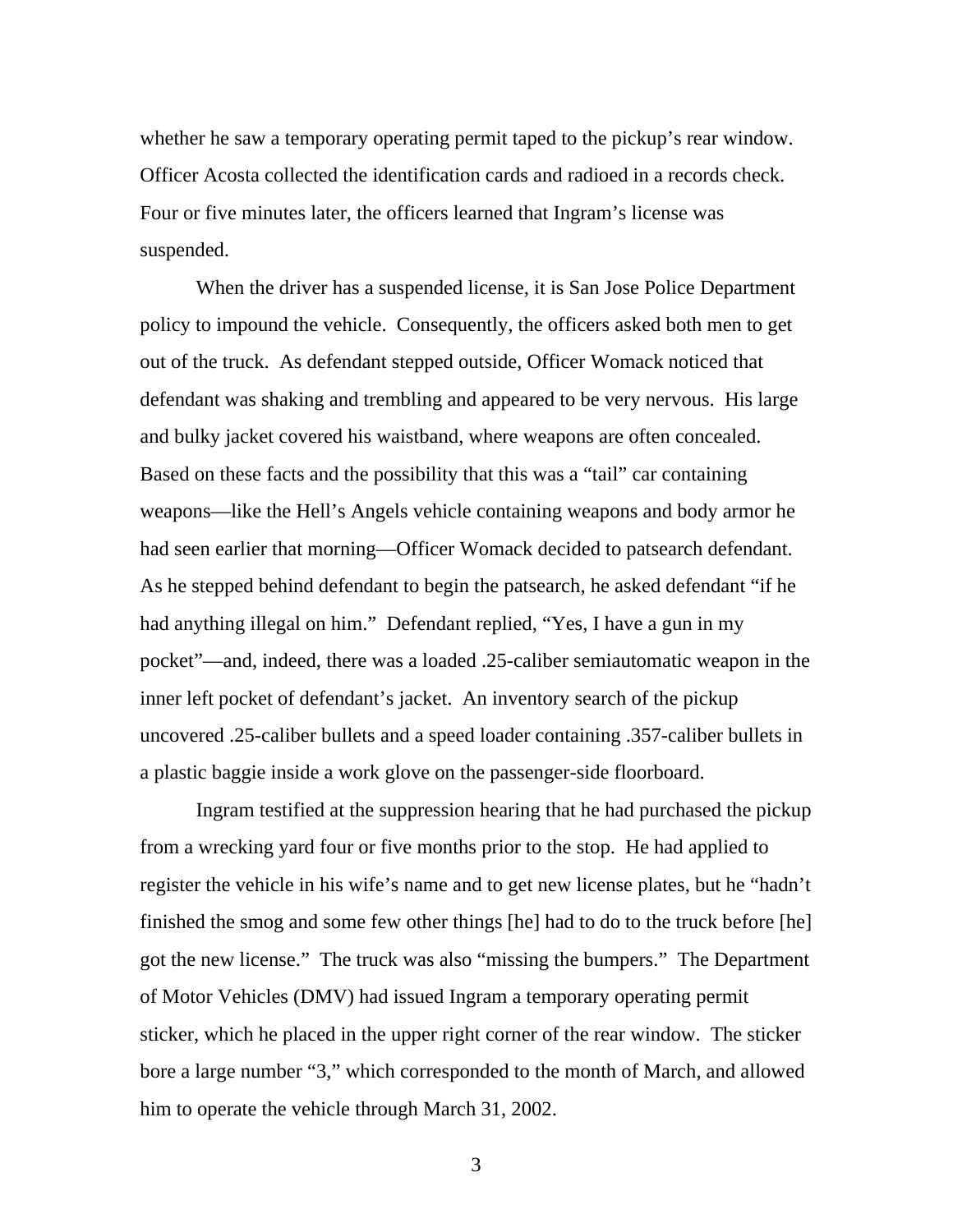Connie Gonzalez, a clerk at the DMV who handles licenses and registrations, testified that a temporary operating permit is issued to a vehicle to enable the owner to legally use the vehicle on the public roads while the application for registration is being completed. The permit, which is always red, displays a large, bold face number in white, indicating that the vehicle may be lawfully operated until the last day of the corresponding month. Other information on the permit specifies, among other things, the make of the vehicle, the license plate number, the vehicle identification number (VIN), and the applicable year. An officer would not be able to determine whether the sticker is for the current year, or whether it is associated with the particular vehicle, without stopping the vehicle and verifying the information on the sticker.

Defendant's motion to suppress argued that the initial traffic stop was unlawful; that if the seizure of his person began only when Officer Womack took possession of his driver's license, it too was unlawful; that the traffic stop, even if lawful, was unreasonably prolonged; and that the patsearch was unlawful. The trial court denied the motion, finding that the officer was justified in making a traffic stop to investigate the apparent violation of Vehicle Code section 5200, which requires a vehicle to have two license plates; that the officer had a right to ask the driver for identification; and that the officer had ample concern for his safety to justify the patsearch of defendant.

Following the denial of the motion to suppress, defendant pleaded guilty as charged and admitted a prior strike conviction. At sentencing, the trial court exercised its discretion under Penal Code section 1385 to dismiss the strike and placed defendant on probation for three years, with the condition that defendant serve six months in jail and not associate with motorcycle gangs.

The Court of Appeal affirmed the judgment. It found that the Fourth Amendment rights of defendant, as a passenger, were not infringed by the traffic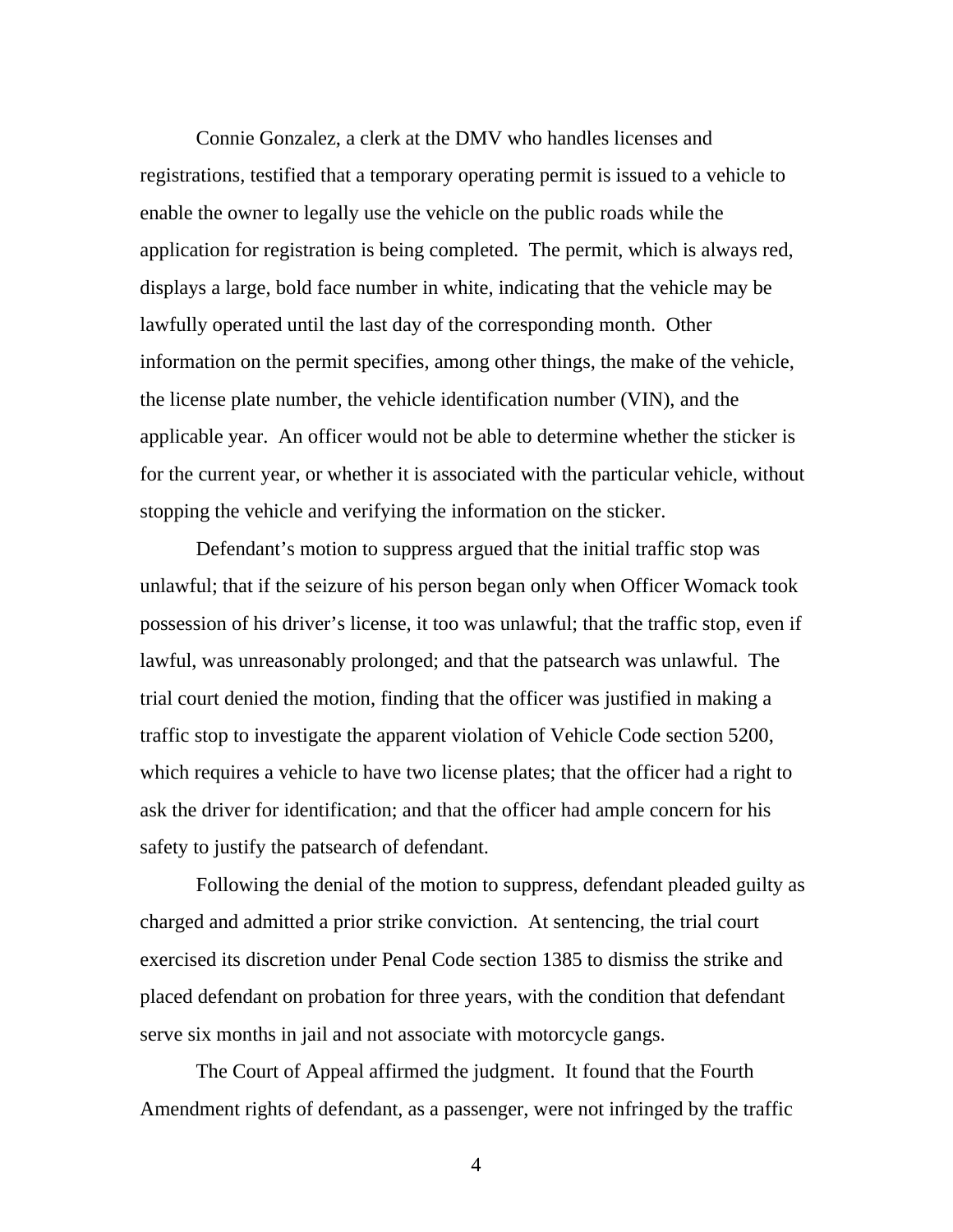stop; that the traffic stop was in any event justified by the missing front license plate and the expired registration tab; that the traffic stop was not unlawfully prolonged; and that the officer's concern that defendant might be concealing a weapon justified the patsearch. We granted review, limited to (1) whether defendant, as a passenger in a vehicle subjected to a traffic stop, was seized within the meaning of the Fourth Amendment; and (2) whether reasonable suspicion of Vehicle Code violations relating to the missing front license plate and the expired registration tab could exist where the pickup also displayed a current temporary operating permit.

### **DISCUSSION**

In ruling on a motion to suppress**,** the trial court must find the historical facts, select the rule of law, and apply it to the facts in order to determine whether the law as applied has been violated. We review the court's resolution of the factual inquiry under the deferential substantial-evidence standard. The ruling on whether the applicable law applies to the facts is a mixed question of law and fact that is subject to independent review. (*People v. Brendlin* (June 29, 2006, S123133) \_\_ Cal.4th \_\_\_, \_\_\_ [at pp. 4-5] (*Brendlin*).) In this case, the facts are largely undisputed.

During a patsearch following a traffic stop of a pickup in which defendant was a passenger, the police discovered a loaded semiautomatic firearm in defendant's jacket pocket. The police also found ammunition on the passengerside floorboard of the truck. Defendant seeks suppression of the evidence seized from his person and the vehicle in which he was riding, asserting that the traffic stop was not supported by reasonable suspicion. The Attorney General responds that we need not consider whether the traffic stop was justified because defendant, as a passenger in the vehicle, was not seized within the meaning of the Fourth Amendment when the driver submitted to the show of police authority.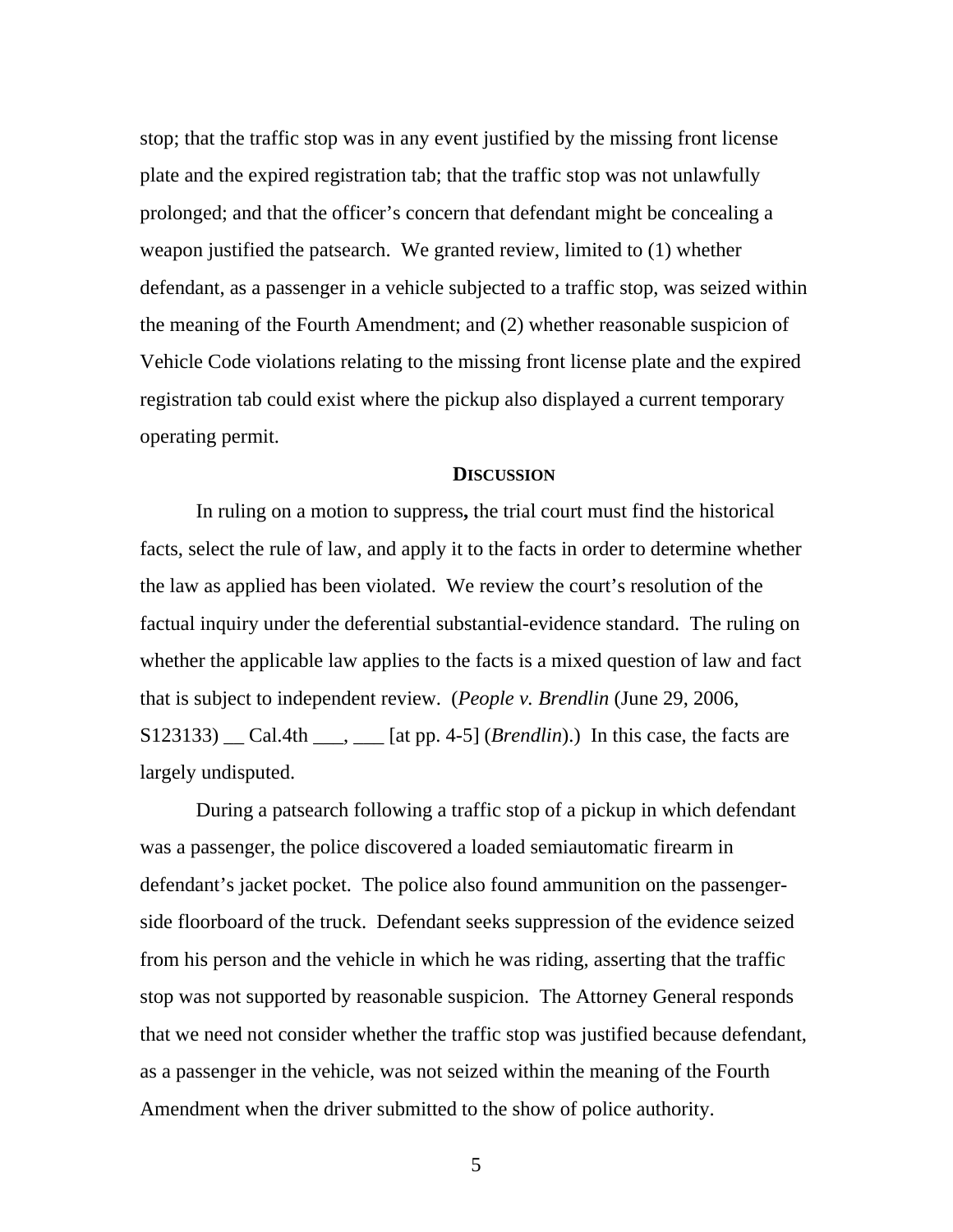The Attorney General correctly describes defendant's status at the inception of the traffic stop. As explained in *Brendlin*, *supra*, \_\_ Cal.4th at page \_\_\_ [at p. 1], a mere passenger in a vehicle is not seized when a police officer initiates a traffic stop absent additional circumstances that would indicate to a reasonable person that he or she was the subject of the peace officer's investigation or show of authority. Here, as in *Brendlin*, the officer effecting the traffic stop took no actions that would have indicated to defendant that he was the subject of the officer's show of authority or investigation at the time the driver, Roosevelt Ingram, pulled over.

Our analysis, however, cannot stop there, for defendant argues that even if he was not seized at the outset, a seizure occurred when Officer Womack approached the passenger side of the vehicle, asked defendant for his identification, handed the license to Officer Acosta (who retained it to perform a radio check), and then ordered defendant to exit the vehicle. (See *People v. Arteaga* (Ill.App.Ct. 1995) 655 N.E.2d 290, 291-292.) The Attorney General responds that because defendant was free to leave when the truck came to a stop, his interaction with Officer Womack must be viewed as a consensual encounter. (See *People v. Cartwright* (1999) 72 Cal.App.4th 1362, 1370; *State v. Gulick* (Me. 2000) 759 A.2d 1085, 1088.) Yet, even assuming the officer's conversation with defendant were deemed a consensual encounter, defendant was unquestionably seized when the officer ordered him to step out of the truck. Under *Maryland v. Wilson* (1997) 519 U.S. 408, an officer's authority to order a passenger to exit a vehicle during a traffic stop as a matter of course is limited to those vehicles that are "lawfully stopped." (*Id*. at p. 410.) To uphold this seizure, then, the People must demonstrate that the underlying traffic stop was lawful.

"[P]ersons in automobiles on public roadways may not for that reason alone have their travel and privacy interfered with at the unbridled discretion of police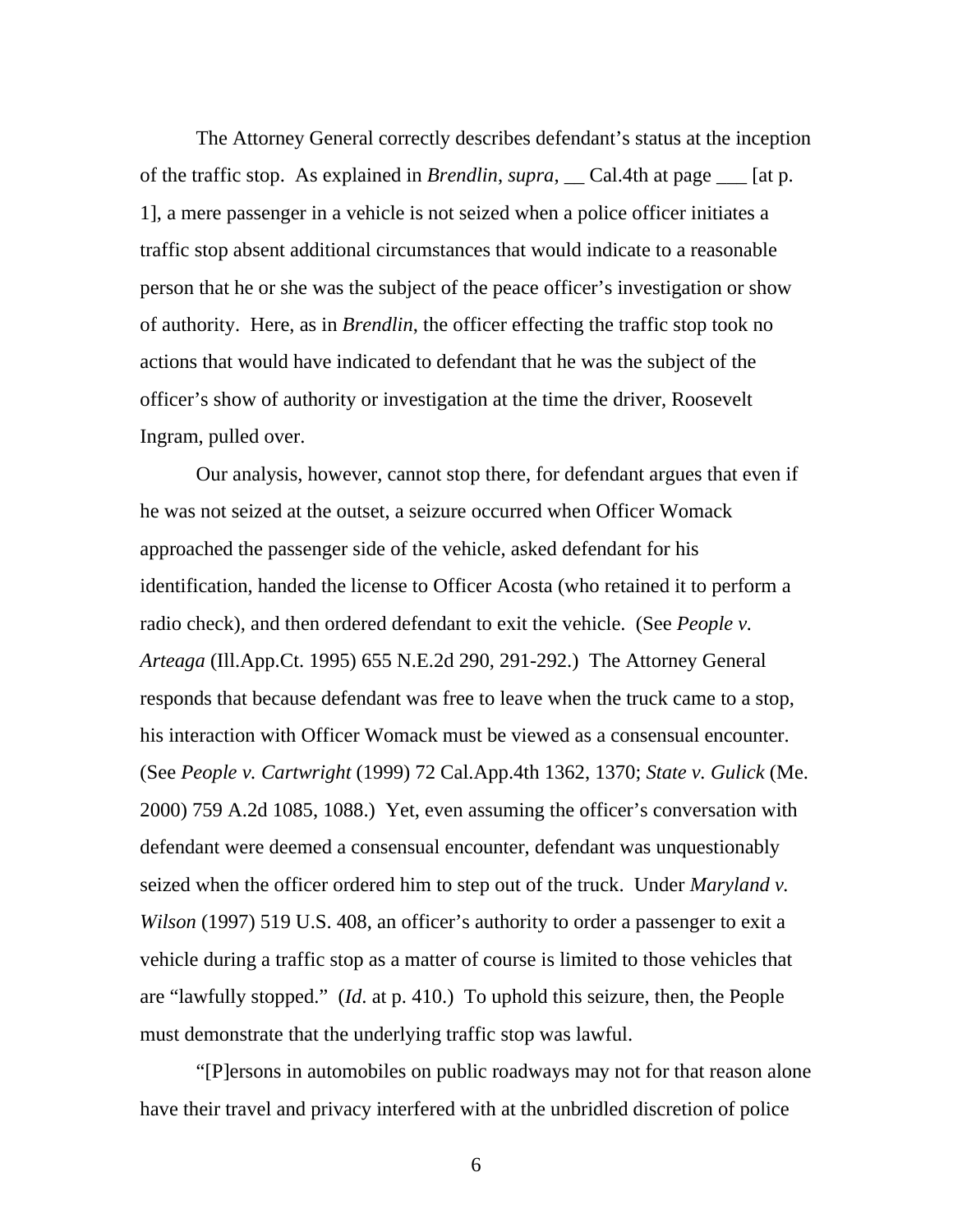officers." (*Delaware v. Prouse* (1979) 440 U.S. 648, 663.) However, when there is articulable and reasonable suspicion that a motorist is unlicensed, that an automobile is not registered, or that either the vehicle or an occupant is otherwise subject to seizure for violation of law, the vehicle may be stopped and the driver detained in order to check his or her driver's license and the vehicle's registration. (*Ibid*.; see *Pennsylvania v. Mimms* (1977) 434 U.S. 106, 109 [expired registration tags justified traffic stop].)

In this case, Officer Womack observed that the registration tab on the pickup's rear license plate had expired. This appeared to be a violation of Vehicle Code section 4000, subdivision (a)(1), which requires the vehicle be currently registered; Vehicle Code section 4601, subdivision (a), which requires the vehicle's registration be renewed annually prior to the expiration of the registration year; and Vehicle Code section 5204, subdivision (a), which requires current registration tabs to be displayed on the rear license plate. (See *People v. James* (1969) 1 Cal.App.3d 645, 648.) Defendant argues that the officer's belief the pickup was in violation of these provisions was rebutted *prior to the stop* by the officer's observation of a temporary operating permit sticker, which was affixed to the upper right corner of the rear window. The sticker bore a large number "3," which corresponded to the month of March. In defendant's view, the stop was therefore unjustified because Officer Womack had no articulable facts supporting a suspicion the sticker was invalid. (See Veh. Code, §§ 4156, 5202.)

The Attorney General responds that the expired registration tab on the license plate itself established articulable facts supporting the officer's suspicion the vehicle was unregistered. The temporary sticker, he continues, was insufficient to rebut that suspicion because, as the DMV clerk testified, it would not be possible to determine whether the sticker was for the current year or was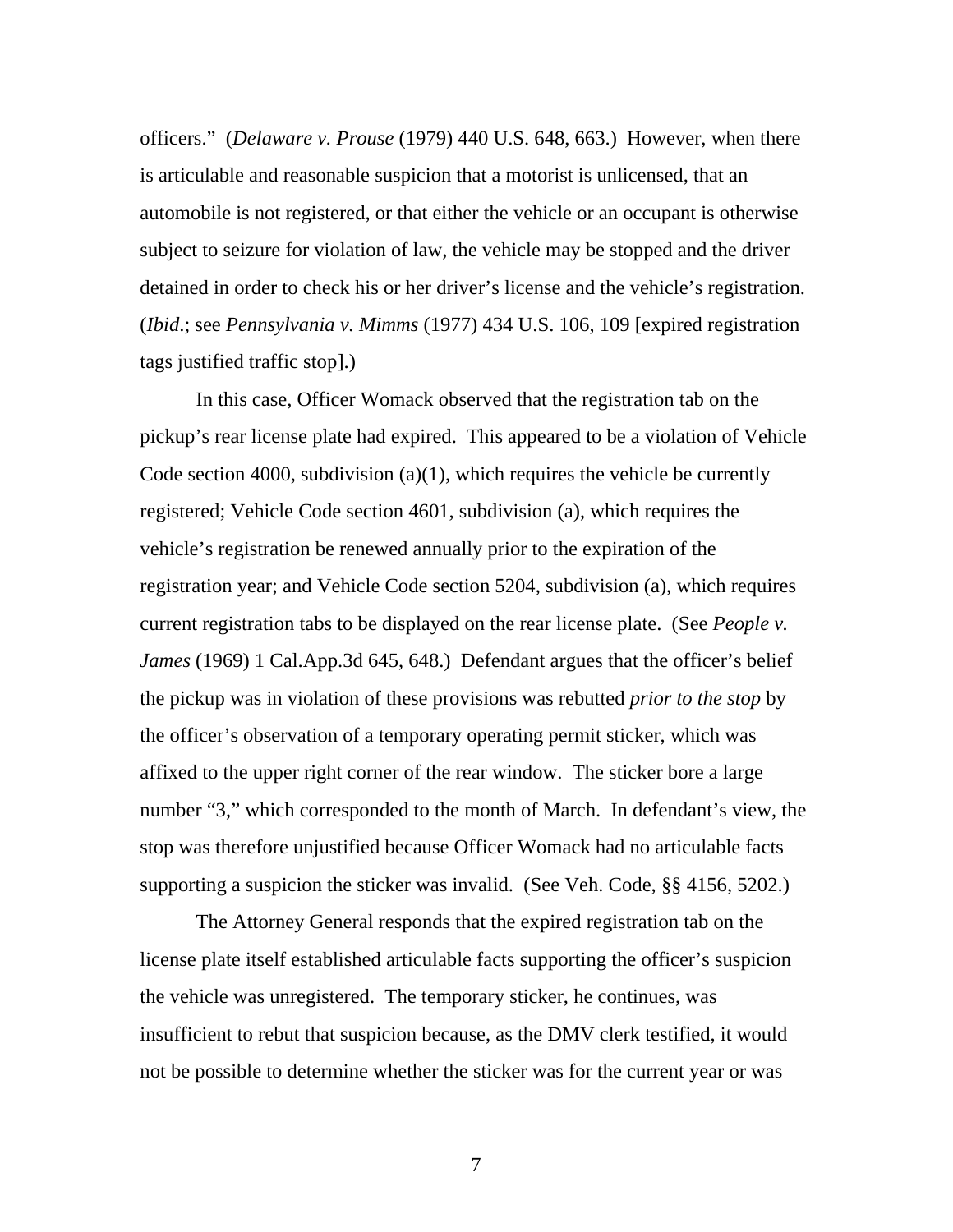even associated with this vehicle without stopping the vehicle and examining the sticker against the VIN.

We have not yet decided whether an officer may stop a vehicle that has an expired registration tab but also displays a temporary operating permit. Some courts hold that the Fourth Amendment bars an officer from effecting a traffic stop in these circumstances. (E.g., *State v. Childs* (Neb. 1993) 495 N.W.2d 475, 481- 482; *State v. Butler* (S.C.Ct.App. 2000) 539 S.E.2d 414, 416-418.) In other cases, the court or the defendant has assumed that a traffic stop limited to the purpose of verifying the validity of the temporary permit is consistent with the Fourth Amendment. (E.g., *U.S. v. McSwain* (10th Cir. 1994) 29 F.3d 558, 561; *State v. Diaz* (Fla. 2003) 850 So.2d 435, 437.) We need not decide the issue, however, because Officer Womack *also* noticed that the pickup's front license plate was missing. As defendant acknowledges, the lack of a front license plate has long been recognized as a legitimate basis for a traffic stop. (*People v. Superior Court* (*Simon*) (1972) 7 Cal.3d 186, 196; *People v. Lee* (1968) 260 Cal.App.2d 836, 839; *People v. Odegard* (1962) 203 Cal.App.2d 427, 431; see Veh. Code, § 5200.)

Defendant offers two reasons for disallowing a traffic stop based on Vehicle Code section 5200 in this case. Neither is persuasive.

Defendant points out first that a front license plate is required only "[w]hen two license plates are issued by the department" (Veh. Code, § 5200), implying that only one plate had been issued to Ingram's vehicle. But defendant offers no reason why that vehicle, a seemingly ordinary pickup truck, would have been issued only one license plate (cf. *U.S. v. Ramstad* (10th Cir. 2002) 308 F.3d 1139, 1146), and Ingram's testimony, which indicated that he was going to receive his "plates" when he had finished the registration process, suggests that the vehicle must have been issued two plates. More importantly, defendant fails to explain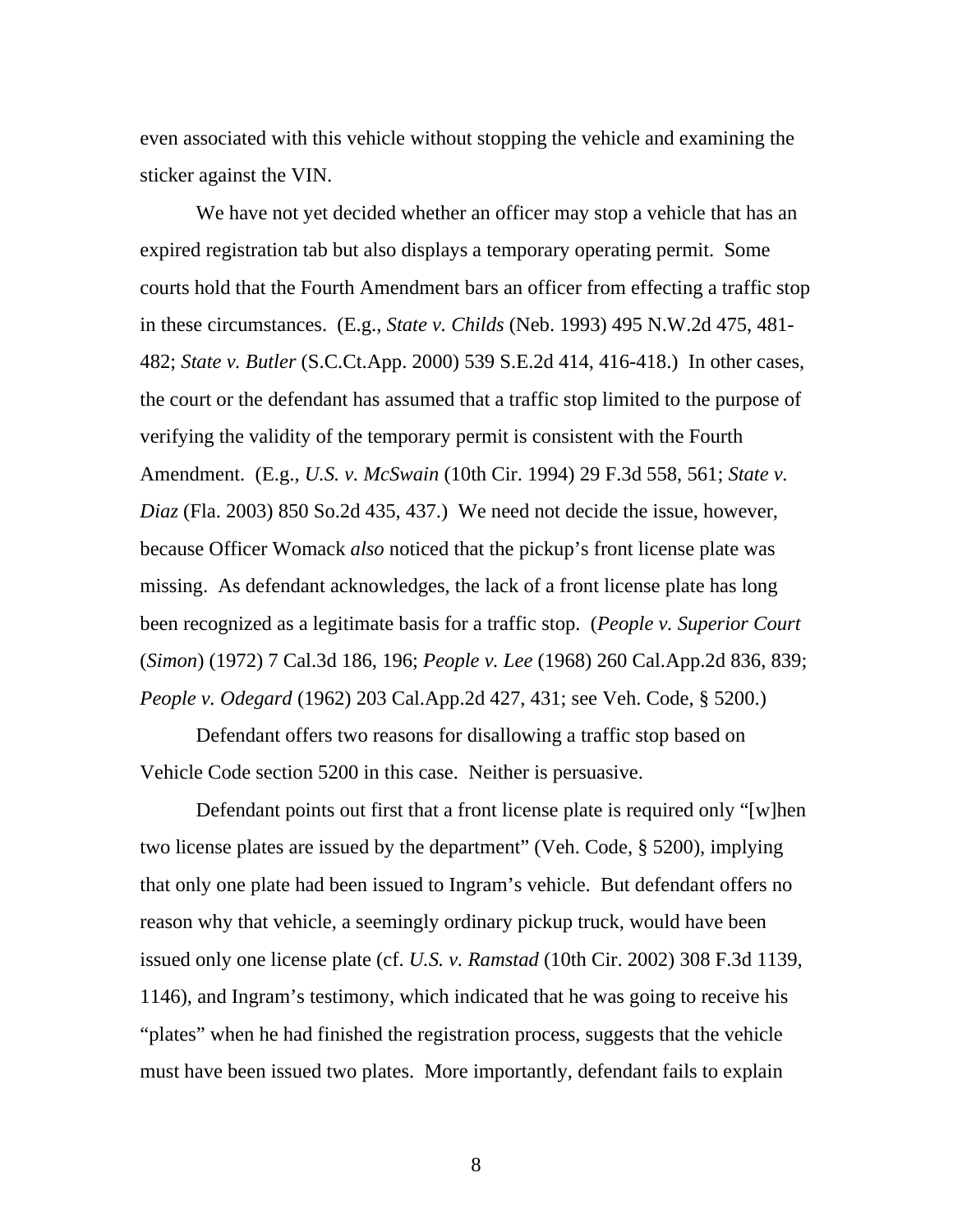why an officer observing the pickup truck with a missing front license plate would have had no basis for believing two plates had been issued.

Defendant then cites Vehicle Code section 5202, which provides that "[s]pecial permits issued in lieu of plates shall be attached and displayed on the vehicle for which issued during the period of their validity." In defendant's view, the temporary operating permit displayed on the rear window applied not only to his expired registration but also to the missing license plate and thus, he argues, "the vehicle in which he was riding was in full compliance with the law at the time the police stopped it." The question for us, though, is not whether Ingram's vehicle was in fact in full compliance with the law at the time of the stop, but whether Officer Womack had " 'articulable suspicion' " it was not. (*People v*. *Celis* (2004) 33 Cal.4th 667, 674; see generally *Illinois v. Rodriguez* (1990) 497 U.S. 177, 184 [" 'reasonableness,' with respect to this necessary element, does not demand that the government be factually correct in its assessment"].) The possibility of an innocent explanation for a missing front license plate does not preclude an officer from effecting a stop to investigate the ambiguity. (See *Illinois v. Wardlow* (2000) 528 U.S. 119, 125-126; accord, *People v. Leyba* (1981) 29 Cal.3d 591, 599.) Here, Officer Womack had no ready means, short of a traffic stop, of investigating whether the temporary operating permit applied only to the expired registration or extended as well to the missing license plate.**1** The license

 $\overline{a}$ 

*(footnote continued on next page)* 

**<sup>1</sup>** Officer Womack apparently did not perform a radio check of the pickup's registration, but such an effort would have been futile in this case. Connie Gonzalez, the DMV representative, testified that Ingram's permit was not entered into any computer database and that an officer would have to stop the vehicle to verify its validity and scope. This case is thus distinguishable from *Brendlin*, *supra*, \_\_ Cal.4th at page \_\_\_ [at pp. 5-6], in which the deputy was able to verify the vehicle's registration status by means of a radio inquiry, and from *People v. Nabong* (2004) 115 Cal.App.4th Supp. 1, 4, in which no evidence was offered as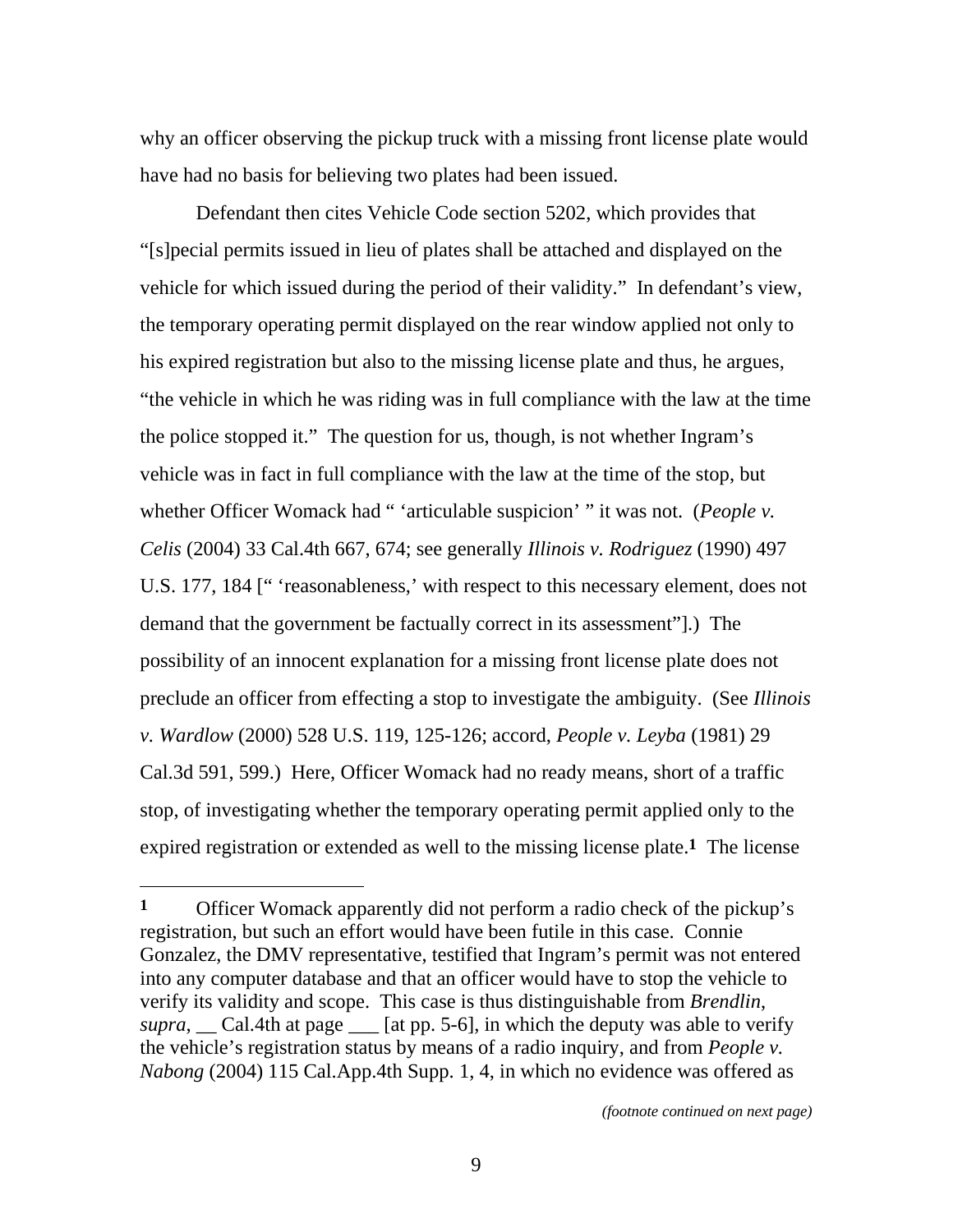plate, after all, could have gone missing *after* Ingram had obtained the temporary permit. Moreover, the officer's suspicion that the vehicle was in violation of section 5200 was supported by the DMV procedures for replacing lost, stolen, or mutilated plates. Under those procedures, a registered owner must surrender or mail in "the remaining plate(s)." (DMV, Obtain Duplicate or Substitute License Plates and Stickers, at

<http://www.dmv.ca.gov/pubs/brochures/howto/htvr11.htm> [as of June 29, 2006].) Yet, as both parties testified, the pickup still displayed its rear license plate, which supported the inference that the registered owner had *not* initiated the process of replacing the missing plate. We therefore conclude that Officer Womack had ample justification for ordering a traffic stop to investigate the missing license plate.

Once the pickup had lawfully been stopped, the police were entitled to demand the driver's license and registration. (Veh. Code, §§ 4462, subd. (a), 12951, subd. (b); *In re Arturo D.* (2002) 27 Cal.4th 60, 67; *id*. at pp. 88-89 (conc. & dis. opn. of Werdegar, J.).) It was at that point that the officers discovered that Ingram's license had been suspended, decided to impound the truck pursuant to department policy, ordered the occupants out of the vehicle, and conducted the patsearch of defendant's person. Those actions were found proper by the superior court and the Court of Appeal, and are beyond the scope of our grant of review. Accordingly, our conclusion that the traffic stop was supported by reasonable

*(footnote continued from previous page)* 

l

to whether the officer called his department for a registration check "and if he did not, why he did not."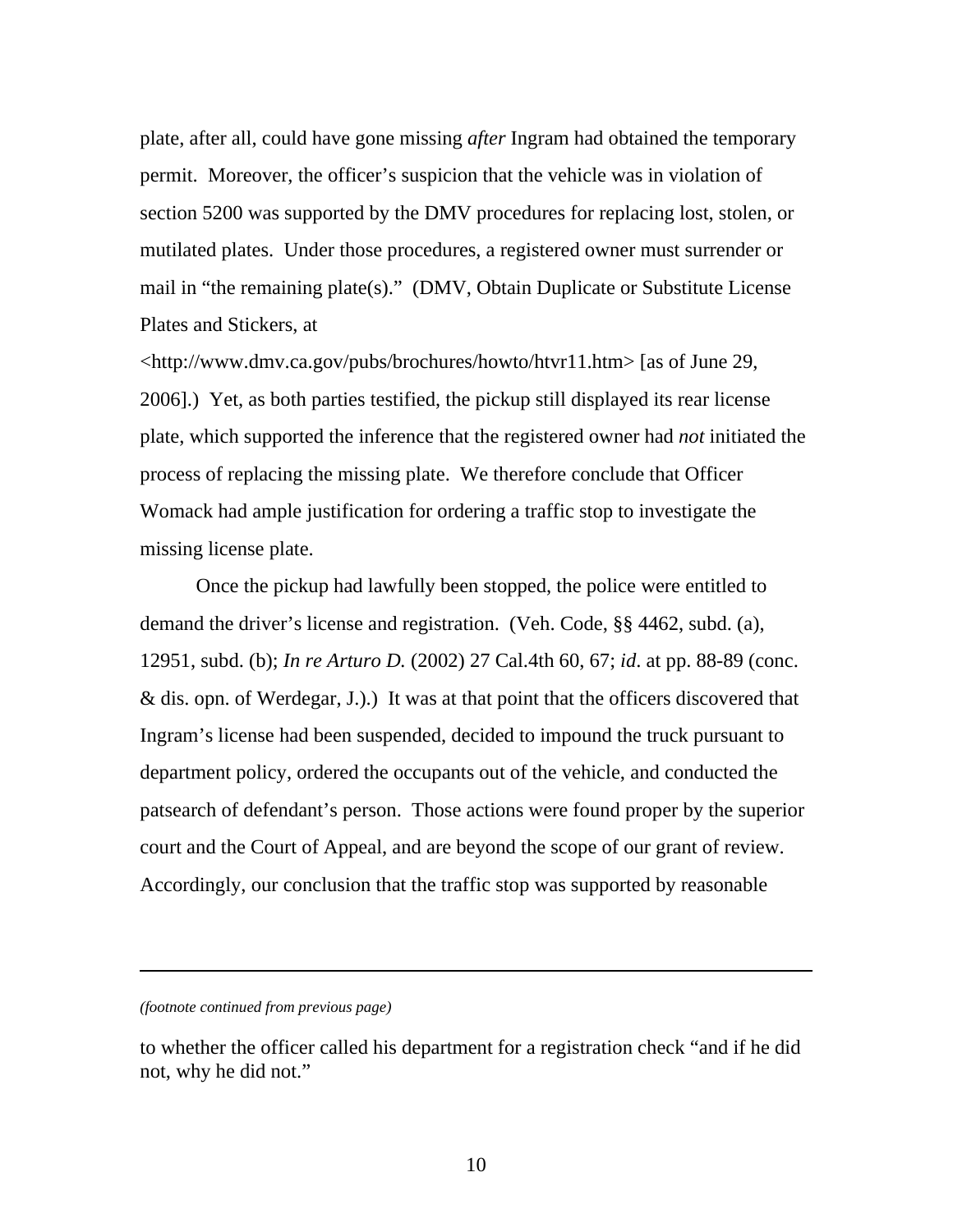suspicion of one or more Vehicle Code violations is sufficient to affirm the denial of defendant's motion to suppress.

# **DISPOSITION**

The judgment of the Court of Appeal is affirmed.

# **BAXTER, J.**

**WE CONCUR:** 

**GEORGE, C.J. KENNARD, J. CHIN, J.**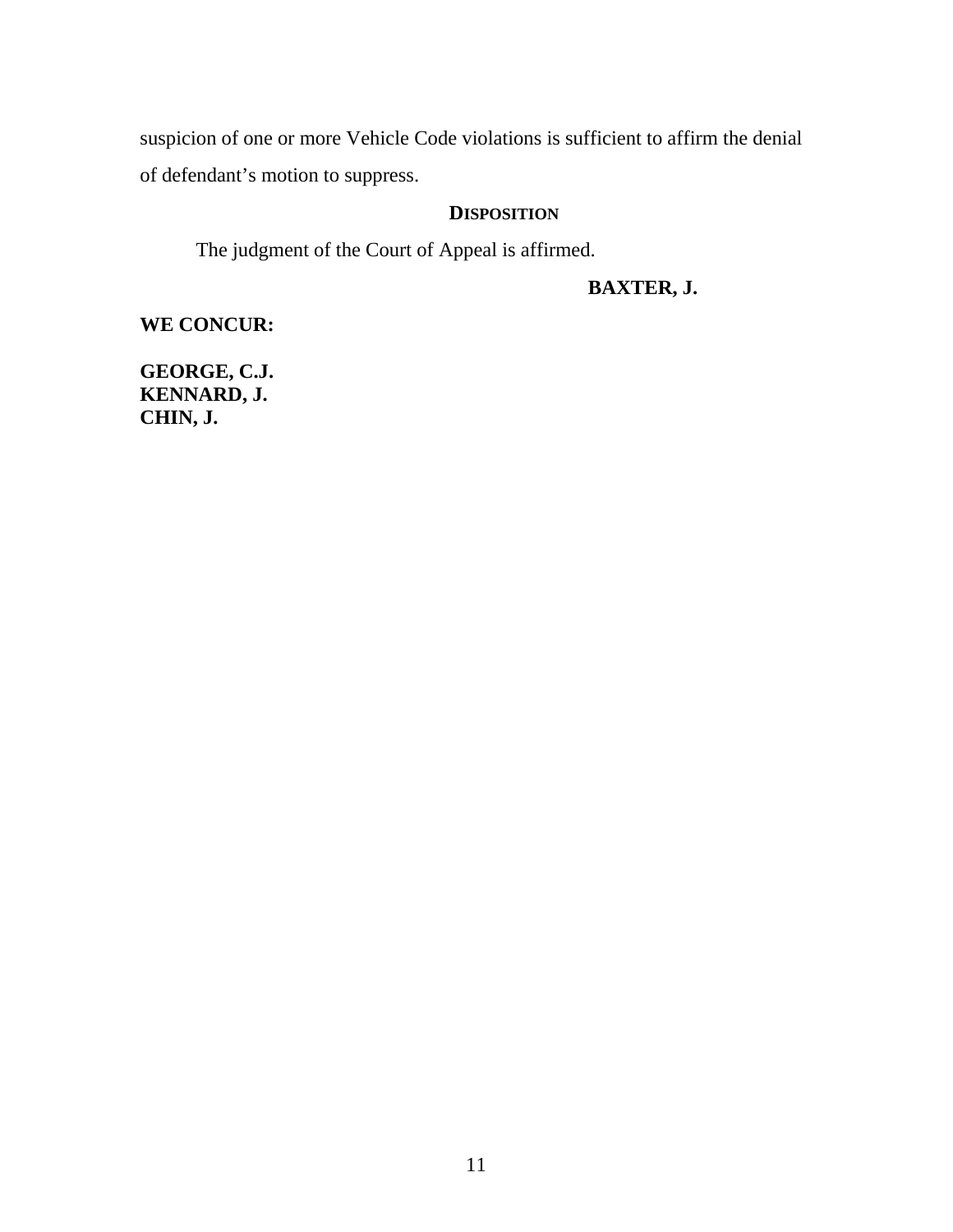## **CONCURRING OPINION BY CORRIGAN, J.**

 I concur in the judgment; I agree with the majority that, regardless of the expired registration tab and the temporary operating permit, the missing license plate justified the traffic stop in this case.

 I write separately to note my disagreement with the proposition that Saunders, as a passenger, was not detained at the inception of the stop. (Maj. opn., *ante*, p. 6.) I would hold that Saunders was detained at that point; he had been deprived of his freedom of movement and was subject to the officers' control. (See *People v. Brendlin* (June \_\_, 2006, S123133), dis. opn. of Corrigan, J.)

CORRIGAN, J.

I CONCUR: WERDEGAR, J. MORENO, J.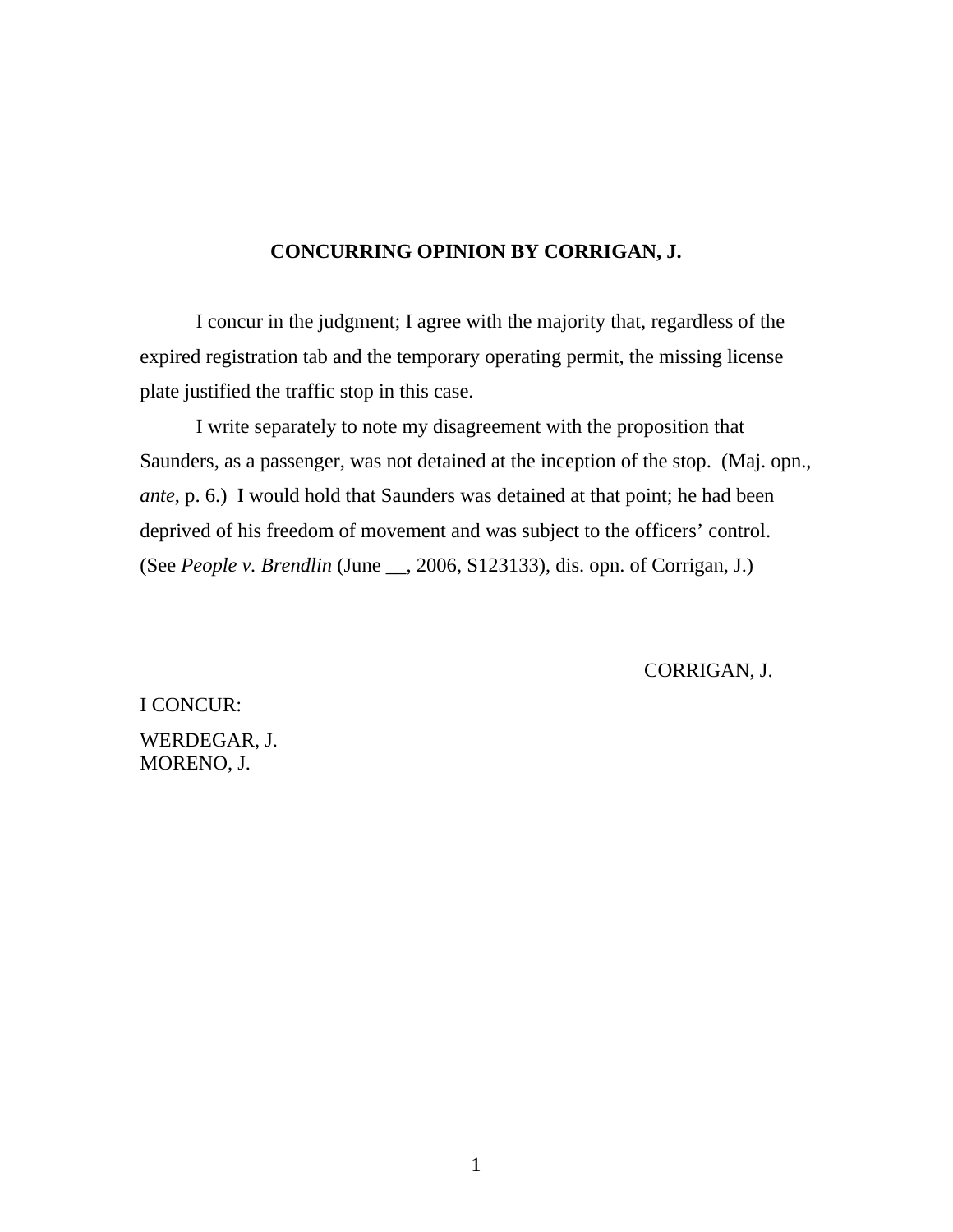*See next page for addresses and telephone numbers for counsel who argued in Supreme Court.* 

**\_\_\_\_\_\_\_\_\_\_\_\_\_\_\_\_\_\_\_\_\_\_\_\_\_\_\_\_\_\_\_\_\_\_\_\_\_\_\_\_\_\_\_\_\_\_\_\_\_\_\_\_\_\_\_\_\_\_\_\_\_\_\_\_\_\_\_\_\_\_\_\_\_\_\_\_\_\_\_\_\_\_** 

**\_\_\_\_\_\_\_\_\_\_\_\_\_\_\_\_\_\_\_\_\_\_\_\_\_\_\_\_\_\_\_\_\_\_\_\_\_\_\_\_\_\_\_\_\_\_\_\_\_\_\_\_\_\_\_\_\_\_\_\_\_\_\_\_\_\_\_\_\_\_\_\_\_\_\_\_\_\_\_\_\_\_** 

**\_\_\_\_\_\_\_\_\_\_\_\_\_\_\_\_\_\_\_\_\_\_\_\_\_\_\_\_\_\_\_\_\_\_\_\_\_\_\_\_\_\_\_\_\_\_\_\_\_\_\_\_\_\_\_\_\_\_\_\_\_\_\_\_\_\_\_\_\_\_\_\_\_\_\_\_\_\_\_\_\_\_** 

**\_\_\_\_\_\_\_\_\_\_\_\_\_\_\_\_\_\_\_\_\_\_\_\_\_\_\_\_\_\_\_\_\_\_\_\_\_\_\_\_\_\_\_\_\_\_\_\_\_\_\_\_\_\_\_\_\_\_\_\_\_\_\_\_\_\_\_\_\_\_\_\_\_\_\_\_\_\_\_\_\_\_** 

**Name of Opinion** People v. Saunders

**Unpublished Opinion** XXX NP opn. filed 1/9/04 – 6th Dist. **Original Appeal Original Proceeding Review Granted Rehearing Granted** 

**Opinion No.** S122744 **Date Filed:** June 29, 2006

**Court:** Superior **County:** Santa Clara **Judge:** William R. Danser

### **Attorneys for Appellant:**

George O. Benton, under appointment by the Supreme Court, for Defendant and Appellant.

#### **Attorneys for Respondent:**

Bill Lockyer, Attorney General, Robert R. Anderson, Chief Assistant Attorney General, Gerald A. Engler, Assistant Attorney General, Martin S. Kaye and Ronald E. Niver, Deputy Attorneys General, for Plaintiff and Respondent.

**\_\_\_\_\_\_\_\_\_\_\_\_\_\_\_\_\_\_\_\_\_\_\_\_\_\_\_\_\_\_\_\_\_\_\_\_\_\_\_\_\_\_\_\_\_\_\_\_\_\_\_\_\_\_\_\_\_\_\_\_\_\_\_\_\_\_\_\_\_\_\_\_\_\_\_\_\_\_\_\_\_\_**